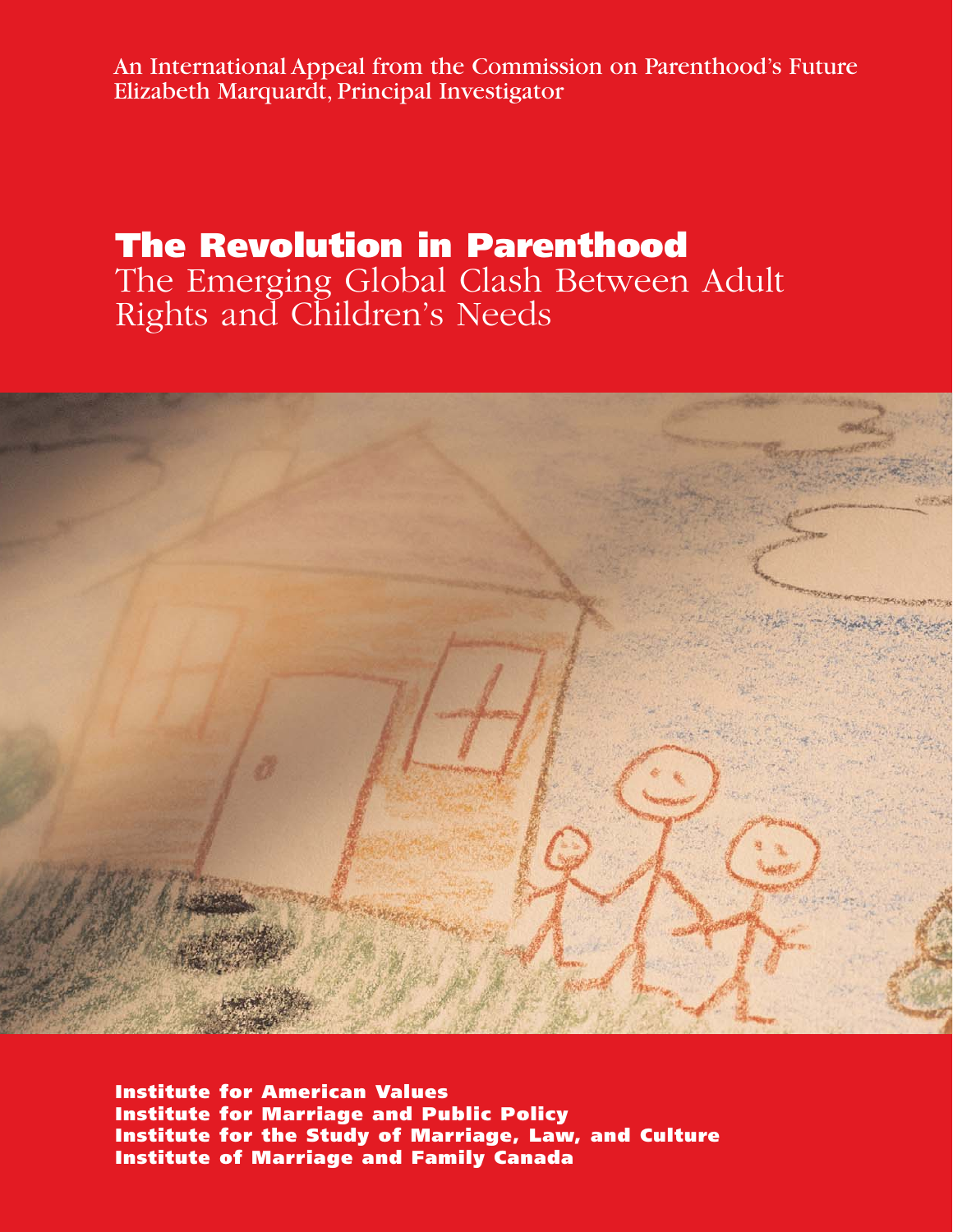This international appeal is the first publication sponsored by the Commission on Parenthood's Future, an independent, nonpartisan group of scholars and leaders who have come together to investigate the status of parenthood and make recommendations for the future. The author of this appeal is grateful for the advice and support of Commission members as well as leaders of the four co-publishing organizations: Institute of Marriage and Family Canada; Institute for Marriage and Public Policy; Institute for the Study of Marriage, Law, and Culture; and the Institute for American Values.

The French translation by Agnès Jacob is also deeply appreciated.

*On the cover:* Child's Drawing, *Photodisc Green Collection. © Getty Images/Steve Cole.*

*© 2006, Institute for American Values. All rights reserved. No reproduction of the materials contained herein is permitted without the written permission of the Institute for American Values.*

*ISBN: 1-931764-12-3 ISBN-13: 978-1-931764-12-4*

#### **Institute for American Values**

*1841 Broadway, Suite 211 New York, NY 10023 Tel: (212) 246-3942 Fax: (212) 541-6665 info@americanvalues.org www.americanvalues.org*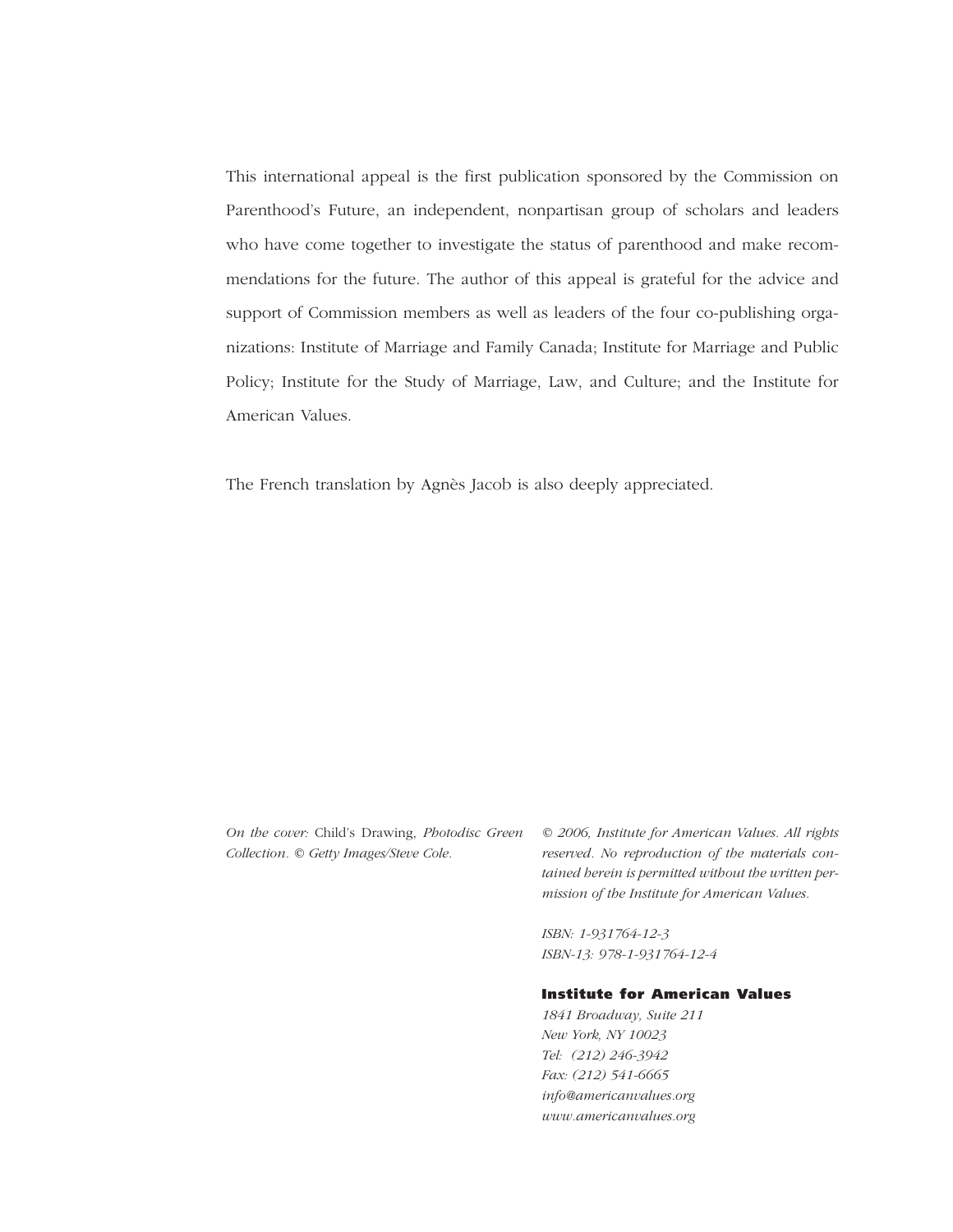# **Table of Contents**

|                                                                            | 5 |
|----------------------------------------------------------------------------|---|
|                                                                            |   |
|                                                                            |   |
| Redefining Parenthood—What's Happening Around the World Right Now 10       |   |
| How the Global Redefinition of Parenthood Threatens Children's Identity 15 |   |
|                                                                            |   |
|                                                                            |   |
| The Social Science Evidence Suggesting the Importance of                   |   |
|                                                                            |   |
| Increasing Slippage in the Meaning of Fatherhood and Motherhood 22         |   |
|                                                                            |   |
|                                                                            |   |
|                                                                            |   |
|                                                                            |   |

## **Note**

This report, originally written in English, has been translated into French to aid in the Canadian release. The Executive Summary in French is included with this English version of the report. The full report in French can be downloaded from: http://www.americanvalues.org.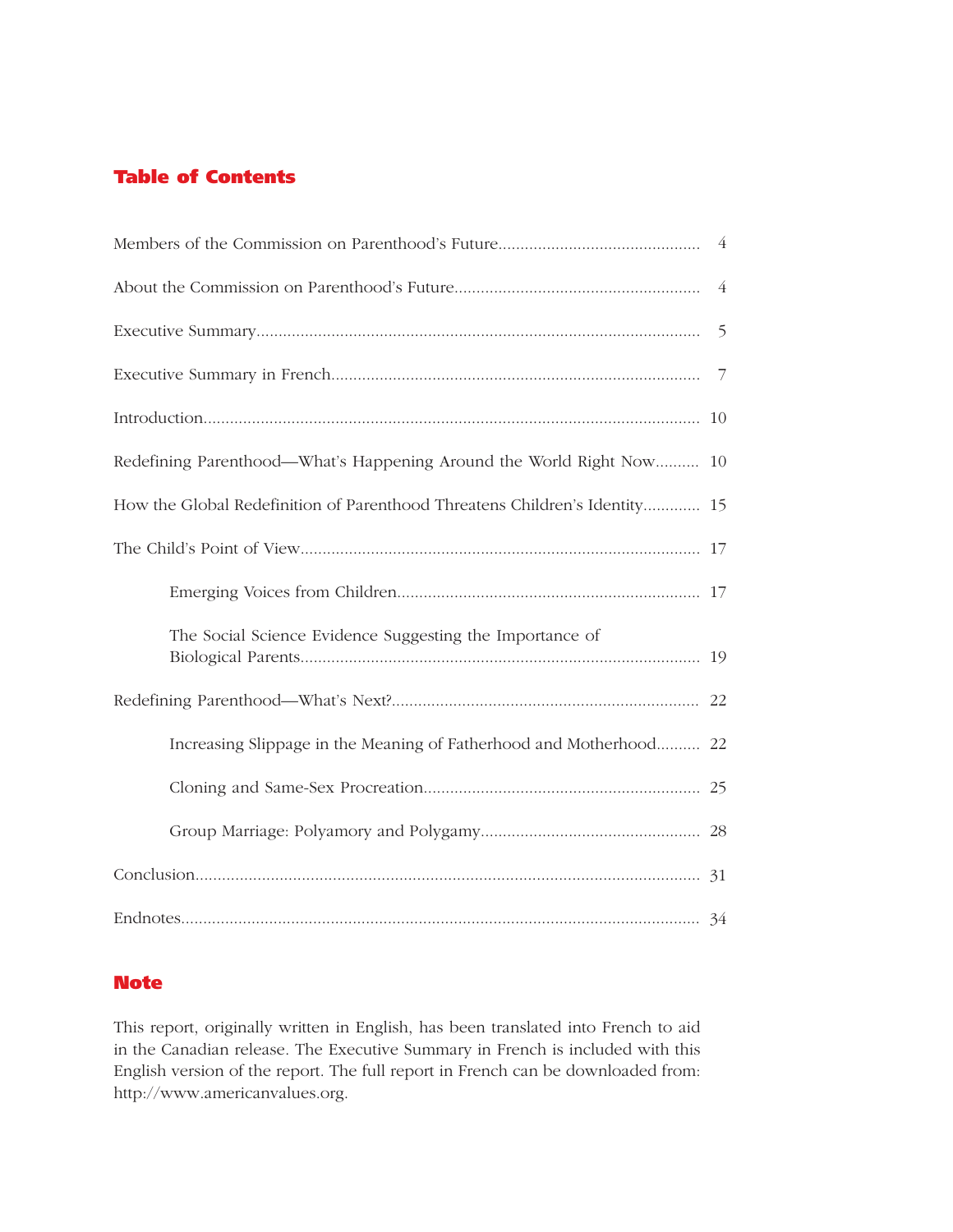## **Commission on Parenthood's Future**

David Blankenhorn, *Institute for American Values* Don Browning, *University of Chicago Divinity School (Emeritus)* Daniel Cere, *Institute for the Study of Marriage, Law and Culture* Jean Bethke Elshtain, *University of Chicago Divinity School*  Maggie Gallagher, *Institute for Marriage and Public Policy* Norval Glenn, *University of Texas at Austin* Robert P. George, *Princeton University* Amy Laura Hall, *Duke University* Timothy P. Jackson, *Emory University* Kathleen Kovner Kline, *University of Colorado Health Services Center* Anne Manne, *author and social commentator (Australia)* Suzy Marta, *Rainbows Inc*. Elizabeth Marquardt, *Institute for American Values (Principal Investigator)* Steven Nock, *University of Virginia* Mitchell B. Pearlstein, *Center of the American Experiment* David Popenoe, *Rutgers University* Stephen G. Post, *Case Western Reserve University* Dave Quist, *Institute of Marriage and Family Canada* Derek Rogusky, *Institute of Marriage and Family Canada* Luis Tellez, *Witherspoon Institute* Amy Wax, *University of Pennsylvania Law School* W. Bradford Wilcox, *University of Virginia* John Witte, Jr., *Emory University* Peter Wood, *The King's College*

## **About the Commission on Parenthood's Future**

The author of this report is a member of the Commission on Parenthood's Future. The Commission is an independent, nonpartisan group of scholars and leaders who have come together to investigate the status of parenthood as a legal, ethical, social, and scientific category in contemporary societies and to make recommendations for the future. Commission members convene scholarly conferences, produce books, reports, and public statements, write for popular and scholarly publications, and engage in public speaking.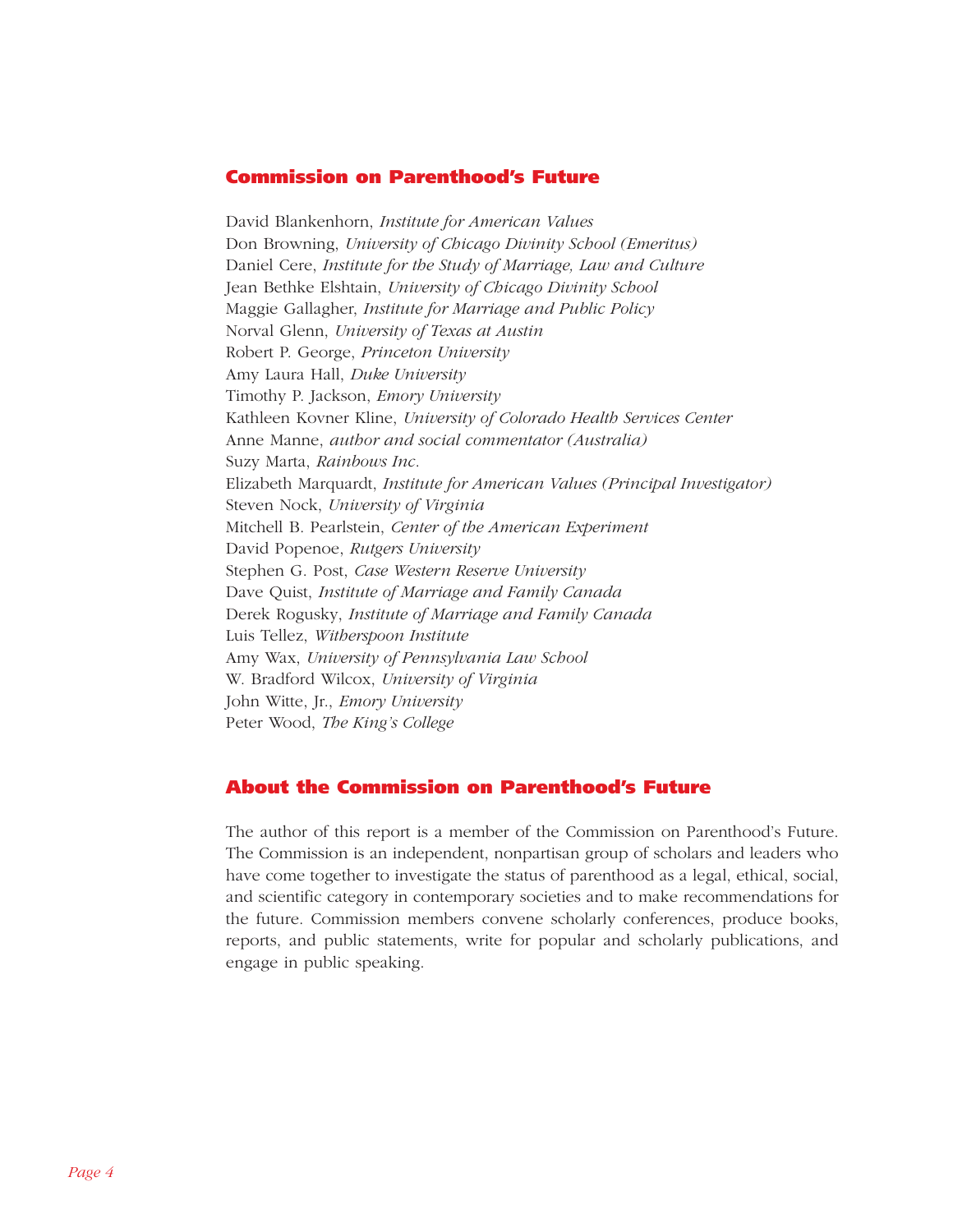# **The Revolution in Parenthood**

The Emerging Global Clash Between Adult Rights and Children's Needs

#### **Executive Summary**

Around the world, the two-person, mother-father model of parenthood is being fundamentally challenged.

In Canada, with virtually no debate, the controversial law that brought about samesex marriage quietly included the provision to erase the term "natural parent" across the board in federal law, replacing it with the term "legal parent." With that law, the locus of power in defining who a child's parents are shifts precipitously from civil society to the state, with the consequences as yet unknown.

In Spain, after the recent legalization of same-sex marriage the legislature changed the birth certificates for all children in that nation to read "Progenitor A" and "Progenitor B" instead of "mother" and "father." With that change, the words "mother" and "father" were struck from the first document issued to every newborn by the state. Similar proposals have been made in other jurisdictions that have legalized same-sex marriage.

In New Zealand and Australia, influential law commissions have proposed allowing children conceived with use of sperm or egg donors to have three legal parents. Yet neither group addresses the real possibility that a child's three legal parents could break up and feud over the child's best interests.

In the United States, courts often must determine who the legal parents are among the many adults who might be involved in planning, conceiving, birthing, and raising a child. In a growing practice, judges in several states have seized upon the idea of "psychological" parenthood to award legal parent status to adults who are not related to children by blood, adoption, or marriage. At times they have done so even over the objection of the child's biological parent. Also, successes in the same-sex marriage debate have encouraged group marriage advocates who wish to break open the two-person understanding of marriage and parenthood.

Meanwhile, scientists around the world are experimenting with the DNA in eggs and sperm in nearly unimaginable ways, raising the specter of children born with one or three genetic parents, or two same-sex parents. Headlines recently announced research at leading universities in Britain and New Zealand that could enable same-sex couples or single people to procreate. In Britain, scientists were granted permission to create embryos with three genetic parents. Stem cell research has introduced the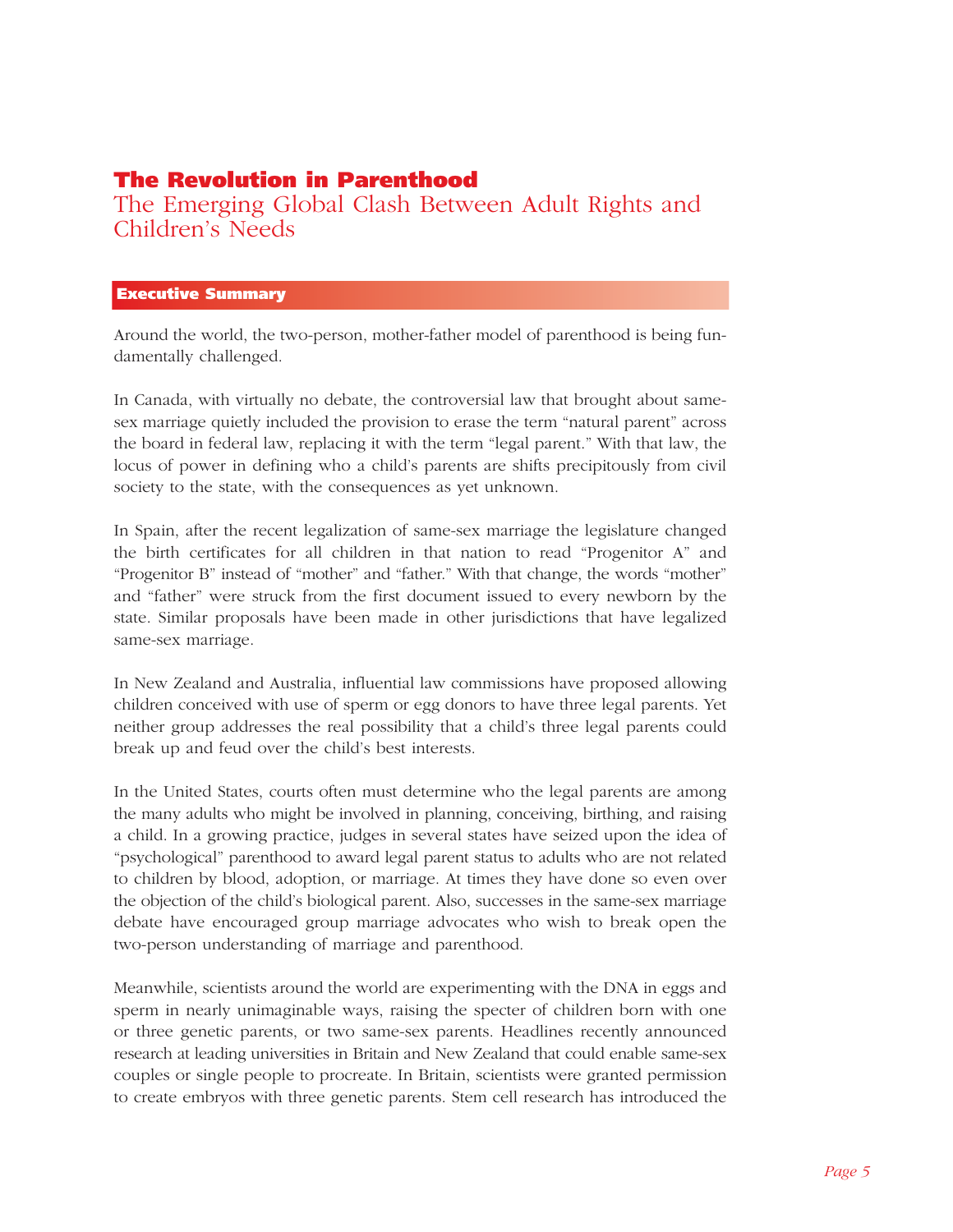very real possibility that a cloned child could be born—and the man who pioneered in vitro fertilization (IVF) treatment has already said in public that cloning should be offered to childless couples who have exhausted other options. The list goes on.

Nearly all of these steps, and many more, are being taken in the name of adult rights to form families they choose. But what about the children?

This report examines the emerging global clash between adult rights and children's needs in the new meaning of parenthood. It features some of the surprising voices of the first generation of young adults conceived with use of donor sperm. Their concerns, and the large body of social science evidence showing that children, on average, do best when raised by their own married mother and father, suggest that in the global rush to redefine parenthood we need to call a time-out.

Right now, our societies urgently require reflection, debate, and research about the policies and practices that will serve the best interests of children—those already born and those yet to be born. This report argues that around the world the state is taking an increasingly active role in defining and regulating parenthood far beyond its limited, vital, historic, and child-centered role in finding suitable parents for needy children through adoption. The report documents how the state creates new uncertainties and vulnerabilities when it increasingly seeks to administer parenthood, often giving far greater attention to adult rights than to children's needs. For the most part, this report does not advocate for or against particular policy prescriptions (such as banning donor conception) but rather seeks to draw urgently needed public attention to the current revolutionary changes in parenthood, to point out the risks and contradictions arising from increased state intervention, and to insist that our societies immediately undertake a vigorous, child-centered debate.

Do mothers and fathers matter to children? Is there anything special—anything worth supporting—about the two-person, mother-father model? Are children commodities to be produced by the marketplace? What role should the state have in defining parenthood? When adult rights clash with children's needs, how should the conflict be resolved? These are the questions raised by this report. Our societies will either answer these questions democratically and as a result of intellectually and morally serious reflection and public debate, or we will find, very soon, that these questions have already been answered for us. The choice is ours. At stake are the most elemental features of children's well-being—their social and physical health and their moral and spiritual wholeness.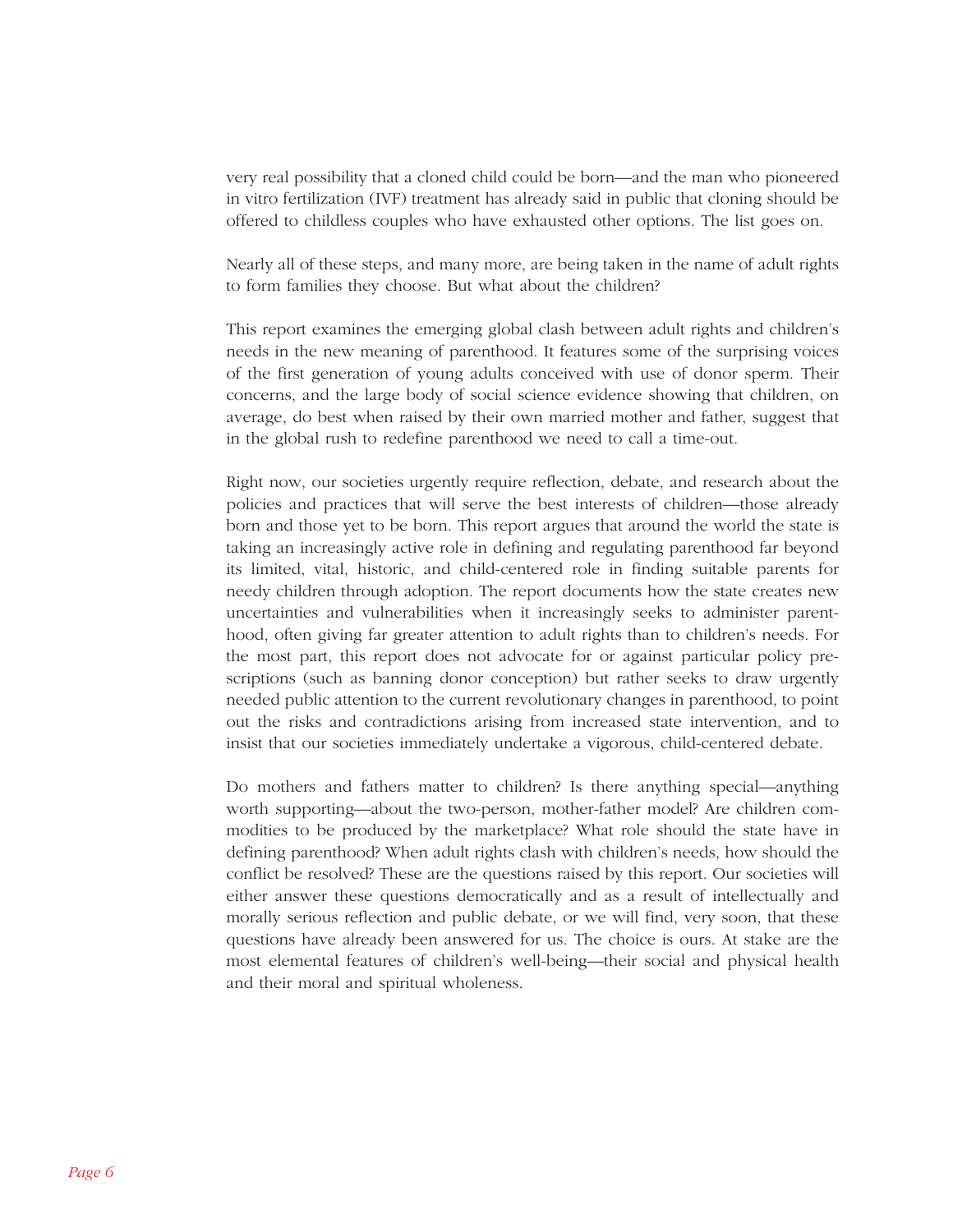# **Revolution de la filiation**

Conflit émergent entre les droits des adultes et les besoins des enfants

#### **Sommaire Exécutif**

Aujourd'hui, le modèle parental composé d'un père et d'une mère est assailli dans son principe même partout dans le monde.

Au Canada, presque sans débat, la loi controversée ratifiant le mariage entre partenaires du même sexe introduisait sans bruit la stipulation éliminant le terme "parent naturel" de toutes les lois fédérales, pour le remplacer par le terme "parent légal". Ce changement déplaça brusquement le pouvoir de définir qui sont les parents d'un enfant, l'enlevant à la société civile pour l'accorder à l'État, avec des conséquences encore inconnues.

En Espagne, après la légalisation récente du mariage homosexuel, le corps législatif a changé les actes de naissance de tous les enfants espagnols, y inscrivant "progéniteur A" et "progéniteur B" au lieu de "mère" et "père". Ce changement efface les mots "mère" et "père" du premier document émis à chaque enfant par l'État.

En Nouvelle-Zélande et en Australie, des instances législatives influantes ont proposé que l'on autorise les enfants conçus en utilisant du sperme ou des ovules de donneurs à avoir trois parents. Mais ni l'un ni l'autre des deux pays ne s'est penché sur l'éventualité très réelle que ces trois parents pourraient se séparer et faire de l'intérêt de l'enfant un sujet de litige.

Aux États-Unis, les tribunaux décident souvent qui sont les parents légaux, parmi les nombreux adultes impliqués dans le projet parental, dans la conception, la naissance et l'éducation d'un enfant. On voit de plus en plus souvent les juges de plusieurs États recourir au concept de parent "psychologique" pour accorder le statut de parent légal à des adultes sans aucun lien de parenté, de mariage ou d'adoption avec l'enfant. Dans certains cas, ces jugements ont été prononcés malgré l'opposition des parents biologiques de l'enfant.

De plus, les réussites obtenues aux États-Unis dans le débat sur le mariage homosexuel ont encouragé les adeptes du mariage en groupe, qui désirent abolir la signification du mariage et de la filiation selon lesquels ces termes s'appliquent à deux personnes.

En même temps, des scientifiques dans le monde entier effectuent des expériences invraisemblables sur l'ADN des ovules et du sperme, permettant d'imaginer des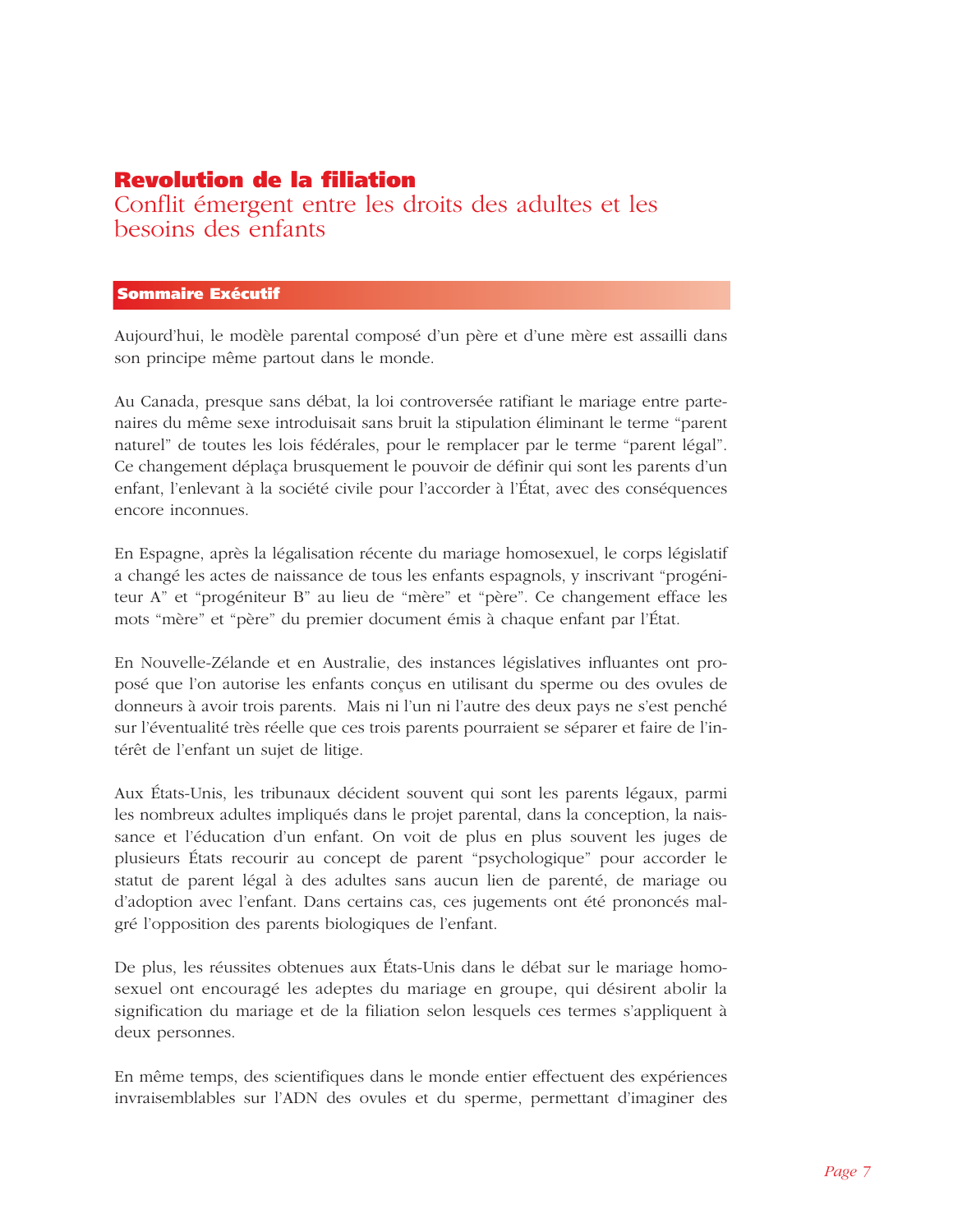enfants nés avec un seul ou trois parents génétiques, ou avec deux parents du même sexe. Les gros titres des journaux annonçaient récemment des recherches menées par de grandes universités en Angleterre et en Nouvelle-Zélande, dont le but est de permettre à des couples du même sexe et à des personnes célibataires de procréer. En Angleterre, on a autorisé les scientifiques à créer des embryos ayant trois parents génétiques. La recherche sur les cellules souches a introduit la possibilité très réelle de voir naître un de ces jours un enfant cloné; le scientifique à l'origine de la fertilisation in vitro (comme traitement de l'infertilité) a déjà affirmé en public que le clonage devrait être offert à des couples sans enfants pour qui les autres alternatives sont restées inefficaces. Et ainsi de suite.

Presque toutes ces décisions, comme beaucoup d'autres, ont été prises au nom des droits des adultes à créer les familles qu'ils désirent. Mais qu'en est-il des enfants?

Ce rapport examine le conflit mondial émergent entre les droits des adultes et les besoins des enfants dans les nouvelles définitions du statut parental. Le rapport fait entendre les voix surprenantes de la première génération de jeunes adultes conçus en ayant recours au sperme de donneurs. Leurs préoccupations, ainsi que les données abondantes en sciences sociales indiquant qu'en général les enfants se portent le mieux quand ils sont élevés par leurs propres mères et pères, suggèrent qu'il serait utile de marquer un temps d'arrêt dans la course mondiale vers la redéfinition du parent.

Aujourd'hui, il est urgent pour nos sociétés de réfléchir, de débattre et de mener des recherches concernant les politiques et les pratiques qui serviront le mieux les intérêts des enfants—ceux qui sont déjà nés et ceux qui naîtront. Ce rapport fait valoir le fait que partout dans le monde l'Etat prend un rôle de plus en plus actif dans la définition et la réglementation du rôle parental (bien au-delà de sa fonction historique, vitale et limitée, axée sur l'enfant, consistant à trouver des parents appropriés pour les enfants qui en ont besoin). Le rapport décrit la manière dont l'Etat crée de nouvelles incertitudes et vulnérabilités lorsqu'il tente de régir la filiation, souvent en portant une plus grande attention aux droits des adultes qu'aux besoins des enfants. En général, le rapport ne s'exprime ni pour ni contre des politiques particulières (interdire la conception à l'aide de donneurs, par exemple); il essaie plutôt d'attirer l'attention publique—dont on a un besoin urgent—sur les changements révolutionnaires s'appliquant au statut parental, de souligner les risques et les contradictions découlant d'une intervention étatique accrue, et d'insister que nos sociétés entreprennent immédiatement un débat dynamique axé sur l'enfant.

Les mères et les pères sont-ils importants pour les enfants? Le modèle mère-père offre-t-il des avantages qui méritent d'être appuyés? Les enfants sont-ils des biens à produire pour le marché? Quel rôle devrait-on accorder à l'État dans la définition du statut parental? Lorsqu'il y a conflit entre les besoins des enfants et les droits des adultes, comment doit-on le résoudre? Ce rapport se penche sur ces questions. Nos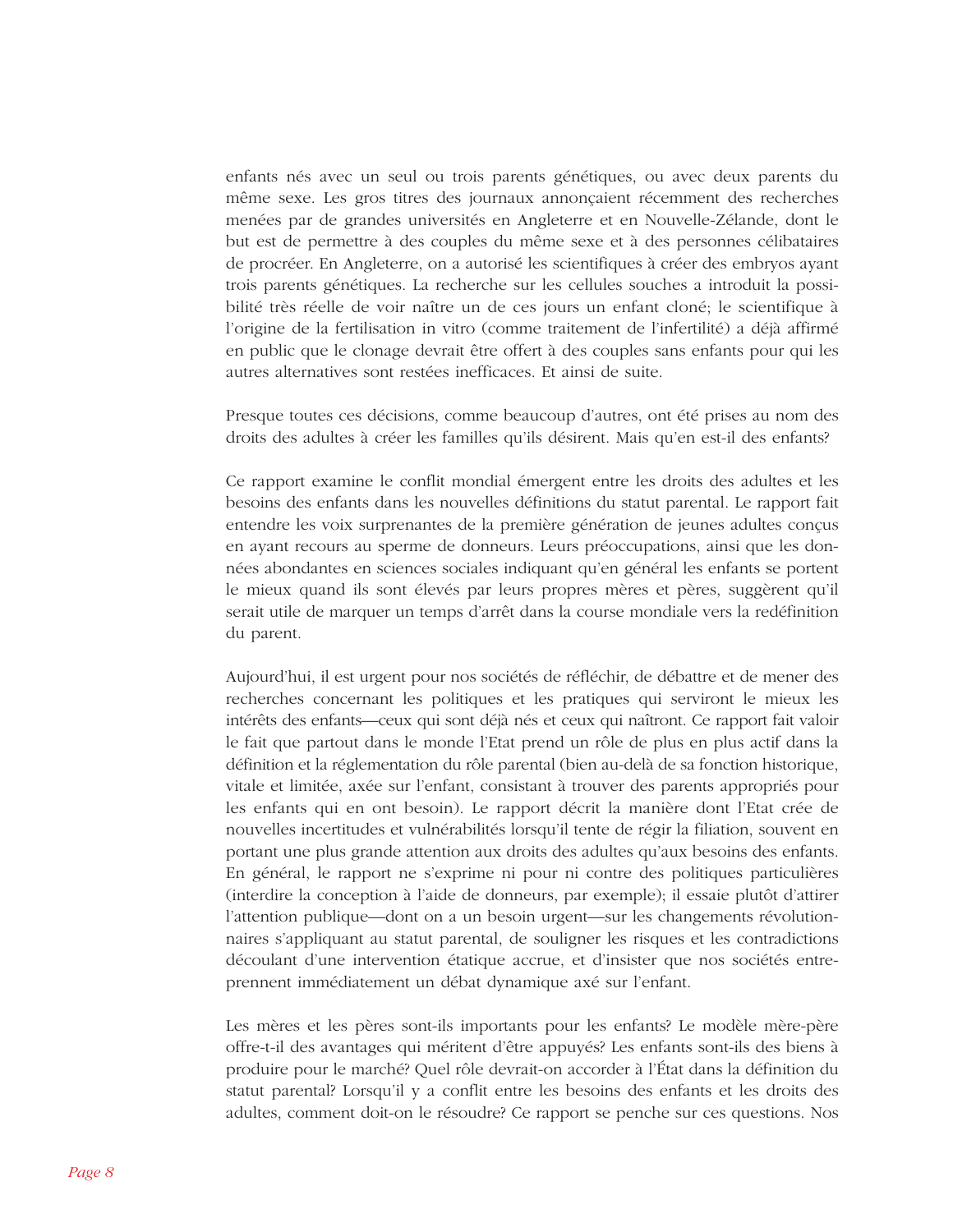sociétés se trouvent face à un choix: ou bien elles répondent à ces questions de manière démocratique, après un sérieux examen intellectuel et moral et des débats publics, sans quoi en peu de temps nous nous apercevrons qu'on a répondu à ces questions à notre place. Il y va des aspects essentiels du bien-être des enfants—leur santé physique et sociale, et leur integrité morale et spirituelle.

Vous trouverez une traduction française du rapport en consultant le site http://www.americanvalues.org.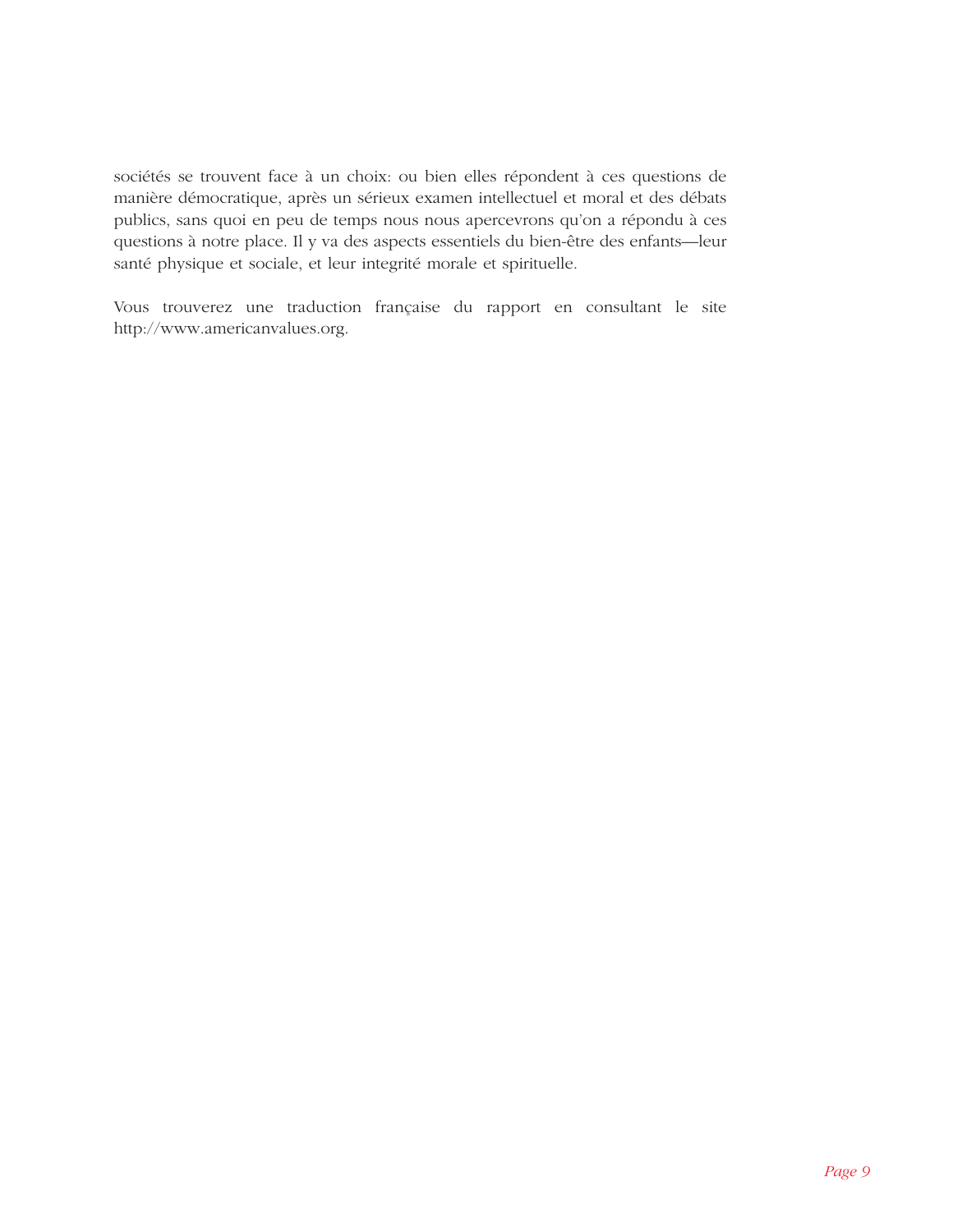# **Introduction**

MANY CHANGES in marriage, reproduction, and family life in recent years have<br>had one feature in common: They have pushed the boundaries on who is<br>called a child's parent. Courts and the culture have at various times<br>determ had one feature in common: They have pushed the boundaries on who is called a child's parent. Courts and the culture have at various times determined all kinds of people to be parent figures in children's lives, including stepparents, parents' unmarried partners, sperm donors, surrogate mothers, and even extended family members or close family friends.

This broadening of the term "parent" first arose amid the steep rise in single-parent childbearing and as a result of the divorce revolution. But more recently—indeed, many important developments have taken place in recent *months*—the redefinition of parenthood is taking new forms as cultural attitudes continue shifting; as reproductive technologies advance, access expands, and science continues pushing the boundaries on baby-making; as increasing numbers of same-sex couples are openly raising children, with many of them also advocating for marriage rights; as new players enter the marriage debate, including advocates of group marriage; and as the law struggles to catch up, often creating as many problems as it resolves.

Rather than striving to link the man and woman who conceive, bear, and raise a child into one unit called the child's "parents," today's trend toward redefinition separates genetic, gestational, and social parenthood into increasingly fragmented activities and separate legal terms.<sup>1</sup> In nations throughout the West and beyond, expert commissions, courts, legal scholars, and medical groups are leading the way in redefining parenthood, almost entirely without awareness of or influence from other disciplines and the broader public. While the state has a vital role to play in finding parents for needy children through adoption, today in many nations the state is creating powerful new uncertainties and vulnerabilities as it seeks to redefine parenthood for far broader categories of children.

Right now, the needs of children—those born and those yet to be born—are being threatened by policies and practices that are transforming and fragmenting the meaning of parenthood.

# **Redefining Parenthood—What's Happening Around the World Right Now**

Events that form a revolutionary redefinition of parenthood are proceeding at breakneck speed around the world.

In Canada, the law that recently legalized same-sex marriage nationally also quietly erased the term "natural parent" across the board in federal law, replacing it with the term "legal parent."<sup>2</sup> With that provision, the federal understanding of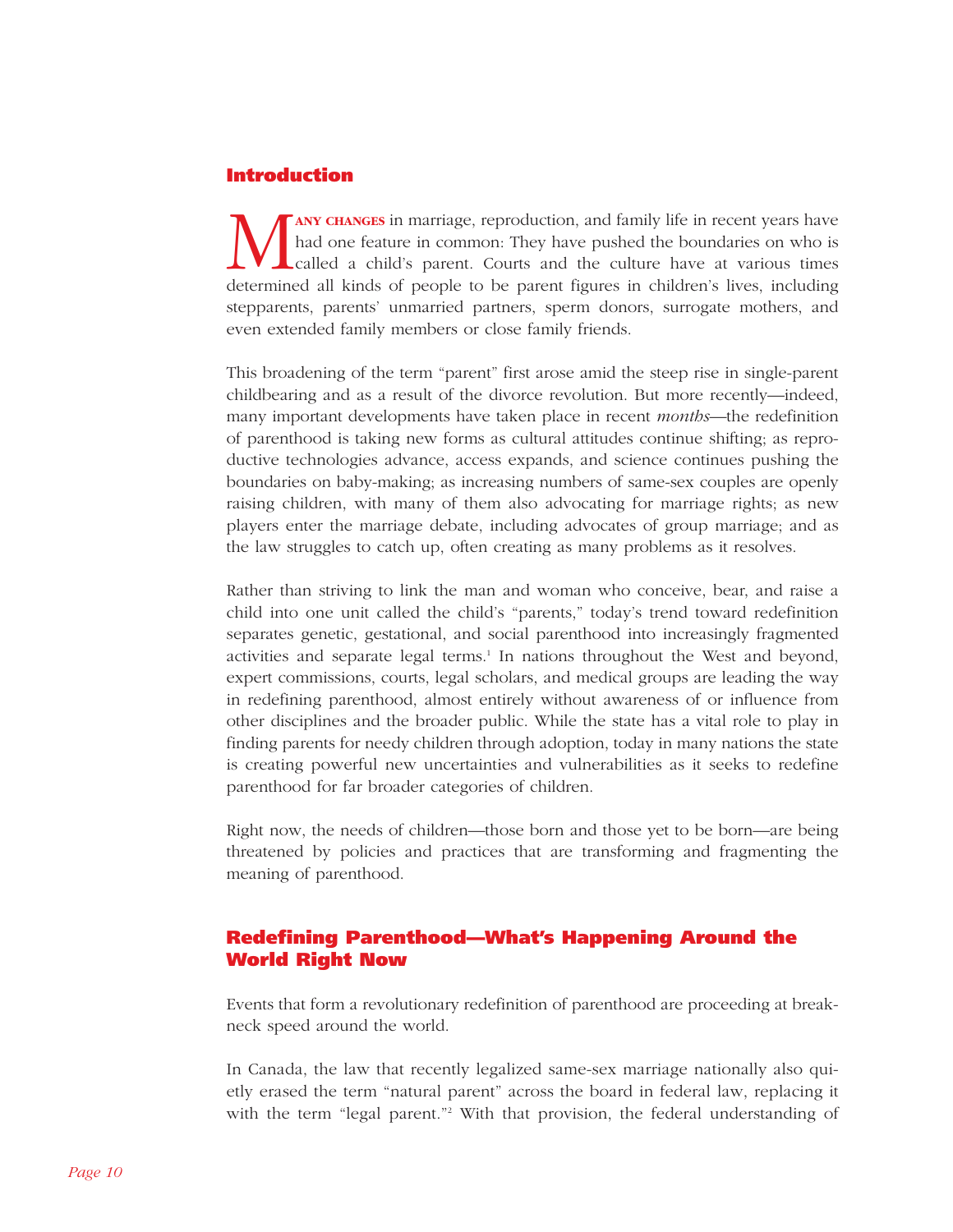parenthood for every child in the nation was changed in order to bring about the hotly-debated legalization of same-sex marriage.

Also in Canada, in an amazingly contradictory pair of moves, in some provinces it is now the right of an adopted child to know the identity of his or her biological parents; whereas in the case of children conceived by sperm or egg donors, revealing to the child the identity of his or her biological parents is a federal crime, punishable by a fine, imprisonment, or both.

In Spain, after the recent legalization of same-sex marriage the National Civil Registry struck the words "mother" and "father" from the first document issued to every newborn by the state. Instead, all birth certificates will now read "Progenitor A" and "Progenitor B."3

At the same time and in a strange coincidence, law commissions in three other nations released reports in the spring of last year on assisted reproductive technologies. Each report makes radical headway in redefining parenthood.

In a report on "New Issues in Legal Parenthood," the Law Commission in New Zealand made the unprecedented proposal of allowing children conceived with donor sperm or eggs to have three or more legal parents, with sperm or egg donors allowed to "opt in" to parenthood if they wish.<sup>4</sup>

In Australia, the Victoria Law Reform Commission proposed that access to donor insemination services be expanded to same-sex couples and singles, as is currently allowed in many nations including the United States (but which remains illegal in a number of European and other nations). Their rationale was striking. The commission argued that expanding donor insemination access to same-sex couples and singles is vital because it will reduce social discrimination against children raised in these kinds of families.<sup>5</sup> In a follow-up report, this commission also proposed that sperm and egg donors be allowed to "opt in" as a child's third legal parent.

At the same time, in Ireland the Commission on Human Assisted Reproduction stunned many by proposing that couples who commission a child through a surrogate mother should automatically be the legal parents of the child, leaving the woman who delivers the baby with absolutely no legal standing or protection should she change her mind.6 A dissenting member of the commission warned ominously, "If the surrogate mother resisted [handing over the baby], reasonable force could be used."7

Meanwhile, in India new guidelines on assisted reproductive technology issued in June of 2005 by the Indian Council of Medical Research state that "the child born through the use of donor gametes [i.e., sperm or eggs] will not have *any right whatsoever* to know the identity of the genetic parents." The local news headline stated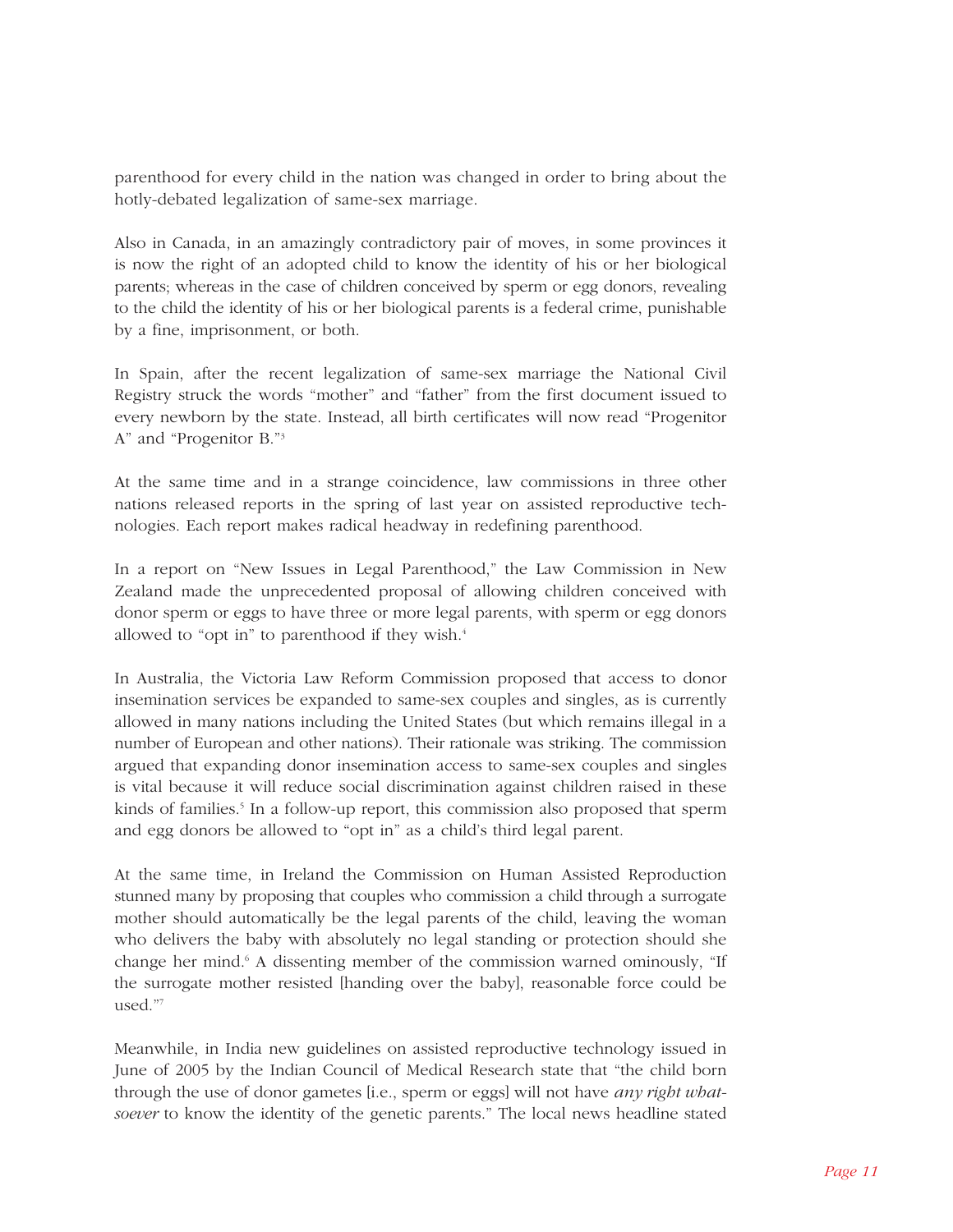the new rules "go a long way in curbing exploitation"—viewing the matter entirely from the point of view of adults who give or receive sperm or eggs, but not from the perspective of children who will be forever barred from knowing where they come from.8

Other steps governments are taking signal a greatly heightened level of state intervention and increasing control over reproduction and family life.

In Britain, a recent law banning donor anonymity caused a purported drop in the number of persons willing to donate sperm or eggs.<sup>9</sup> Soon thereafter the government health service began an active campaign to recruit sperm and egg donors, no longer just *allowing* the planned conception of children separated from one or both biological parents, but now very intentionally promoting it.<sup>10</sup>

In another example of active state support, in high-tax Denmark the state subsidizes the practice of sperm donation by allowing the income earned by sperm donors to be tax-exempt. The Danish company Cryos, one of the world's largest sperm banks, ships almost three-quarters of its sperm to individuals and couples overseas—all with the implicit support of the Danish taxpayer.<sup>11</sup> And in a recent, dramatic step, the Danish parliament narrowly passed a law that gives lesbian couples and single women the right to obtain free artificial insemination at publicly-funded hospitals.<sup>12</sup>

In Vietnam, the state supported hospital is running short of voluntary sperm donors. It is now considering setting up a community sperm bank in which those who request donor sperm must supply a family member or friend who will donate sperm to the bank for use by another couple. The increasing demand for sperm comes from "families where husband and wife are white collar workers, and single women who want a baby but wish to remain unmarried."<sup>13</sup>

In Australia, a law passed in 1984 that allows sperm donors to contact their over-18 offspring has now raised the prospect that, starting this year, young adults who were conceived using donor sperm might receive a letter from the state alerting them to the sperm donor's wish to contact them. In Australia, as elsewhere, most young people who were conceived with donor sperm were never told the truth by their parents.14 To help offset the potential shock, the state government in Victoria has proposed a public advertising campaign warning all young adults that they could be contacted by a sperm donor father they never knew about.<sup>15</sup>

Meanwhile, in the United States the field of reproductive technology continues in an almost entirely unregulated environment. Agonizingly difficult decisions are often left to judges in local jurisdictions (with these cases sometimes rising to state supreme courts). These courts all too frequently must decide who a child's parents are, picking and choosing among the many adults who might be involved in planning, conceiving, birthing, and raising the child.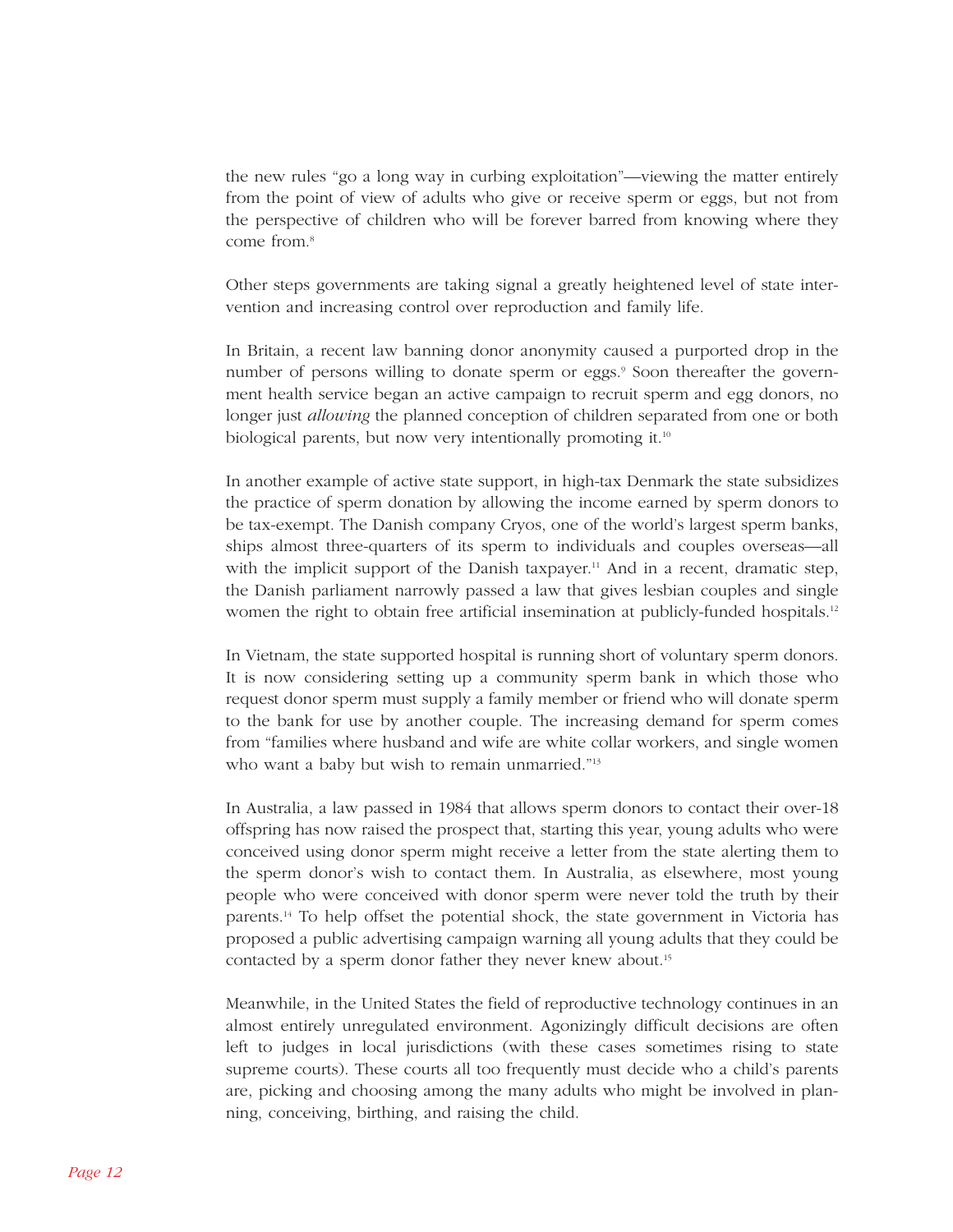Recently the California State Supreme Court heard three cases from lesbian couples who used sperm donors to have children and then split up. In these cases the nonbiological mother figure (none of whom had adopted the child) was either denied access to the child or wished to have no further financial obligations to the child. The courts ruled in all three cases that the non-biological mother figure is like a child's father and should be granted full parental status and held to the same standard of rights and responsibilities.16 The outcome has potentially far-reaching

implications not just for same-sex couples but for the many heterosexual couples in stepfamilies<sup>17</sup>, as well as those who might use reproductive technologies or temporarily raise children together without marriage, adoption, or other legal arrangements.

In Erie County, Pennsylvania, a judge recently had to decide parentage in a case in which a surrogate mother car*...steps governments are taking signal a greatly heightened level of state intervention in reproduction and family life.*

ried triplets for a 62-year-old man and his 60-year-old girlfriend. When the couple failed to pick up the infants, the hospital initiated steps to put them in foster care. In response, and eventually with the judge's approval, the surrogate mother took the children home and began raising them as her own. But the commissioning couple continues to fight for access to the children (and the 62-year-old man has been ordered to pay child support), while the college student who contributed her eggs for their conception is asserting her parental rights as well.<sup>18</sup>

In another case now before the Pennsylvania Supreme Court, a sperm donor was ordered by a lower court to pay child support for twins conceived by in vitro fertilization. The lower court said the mother and sperm donor had wrongly bargained away the twins' rights in agreeing that the sperm donor would not have responsibilities for them. The high court is now being asked to overturn that ruling.<sup>19</sup>

In response to these two cases lawmakers in Pennsylvania convened a joint subcommittee on assisted reproductive technologies. An attorney who sits on the subcommittee said, "It's becoming common in today's society for a sperm donor, an egg donor or a surrogate mother to be used in family-building, and it's in the best interest of everyone in this state to create a definitive pronouncement of who is a legal parent and define the rights and responsibilities of those parents."<sup>20</sup> The article reporting these developments framed the issue solely as a matter of protecting the rights of adults including egg and sperm donors, surrogate mothers, and legal parents. There was no consideration by the reporter of how these decisions might affect children.

In Ohio, a recently proposed bill addresses the growing practice of "embryo adoption," in which a couple with an unused embryo created for infertility treatment donates the embryo to another couple, who implant it in the woman and raise the resulting baby as their own. The bill defines the birth mother, not the biological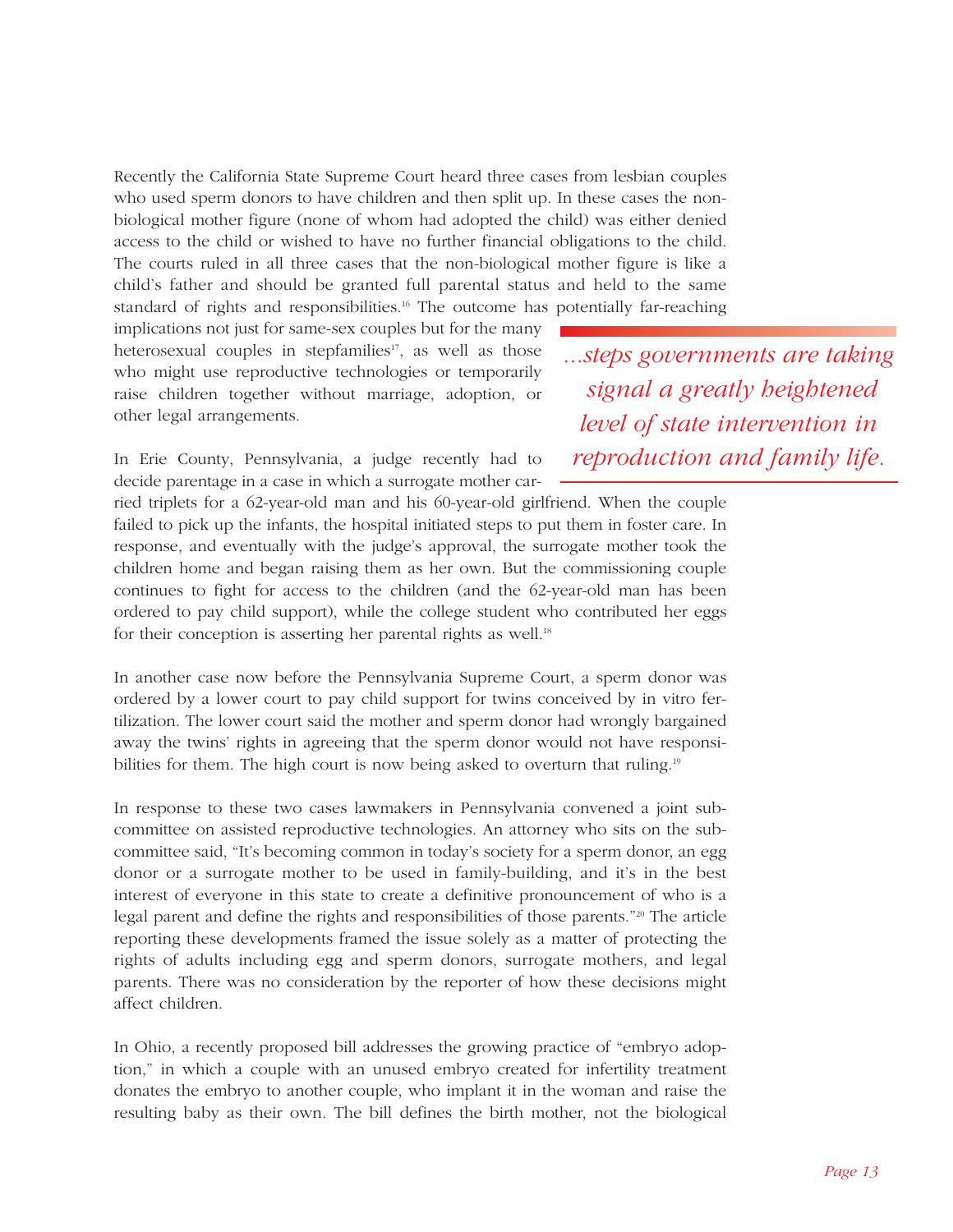mother, as the legal mother of the child, and says that the husband of the birth mother who consents to the embryo adoption is the legal father.<sup>21</sup>

While such rulings and proposals might bring clarity in specific scenarios, they also create astonishing new uncertainties and questions for case law as an almost unimaginable range of adults—from a sperm donor to the husband of a woman implanted with someone else's embryo to a surrogate mother or egg donor and even a parent's ex-girlfriend or ex-boyfriend—can be designated the legal parent of a child.

At the same time, the active public debate about legalizing same-sex marriage and the increasing visibility of same-sex couples raising children contribute to new uncertainties about the meaning of parenthood. These new uncertainties potentially affect many children, not just the relatively small number of children raised by gay and lesbian people.

In Massachusetts, nearly three years ago, a 4-3 decision by the State Supreme Judicial Court legalized same-sex marriage. (It is notable that among all the laws, rulings, and proposals discussed in this report, legalized same-sex marriage in Massachusetts is among the very oldest.) In response to that court decision, the State Department of Public Health changed the standard marriage certificate to read "Party A" and "Party B," instead of "husband" and "wife," and proposed amending birth certificates used for all children in Massachusetts to read "Parent A" and "Parent B" rather than "mother" and "father."22 As in Canada and Spain, once same-sex marriage is legalized some advocates immediately argue that legal understandings of parenthood for all children must change, even to the point of erasing the words "mother" and "father" from the foundational legal document issued to all children by the state.<sup>23</sup>

In fact, same-sex couples, adoptive parents, and singles and infertile couples using donors routinely petition to have one or both biological parents left off the birth certificate—and even to have non-biological parents included without going through the process of adoption. In Quebec, when a woman in a same-sex civil union gives birth, her female partner is presumed to be the father and can be registered as the father on the child's birth certificate.<sup>24</sup> A similar ruling was recently made in Ontario, with the judge noting that the testimony of non-biological mother figures who have not been automatically recorded on birth certificates "reveals a lot of pain" and that some find the requirement to adopt the child "immoral."<sup>25</sup> The state of California allows a "second mother" to be entered on the birth certificate as the child's father. Last year, a New Jersey judge ruled for the first time in that state that the same-sex partner of a woman who conceives with donor sperm has an automatic right to be listed as a birth parent on the child's birth certificate without having formally to adopt the child, just as the husbands of women who use donor sperm are listed.<sup>26</sup> Earlier this year, Virginia issued a birth certificate to a lesbian adoptive couple that reads "Parent 1" and "Parent 2" after the couple rejected having one of their names put in the blank for "father."27 A similar suit was just filed in Oregon.28 More are likely.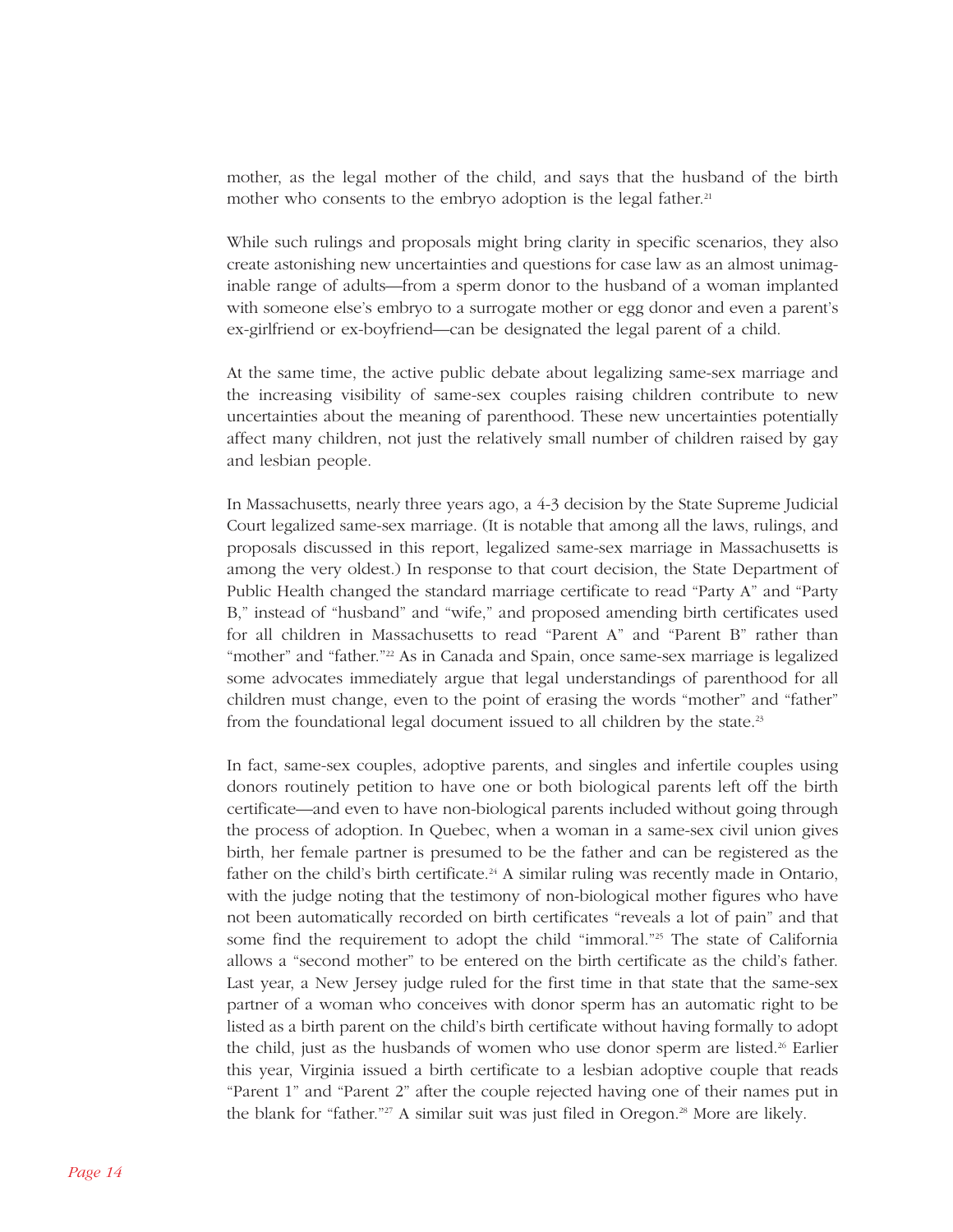Around the world, the state is a fast-growing, active player in the field of redefining parenthood. This redefinition increasingly emphasizes adults' rights to children rather than children's needs to know and be raised, whenever possible, by their mother and father. The state is becoming routinely involved in the practices of regulating, apportioning, and resolving disputes involving fertility and parenthood. This global shift is encountering active resistance in only a few places.

Perhaps the most surprising development is in France where a "Parliamentary Report on the Family and the Rights of Children," published in January 2006, took a radically different stance. The report's authors note critically that "the desire for a child seems to have become a right to a child" and argue "when children's lives are at issue, legislators must act very cautiously and calmly seek social consensus…." The report's authors recommend denying

*...in such rulings an almost unimaginable range of adults can be designated the legal parents of a child.*

the legalization of same-sex marriage, citing concerns about the identity and development of children when the law creates a "fictitious filiation" or a situation in which there are "two fathers, or two mothers—which is biologically neither real nor plausible." Citing the "precautionary principle,"29 the report's authors conclude that there must continue to be a medical justification for assisted procreation "under the rubric of 'a father, a mother, a child,'" and that the ban on surrogacy should stand.<sup>30</sup>

In another notable development, Italy's voters last summer defeated a referendum that would have loosened their restrictive fertility law. The law that was upheld bans the use of donor sperm or eggs and allows assisted reproductive technology only for married couples. In a somewhat less stringent example, Taiwan's cabinet last year approved an assisted reproductive technology law that restricts the use of such technology to infertile couples, bans receiving donor sperm and eggs from close relatives, and does not allow sperm or eggs from the same donor to be used by more than two couples. But examples like these are rare.<sup>31</sup>

# **How the Global Redefinition of Parenthood Threatens Children's Identity**

Why should we be concerned about the many rulings, laws, and proposals around the world that are aimed at redefining parenthood?

A good society protects the interests of its most vulnerable citizens, especially children. Right now, the institution that is most core to children's very survival—that of parenthood—is being fundamentally redefined with the state giving its implicit support and at times leading the way. In law and culture, parenthood is increasingly understood to be an institution oriented primarily around adults' rights *to* children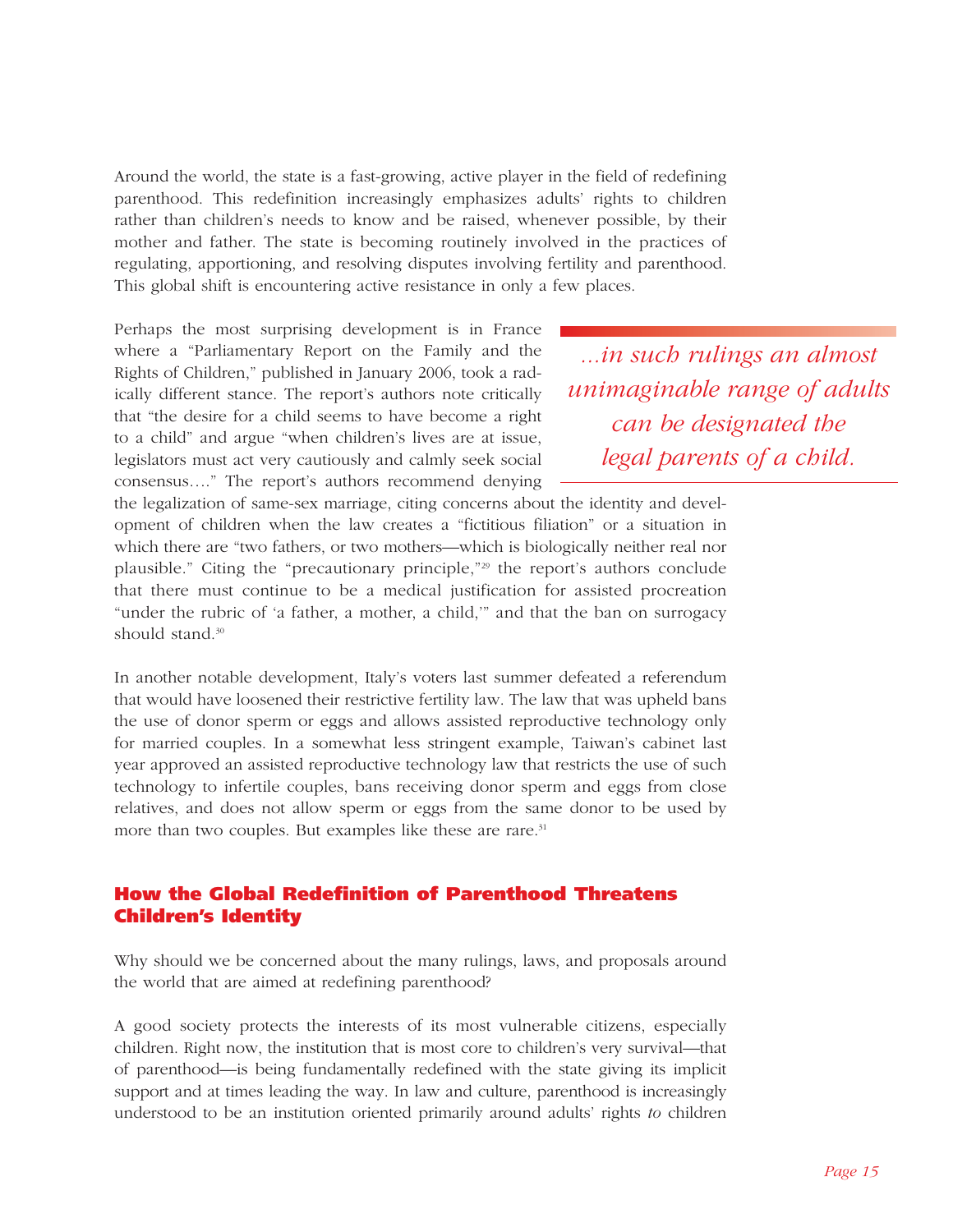rather than children's need *for* their mother and father. These extraordinary moves are being made largely absent any real public awareness or debate.

The common thread running through many of these decisions is the adult right to a child. These rights claims are important. The desire for a child is a powerful force felt deep in the soul. The inability to bear a child of one's own is often felt as an enormous loss, one that some grieve for a lifetime. These desires must be responded to with respect and compassion. The claim that medicine and society should help those who cannot bear children is a legitimate one.

But the rights and needs of adults who wish to bear children are not the only part of the story.

Children, too, have rights and needs. For example, the United Nations Convention on the Rights of the Child, ratified in 1989, states that "the child shall…have the right from birth to a name, the right to acquire a nationality and, as far as possible, the right to know and be cared for by his or her parents."32 The authors of the convention understood several key features necessary to human identity, security, and flourishing—having a name, being a citizen of a nation whose laws protect you, and, whenever possible, being raised by the two people whose physical union made you.

Adults who support the use of new technologies to bear children sometimes say that biology does not matter to children, that all children need is a loving family. Yet biology clearly matters to the adults who sometimes go to extreme lengths undergoing high-risk medical procedures; procuring eggs, sperm, or wombs from strangers; and paying quite a lot of money—to create a child genetically related to at least one of them. In a striking contradiction, these same people will often insist that the child's biological relationship to an absent donor father or mother should not really matter to the child.

Of course, there is a very real and urgent role for the state to play in defining parenthood. Some biological parents present a danger to their children or are otherwise unable to raise them. Adoption is a pro-child social institution that finds parents for children who desperately need them. Adoption is a highly admirable expression of altruistic love, a kind of love that transcends our hardwired tendencies to protect our blood relations above all others. But the existence of legal adoption was never intended to support the argument that children don't care who their fathers and mothers are, or to justify the planned separation of children from biological mothers and fathers before the children are even *conceived*.

Certainly, biology is not everything. It does not and should not determine the full extent or depth of human relationships. Biological parents are tragically capable of harming their children, and some children are better off removed from these parents (though, as we will see, children on average are far safer with their biological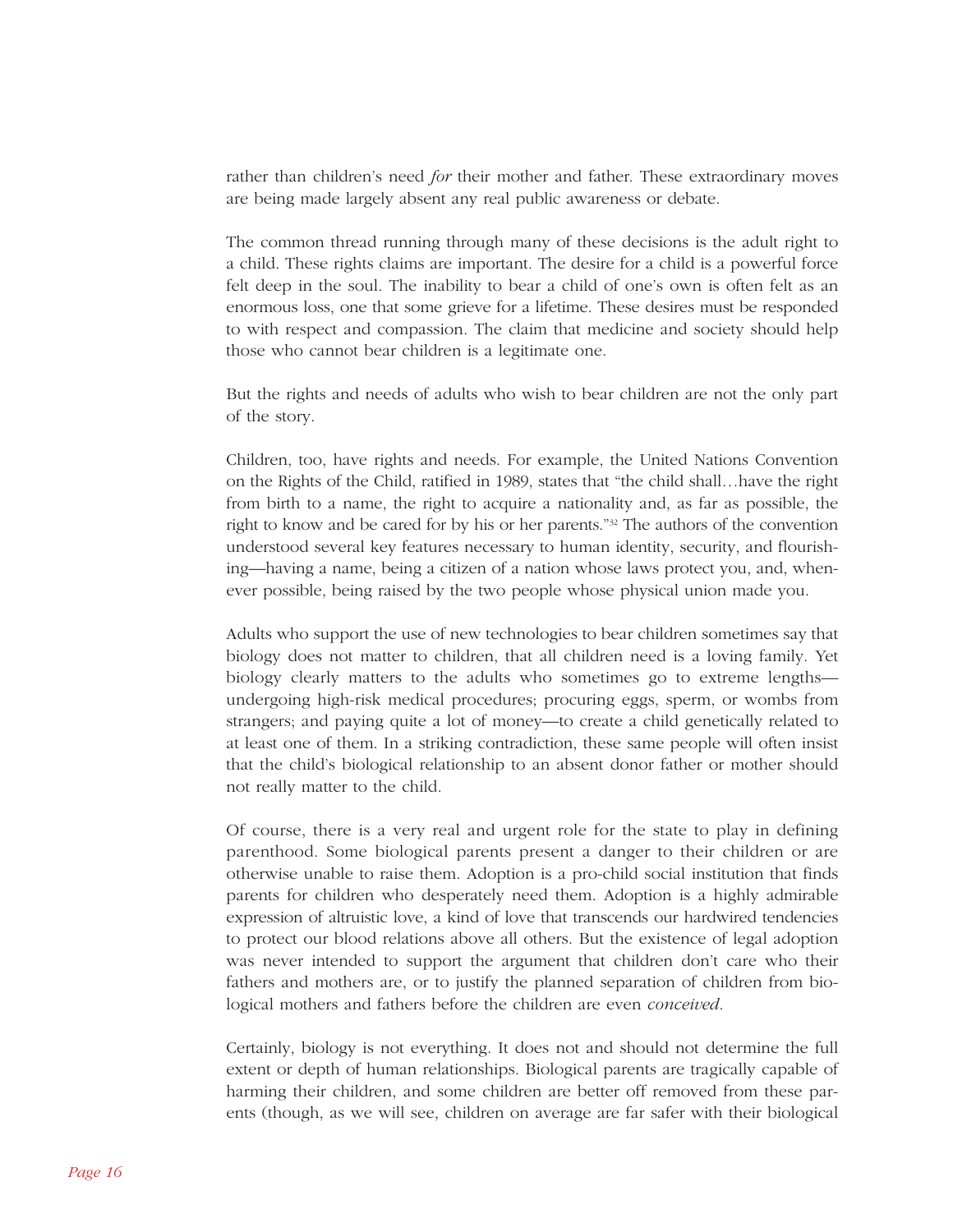parents than with unrelated adults). But the actions and testimony of children and adults often powerfully suggest that biology does matter.

In the current rush to redefine parenthood, we must stop to ask critical, childcentered questions: Are children's understandings of parenthood as flexible as those who pose these issues mainly as a matter of adult rights believe them to be? How do children feel about the brave new world of parenthood? Does how they feel matter?

### **The Child's Point of View**

#### **Emerging Voices from Children**

*an urgent role for the state to play in defining parenthood through adoption.*

*Of course, there is* 

Children raised without their own married mother and father often have perspectives about their lives that are radically different from how the legal scholars, courts, and would-be parents expected they would feel. For example, studies on the inner lives of children of divorce are showing an enormous downside for children that was never considered in the heady, early days of the nofault divorce revolution.<sup>33</sup>

To be perfectly clear, the question is *not* whether children love the parents who raise them. Children almost universally and unquestioningly love their parents, whether their parents are married, divorced, single, gay or straight. Rather, the question is how children feel and how they make sense of their identities when their mother or father (or both) is absent from their daily lives.

The first generation of donor-conceived children who are now coming of age form a remarkable case study to explore this question. Most in this first generation were conceived by married heterosexual couples using donor sperm. Anecdotally, many are now speaking out about the powerful impact on children's identity when adults purposefully conceive a child with the clear intention of separating that child from a biological parent.<sup>34</sup> These young people often say they were denied the birthright of being raised by or at least knowing about their biological fathers. They say that this intentional denial profoundly shapes their quest to understand who they are.

Donor-conceived teenagers and adults are forming organizations, $35$  are frequently quoted in news articles, $36$  and are using the Internet to try to contact their sperm donors and find half-siblings conceived with the same sperm.<sup>37</sup> They hail from the United States, Canada, Australia, Britain, Japan, and elsewhere. Numbers are hard to come by, but estimates are that the number of children now born in the U.S. each year through artificial insemination range from 30,000 to 75,000 and that about 3,000 each year are conceived using donor eggs.<sup>38</sup> While the numbers arguably are small,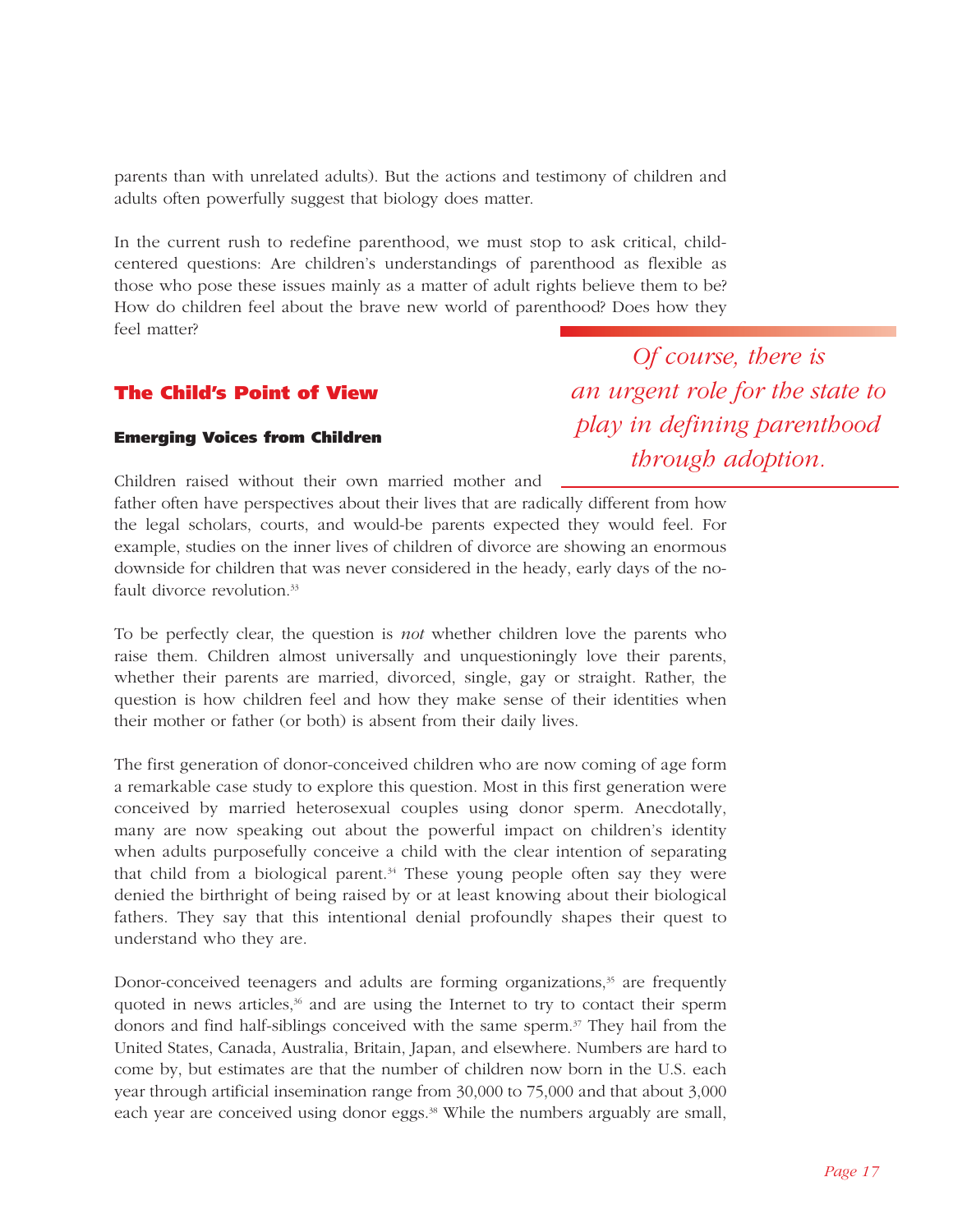they are growing, and the stories these young people tell raise questions not only about their own experience but also about the prospects for the next generation of children born of still more complex reproductive technologies.

Donor-conceived young people point out that the informed consent of the most vulnerable party—the child—is not obtained in reproductive technology procedures that intentionally separate children from one or both of their biological parents. They ask how the state can aid and defend a practice that denies them their birthright to know and be raised by their own parents and that forcibly conceals half of their genetic heritage. Some call themselves "lopsided" or "half adopted."39 At least one uses the term "kinship slave."40 Some born of lesbian or gay parents call themselves "queer spawn," although others in the same situation find the term offensive.<sup>41</sup> No studies have been conducted focusing on these young people's long-term emotional experience.<sup>42</sup> Clearly, rigorous long-term studies need to be done. For now, we should listen to their compelling voices.

Narelle Grech, an Australian donor-conceived woman in her early twenties, asks, "How can you create a child with the full knowledge that he or she will not be able to know about their history and themselves?" She wonders what social message the practice of donor conception gives young men: "Will they think it's OK to get a woman or girl pregnant and that it would be OK to walk away from her, because after all, biology doesn't matter?"

A fellow Australian, Joanna Rose, asks why everyone "flips out" when the wrong baby is taken home from the hospital, yet assumes that donor-conceived children are just fine. She argues: "Our need to know and be known by our genetic relatives is as strong and relevant as anyone else's." She writes, movingly, "I believe that the pain of infertility should not be appeased at the expense of the next generation."43

In interviews, donor-conceived young adults often say something like this: My sperm donor is "half of who I am." One young woman known as Claire is believed to be the first donor offspring to benefit from open-identity sperm donation and have the ability to contact her father upon turning 18. She says she wants to meet her donor because she wants to know "what half of me is, what half of me comes from."44 Eighteen-year-old Zannah Merricks of London, England says, "I want to meet the donor because I want to know the other half of where I'm from."45 Lindsay Greenawalt, a young woman from Canton, Ohio who is seeking information about her sperm donor, says, "I feel my right to know who I am and where I come from has been taken away from me."46

Eve Andrews, a 17-year-old in Texas, plans to ask the California sperm bank that aided in her conception to forward a letter to her donor when she turns 18. "There's a lot of unanswered questions in my life and I guess I want the answers,"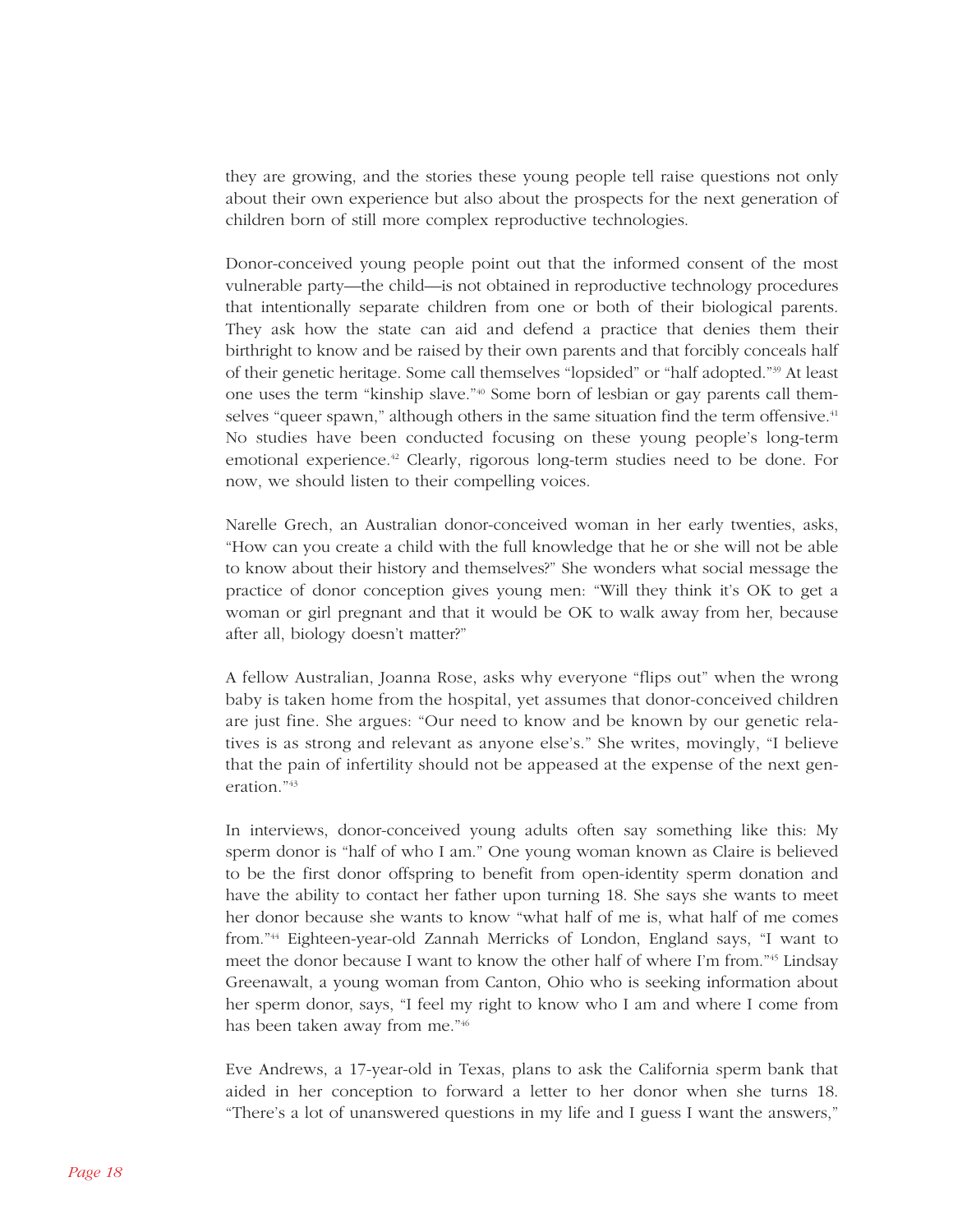she explains. By contrast, her 51-year-old mother, interviewed for the same story, says, "As a woman dealing with the prospect of infertility, all you want is that baby.… It never even occurred to me this child might want to find her biological father someday."47

One young man, a 31-year-old doctor in Japan, learned that he was conceived by donor sperm when he examined his parents' white blood cell group while studying

medicine. "The most painful thing was the fact that my parents didn't tell me for 29 years," he said. "Unless I was told by my parents, I couldn't even exercise my right to know my biological origin."48

A 14-year-old girl in Pennsylvania wrote to Dear Abby after finding out she was conceived with donor sperm. In just a few sentences she identified some of the enormous identity

issues that confront donor-conceived young people and that are now a challenge to our society. She wrote: "It scares me to think I may have brothers or sisters out there, $49$  and that he [my father] may not care that I exist." This young teenager, struggling alone with feelings of abandonment, grief, and confusion, poignantly challenged the current legal and social position on this issue: "I don't understand why it's legal to just donate when a child may be born."<sup>50</sup>

Some observers respond to the voices of donor-conceived adults by saying that there is an inherent contradiction in their argument. These observers say that donorconceived persons who question the practice of donor conception are wishing away their own existence, and that without the use of a sperm or egg donor or surrogate these young people would not be alive. I find this response highly insensitive. All of us, no matter how we arrived here, should be able to share our stories and struggles in an atmosphere of respect and dignity without being told that we are irrationally ignoring the process that gave us life or are failing to show sufficient appreciation for our life.<sup>51</sup>

#### **The Social Science Evidence Suggesting the Importance of Biological Parents**

From a social scientific point of view, what do we know about children's experiences when they do not grow up with their own mother and father? In many areas we know a great deal. In some, we need to learn more.

In recent decades a powerful consensus among social scientists has emerged about the benefits of marriage for children. The *New York Times* not long ago reported: "From a child's point of view, according to a growing body of social science research, the most supportive household is one with two biological parents in a lowconflict marriage."52

*Donor-conceived young adults often say something like this: My sperm donor is "half of who I am."*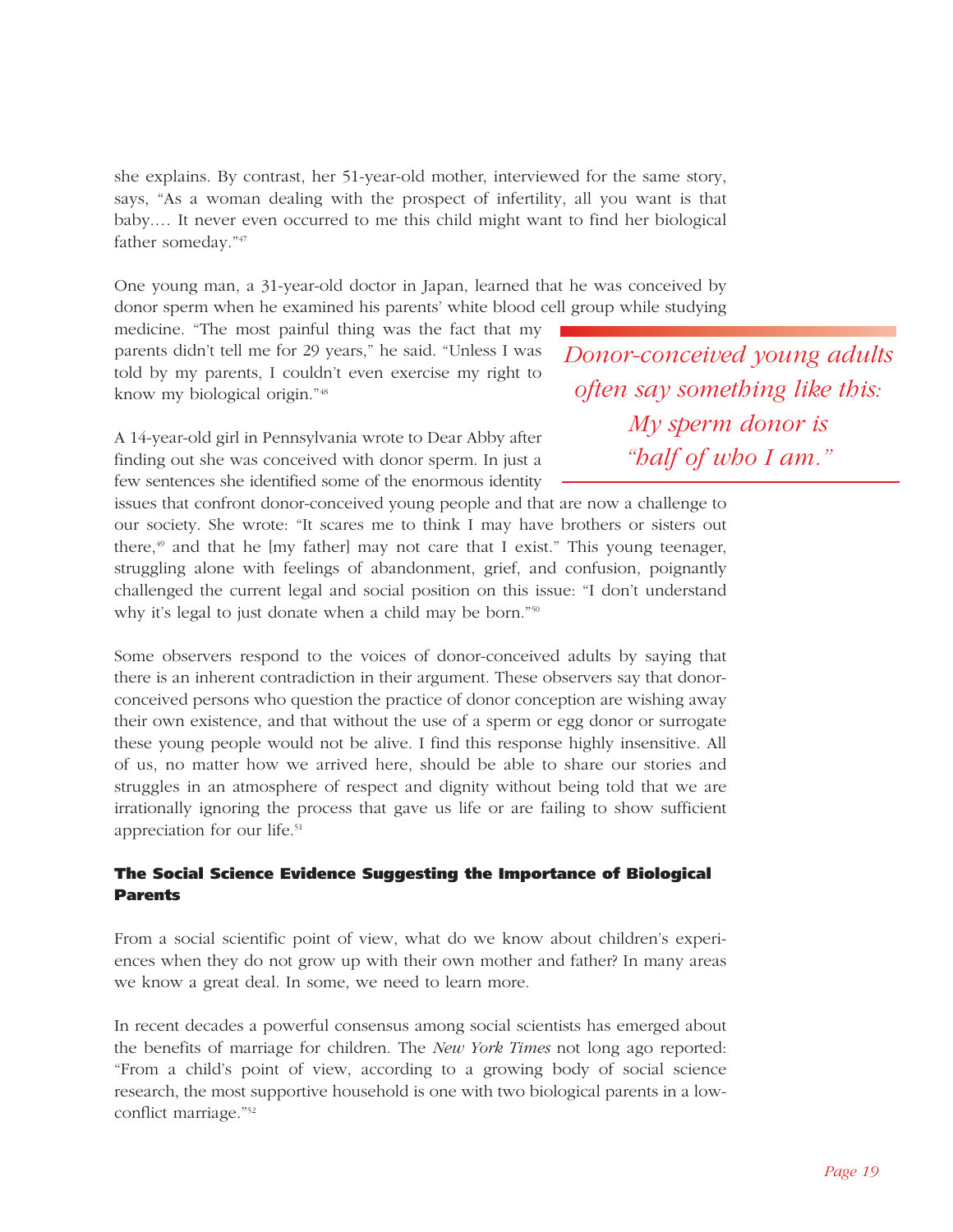Children raised by divorced or never-married parents face an increased risk of living in poverty, failing in school, suffering psychological distress and mental illness, and getting involved in crime. Children raised outside a married family are less likely to graduate from college and achieve high-status jobs. When they grow up, they are more likely to divorce or become unwed parents.

In terms of children's physical health and well-being, marriage is associated with a sharply lower risk of infant mortality, and children living with their own married parents are more physically healthy, on average, than children in other kinds of families. Most tragically, children not living with their own two married parents are at significantly greater risk of child abuse and suicide.<sup>53</sup>

Increasing numbers of people are realizing that marriage has important benefits for children. What many do not know is that there is something about the marriage of a child's own mother and father (as opposed to a remarriage) that on average brings these benefits. On many important indicators of child well-being, such as teen pregnancy, educational failure, delinquency, and child abuse, *children raised in married stepparent families look more like children of single parents than children raised by their own, married mother and father.*<sup>54</sup>

Some who advocate for legalized same-sex marriage say that it will be good for children because the children will now have two parents. But the stepfamily data suggest it may not be that simple. We don't know how much the poorer outcomes in stepfamilies are due to the history of dissolution and other unique problems facing stepfamilies and how much is due to the child being raised in a home with a nonbiologically related stepparent.<sup>55</sup>

Most stepparents are without question good people who do their very best raising the children in their care, but it is vital for those shaping family policy to be acquainted with the large body of research showing that children raised in the care of non-biologically-related adults are at significantly greater risk, in particular of abuse. Many are not aware of the body of research showing that mothers' boyfriends and stepfathers abuse children more often on average than fathers do, with children especially at risk when left in the care of their mothers' boyfriends. More than seventy reputable studies document that an astonishing number—anywhere from one third to one half—of girls with divorced parents report having been molested or sexually abused as children, most often by their mothers' boyfriends or stepfathers.<sup>56</sup> A separate review of forty-two studies found that "the majority of children who were sexually abused…appeared to come from single-parent or reconstituted families."<sup>57</sup> Two leading researchers in the field conclude, "Living with a stepparent has turned out to be the most powerful predictor of severe child abuse yet."58

The fields of evolutionary biology and psychology yield some insights into why children are, on average, far safer with their biological parents. David Popenoe, a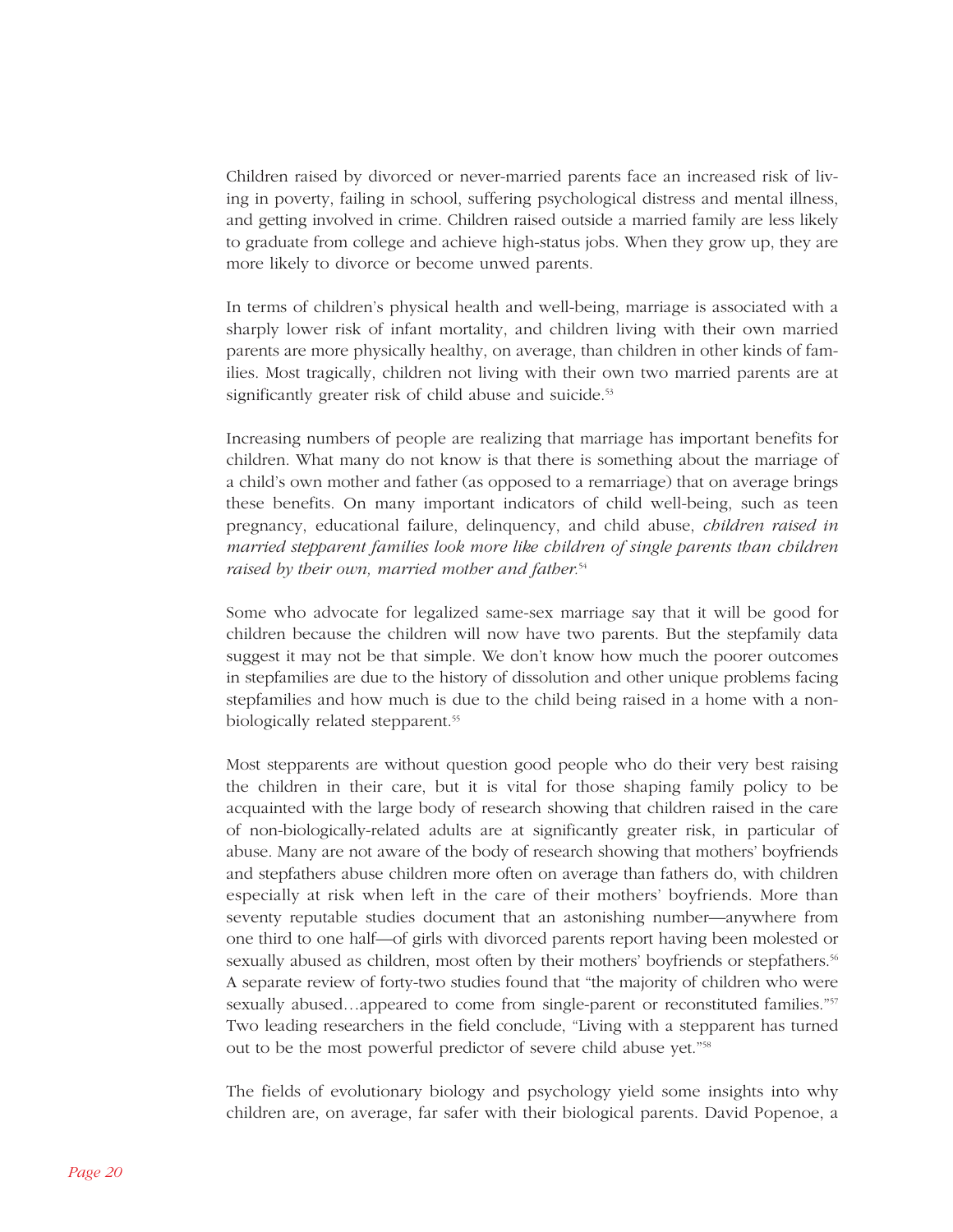sociologist at Rutgers University, sums up the research this way: "From the perspective of evolutionary psychology, the organization of the human nuclear family is based [in part on]…a predisposition to advance the interests of genetic relatives before those of unrelated individuals, so-called inclusive fitness, kin selection, or nepotism.59 With respect to children, this means that men and women have likely evolved to invest more in children who are related to them than in those who are not.<sup>60</sup> The world over, such biological favoritism seems to be the rule.<sup>"61</sup>

Of course, to recognize that adults tend to favor their biological children is not to say that this predisposition is necessarily or always a *good* thing. Rather, it is to recognize that this tendency is highly common and probably even hardwired, or biologically primed, into humans. Ideally, all of us would be as deeply committed to and concerned for other people's children as we are for our own, but practically speaking the human race is not there yet.

*…while biology is not everything, in both the sciences and the voices of children we learn that biology* does *matter.*

The example of adoption, however, remains an inspiration. When the state carefully screens prospective adoptive parents and these parents receive social support for their role as parents, and particularly when adopted children can be raised from birth by parents who are committed to one another over the long haul, the outcomes for those children don't look much different from those raised by their own married parents and are almost certainly better than those being raised in an unwanted, abusive, or neglectful environment. So again, we see that while biology is not everything—biological parents can fail their children, and adoptive parents are generally highly committed and loving parents—in both the sciences and in the voices of children we learn that biology *does* matter.

What does the research on non-biological parents and parent figures, including those found in stepfamilies and other alternative family structures, mean for children being raised by same-sex parents? We don't know, at least not yet. The existing research on same-sex parenting is limited because same-sex couples raising children comprise a very small part of the overall population and are only recently becoming more visible.

There have been a number of scholarly reviews of the literature on same-sex parenting. $62$  One of the most thorough was prepared by Steven Nock, a sociologist at the University of Virginia, who was asked to submit a brief for a major same-sex marriage case in Canada. After reviewing several hundred studies he concluded that all of the articles "contained at least one fatal flaw of design or execution" and "not a single one of those studies was conducted according to general accepted scientific standards of research."63

Limitations and design flaws that he and other reviewers have noted include: a virtual lack of nationally representative samples used; limited outcome measures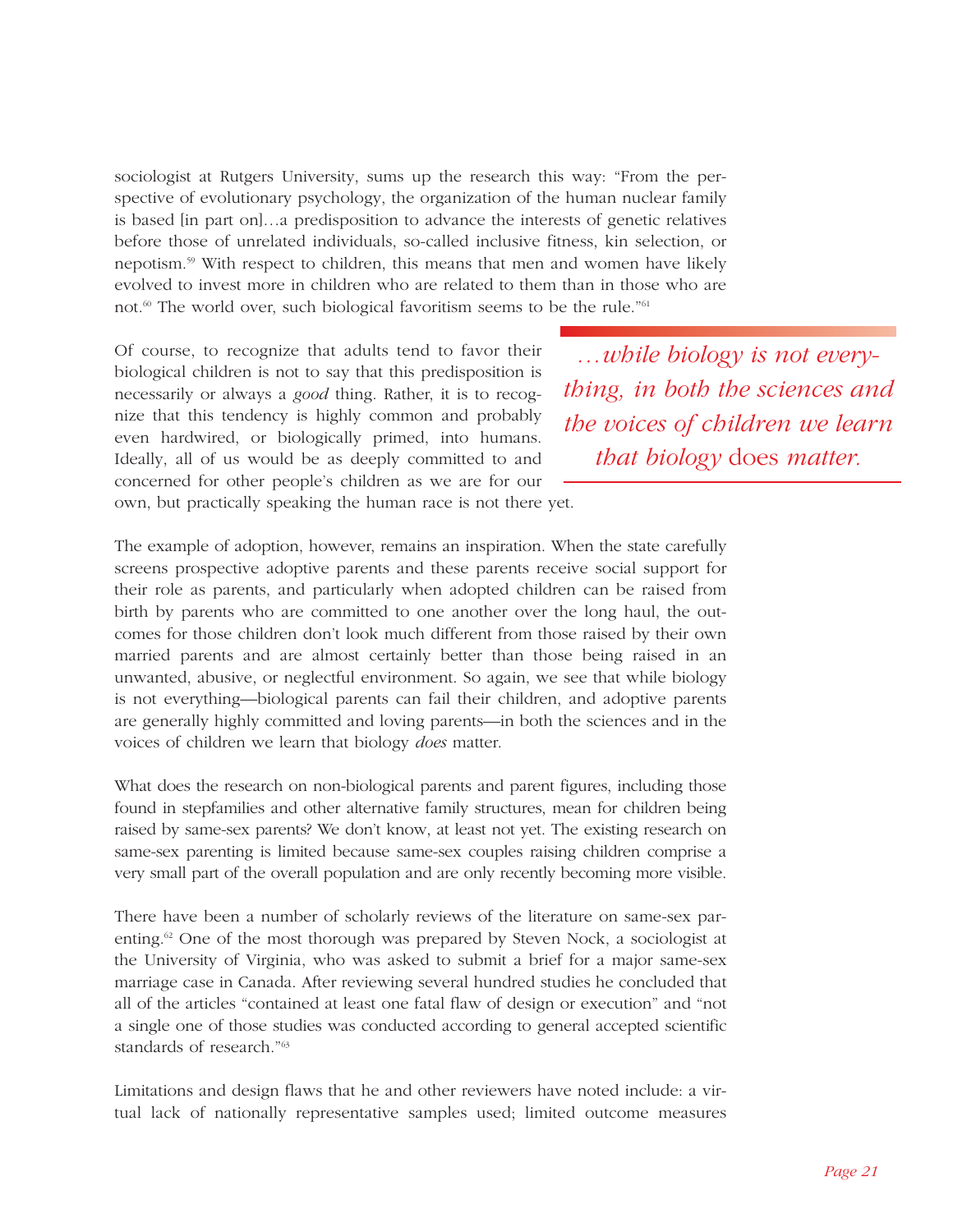(mostly of interest to developmental psychologists rather than to sociologists who study the family); frequent reliance on a mother's report of her parenting abilities and skills rather than objective measures of the child's well-being; and a virtual lack of long-term studies that follow children of same-sex parents to adulthood. But the biggest problem by far is that the vast majority of these studies *compare single lesbian mothers to single heterosexual mothers*—in other words, they compare children in one kind of fatherless family with children in another kind of fatherless family.<sup>64</sup>

How does the long-term experience of children raised by partnered lesbian moms or gay dads compare with those raised by their own mom and dad? We don't know yet. But we do know that compared to children in many other alternative family forms children of divorce, never-married heterosexual parents, stepfamilies, and those with single mothers—those children who are raised by their own married mother and father in a low-conflict marriage are, on average, significantly better off.<sup>65</sup>

Similarly, with regard to children conceived with donor sperm, a donor egg, or a surrogate mother, as yet there are no data on these children's long-term, emotional well-being. Researchers should listen to the stories that are beginning to emerge and undertake rigorous studies of their experiences.

We have more to learn. But evidence and sensitive observations of children's lives strongly suggest the importance to children of recognizing their need to be raised, whenever possible, by their own mother and father.

# **Redefining Parenthood—What's Next?**

#### **Increasing Slippage in the Meaning of Fatherhood and Motherhood**

The redefinition of parenthood is shaping our culture and our legal system in ways that contribute to further deep uncertainties in the meanings of fatherhood and motherhood.

Evidence of this new uncertainty is found in rulings, proposals, and stories from around the world. In Australia, sperm donors now have the right to contact their over-18 progeny. But who are these men? Are they sperm donors, or are they fathers who have rights to know their children?

In New Zealand, the law commission proposed that sperm and egg donors be allowed to "opt in" to legal parenthood if they wish. Who are these people? Are they donors? Are they legal parents? If these biological parents can opt in and out of responsibility to children, as it pleases them, what is the rationale for not allowing other biological parents to do the same thing?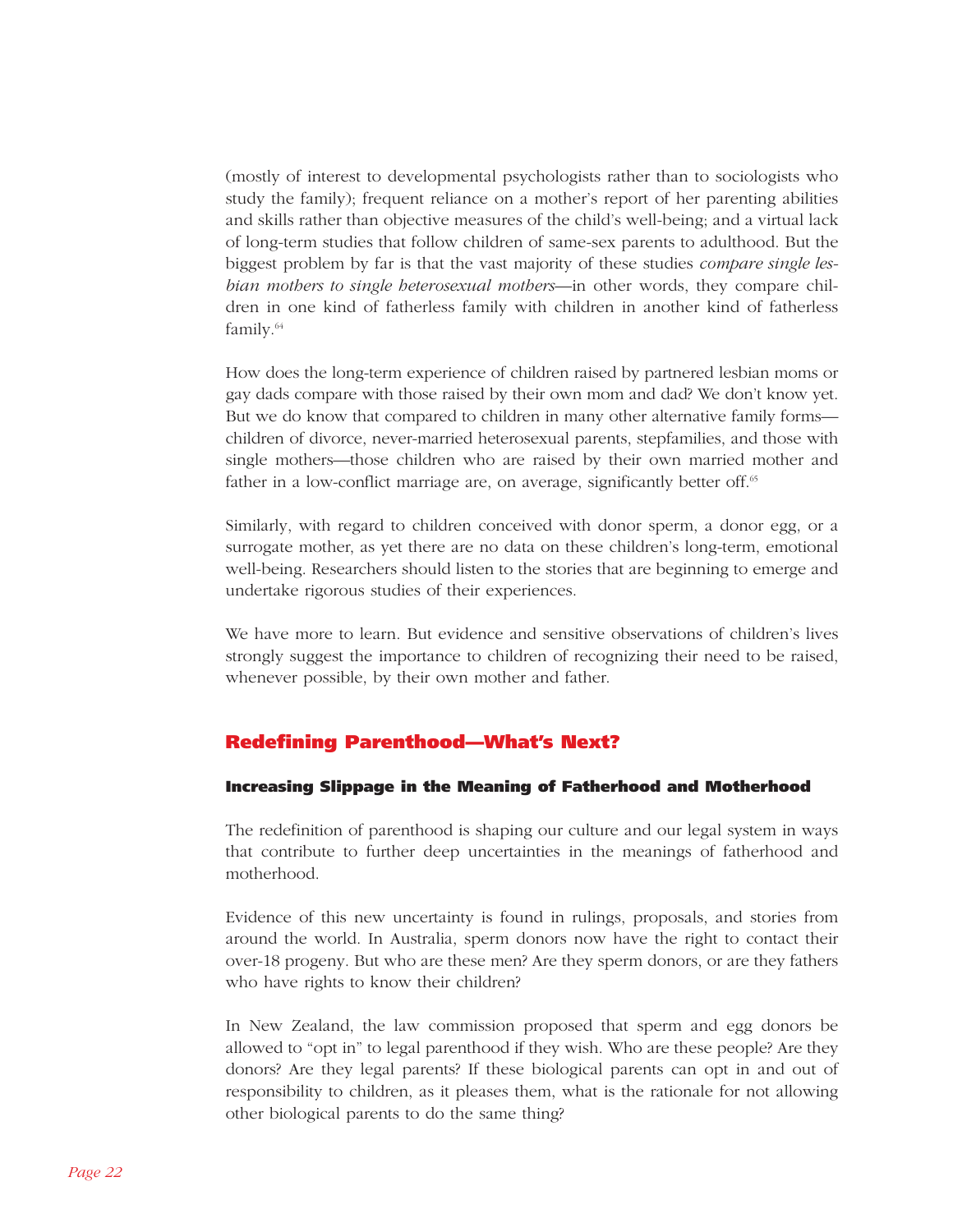The *Washington Post Magazine* recently featured a story in which a woman who bore two children from the same anonymous sperm donor located him and brought the children across the country to meet him when they were  $7$  and 3 years old.<sup>66</sup> They stayed for a week in his home. Since that time the mother has legally changed the children's names (making the donor's surname their middle names) and designated him their guardian if she were to die. She has the children call him "Daddy" but there are no definite plans for the future. An unknown number of other women

also conceived children with his sperm. For this 7 year old and 3 year old, is this man a father? A sperm donor? Something else? Who decides?

Last summer in Britain a new website was started www.parentsincluded.com. The website is intended for lesbian and single women who wish to bear a child using donor sperm and want "both parents" to play a role in the

*Are these men sperm donors, or are they fathers who have rights to know their children?*

child's life. Potential sperm donors who wish to have some kind of relationship with the resulting child are invited to enroll. If the desires of a lesbian or single woman and a sperm donor to share a child raising arrangement coincide, bingo! They can set up a broken family for their child before the child is even conceived.<sup> $\sigma$ </sup> A similar site for lesbians and gay men exists in Canada. Called the "LGBT Parent Matchmaker," it helps those in the Toronto area who wish to locate and pair off with one or more opposite sex partners with whom they can conceive and "co-parent" a child.<sup>68</sup> In another example, last summer in the U.S. a classified ad ran on a West Hollywood news website that read: "I am a single mom who wants to have another baby, but does not wish to use anonymous donor sperm. If you would like to be a father with visitation rights, send a picture and introductory letter to Kelly W....<sup>"69</sup>

Even the meaning of the term "sperm donor" is in flux. In some arenas sperm donors are being equated with fathers. In other situations "sperm donor" has become a term of opprobrium, hurled by women at the ex-boyfriends who are the fathers of their children. In one article from Florida a teenage girl refers to the exboyfriend who got her pregnant as "not a father" but "the sperm donor."70 In an article from the Philippines a woman's friends refer to her ex-boyfriend, the father of her child, as a "mere sperm donor."71 The term apparently signals that the man is meaningless to them (and, they most likely hope, to their children). It is a cutting put-down, equating a man they probably once cared for with nothing more than a minimal and fairly crude biological product.

Yet by far the most striking and potentially far-reaching development signaling slippage in the meaning of motherhood and fatherhood—a development already being witnessed in numerous courts—is the increasing recognition of "psychological" parenthood or "de facto" parental status. In the United States at least ten states, including Washington, California, Maine, Massachusetts, New Jersey, and Wisconsin, now allow someone with no biological or adoptive relationship to a child (and no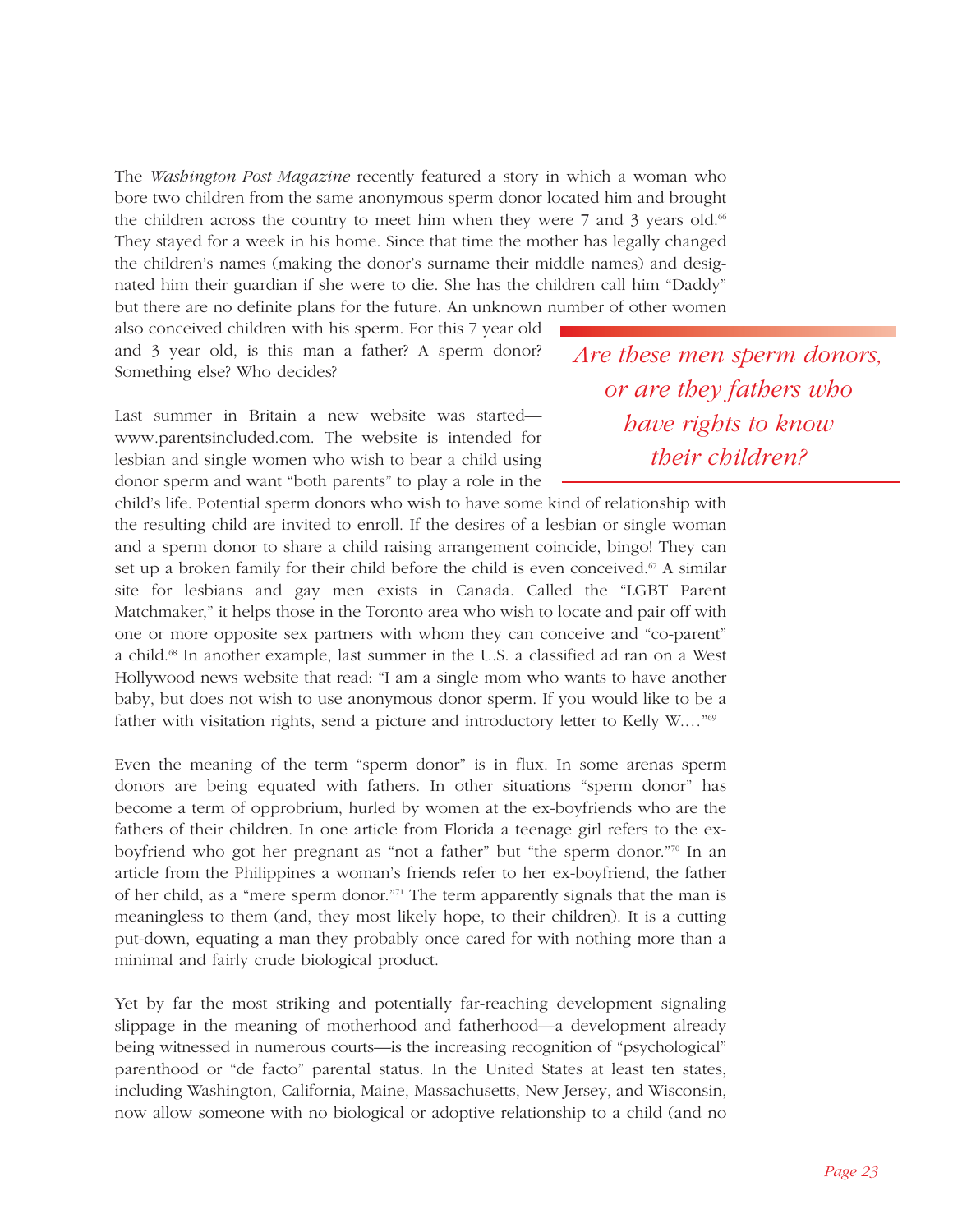marital relationship to a child's parent) to be assigned parental rights and responsibilities as a psychological or de facto parent. To determine retrospectively whether an adult was a "parent" in a child's life, the courts examine indications such as whether the adult lived in the same household as the child, was encouraged to act as a parent by the child's existing parent, had acted like a parent without expecting financial compensation, and had spent enough time with the child to have bonded with him or her.<sup>72</sup> In many of these cases the petitions are brought by ex-partners who charge that the child's existing parent is denying their rights to the child. In other cases the child's existing parent charges that the ex-partner is now shirking parental responsibilities. These cases typically concern same-sex partners, but they also have serious, as yet unknown implications for the many heterosexuals who are or have been a child's stepparent,<sup>73</sup> or who have been a live-in partner.

In Britain, in a chilling, recent decision, a court ruled that two sisters ages 4 and 7 must be removed from their biological mother. Primary care was awarded instead to her ex-partner, another woman with no biological or legal relationship to the children. The decision was made after the biological mother violated a visitation order and fled with the children to another part of the country. In the decision, one judge (who nevertheless agreed with the order) expressed her qualms: "I am very concerned at the prospect of removing these children from the primary care of their only identifiable biological parent who has been their primary carer for most of their young lives and in whose care they appear to be happy and thriving."74

Advocates of assigning legal rights and responsibilities to "psychological" parents argue they have the best interests of the child in mind. The law, they say, should not allow biological or adoptive parents to deny their child a relationship with someone who the child has come to see as a mother or father, nor should it allow someone who has acted as a parent to evade those duties after the adults' relationship ends.

This concern is well-intended but woefully misguided, because it ignores an existing option that is far preferable for children. Even without same-sex marriage rights, most states in the U.S. allow second-parent adoption by gay and lesbian partners. In most of the cases that end up in court the second "parent," for whatever reason, did not exercise the option to adopt. Perhaps the couple could not agree on the adoption. Perhaps the second "parent" was uncertain what level of responsibility he or she wanted to take on. Perhaps they just never got around to it. (Or, perhaps they lived in a state that does not allow or readily facilitate second-parent adoption by same-sex couples, which I believe speaks far more to the need to expand secondparent adoption access than it does to create an entirely new, retrospective category called "psychological" parent.)

In contrast to the sometimes vague, gradual ways that parents can introduce new partners into their child's life, even asking the child to call that person "Mom" or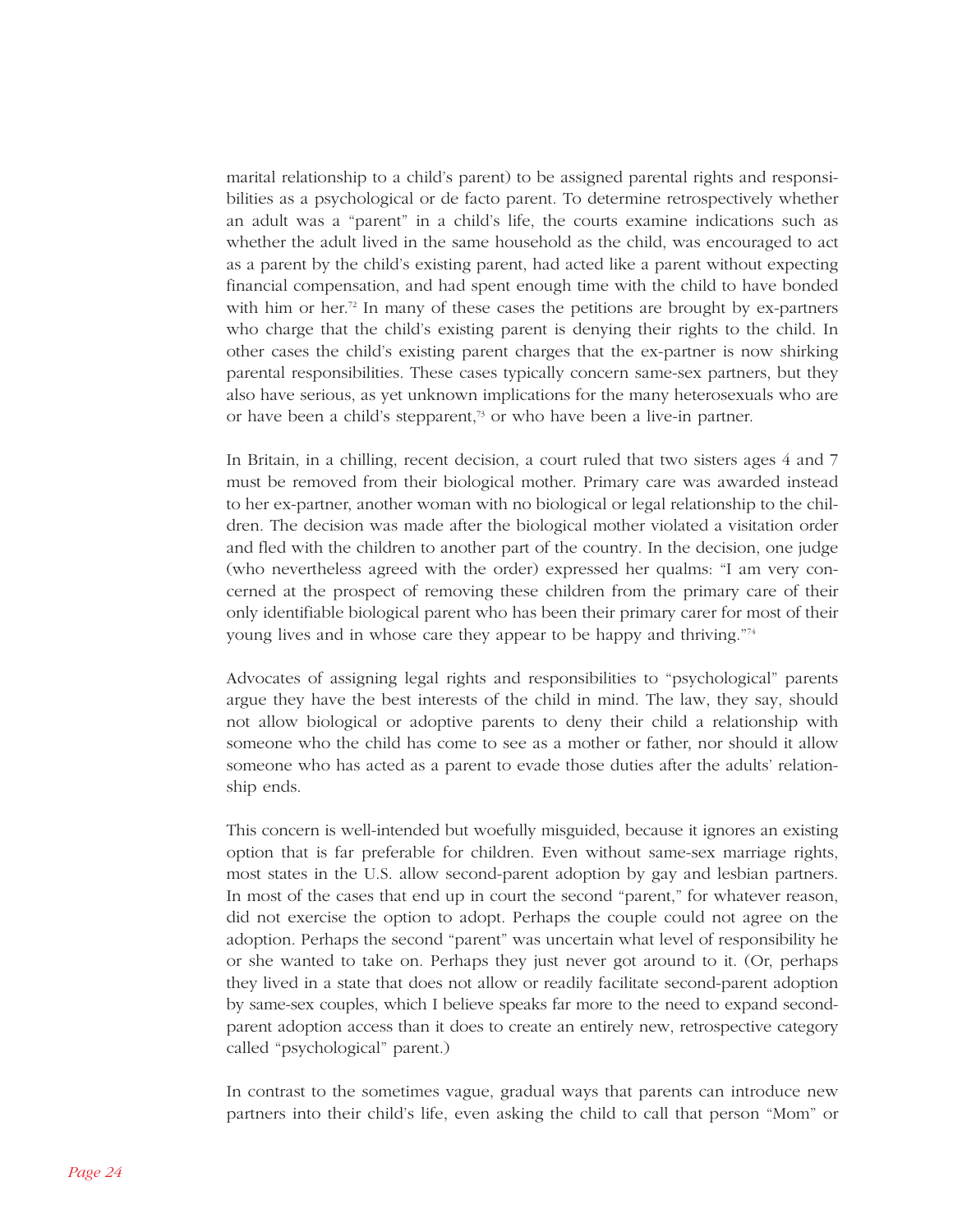"Dad," and the sudden ways in which these same parents can at times change their minds if the relationship goes sour, the clearly defined (and in the best interests of the child, appropriately onerous) process of adoption is the law's best way of protecting children's interests and their relationships with both parents should their parents break up. As a legal process, adoption is proactive, rigorous, and clear. The child, the child's other parent, their community and the state know precisely when the adult in question is the child's parent and when he or she is not. Once that

adult becomes an adoptive parent an array of laws and norms clearly define his or her appropriate role in the child's life. Adoptive parents cannot pass in and out of children's lives. Their status is understood to be permanent and the legal and social consequences for trying to forsake that status are clear. For all these reasons, adoption is in general a far better way to protect children than routinely asking judges to determine whether an adult in the past met certain subjective criteria to qualify as a par-

*Advocates of "psychological" parenthood say they have the best interests of the child in mind.*

ent, especially when the judge acts over the objections of the child's existing biological or adoptive parent.<sup>75</sup>

In the brave new world of redefined parenthood, sperm donors might or might not be fathers.76 Mothers' girlfriends, and even ex-girlfriends, can be mothers (or fathers!). Despite their biological or gestational relationship to the child, egg donors and surrogates are usually not considered mothers, but they can be.<sup>77</sup> Absent fathers, when they anger their ex-girlfriends, can be reduced rhetorically to mere sperm donors. But generally unlike sperm donors, the state holds them accountable for child support for years to come.

What does "father" mean? What does "mother" mean? Who decides? How do children feel about these decisions?

#### **Cloning and Same-Sex Procreation**

Not that long ago the specter of reproductive cloning induced gasps of horror in nearly everyone. No longer.

Despite the dramatic fall from grace of South Korean cloning researcher Hwang Woo-suk, research on cloning is proceeding with increasingly broad public support in many states and nations around the world.<sup>78</sup> The same month that Hwang Woo-suk made the now-discredited announcement that he had created 11 new stem cell lines derived from cloned human embryos, a team of scientists at Newcastle University in Britain announced that they had created cloned human embryos, one of which grew in the laboratory for five days. At the time, the South Korean achievement made front-page headlines around the world but the British news a week later barely elicited a yawn. Cloning embryos was already old news.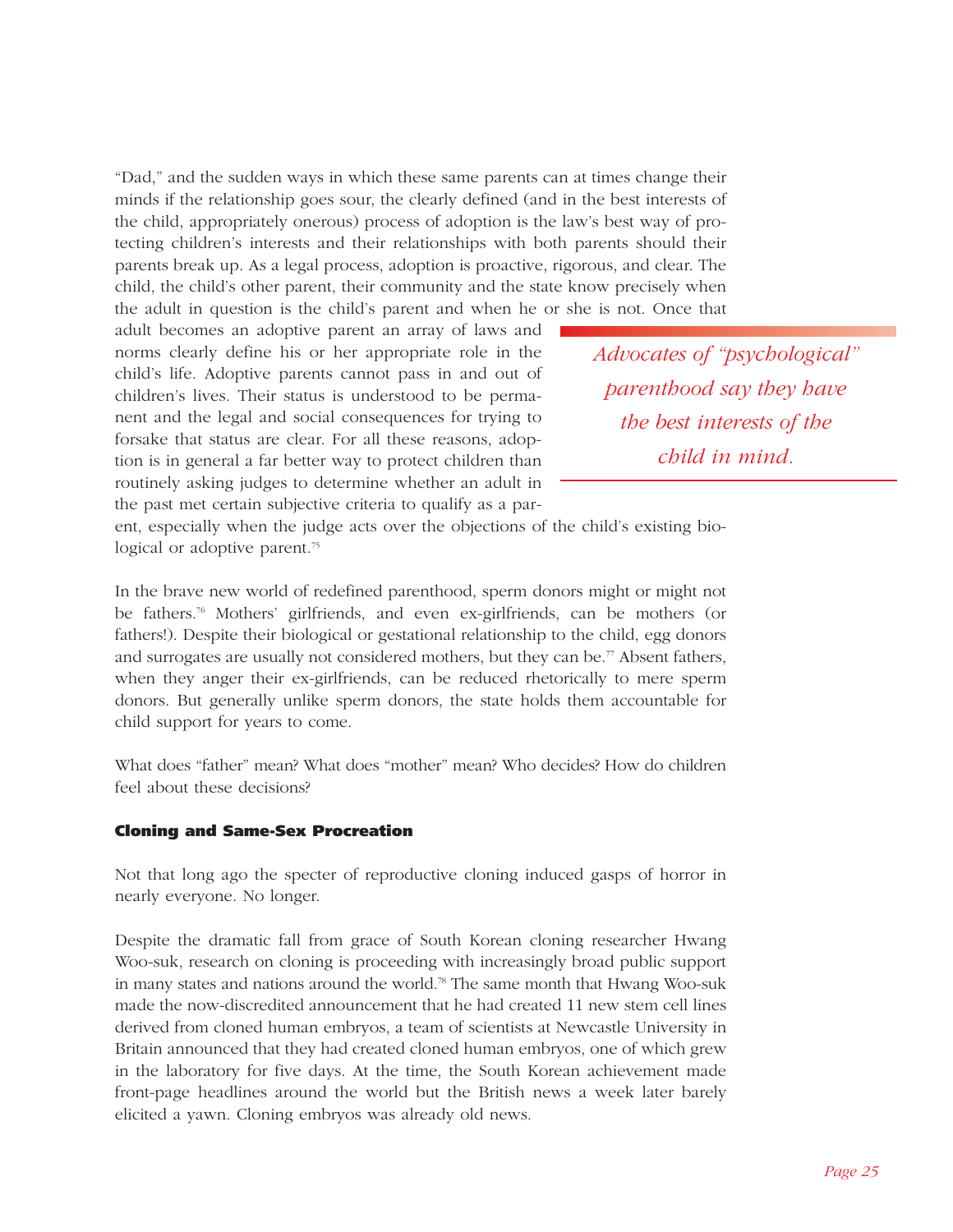These researchers are pursuing what's known as "therapeutic" cloning, meaning that cells are farmed from the cloned embryos before allowing them to expire. Many nations have banned reproductive cloning but allow varying degrees of therapeutic cloning. Yet the only difference between therapeutic and reproductive cloning is whether the cloned embryo is implanted in a woman's womb.<sup>79</sup> The technology to implant the embryo—in vitro fertilization—has been in increasingly widespread use since 1978.

Has anyone implanted a cloned embryo in a woman's womb? A fringe group called the Raelians has claimed to have done so but the reports have not been confirmed. So far, no reputable scientist has announced doing so. But how long will it be?

An astonishing article ran last spring in Britain's *Guardian* newspaper, headlined, "Process holds out hope for childless couples." The process is reproductive cloning. The experts quoted at a conference who support this claim are not nobodies. Professor Robert Edwards, who pioneered in vitro fertilization and created the world's first "test tube" baby, Louise Brown, in 1978, said that "reproductive cloning should be considered for patients who have exhausted all other forms of treatment." For example, it "would be helpful for people who cannot produce their own sperm or eggs."80

At the same conference, James Watson—yes, the James Watson who with Francis Crick discovered the structure of DNA—argued "there is nothing inherently wrong with cloning." He went on: "I'm in favour of anything that will improve the quality of an individual family's way of life."

Critics point out that cloning experiments in animals have led to numerous stillbirths and deformed animals before succeeding in a live, apparently healthy animal (and even those animals have sometimes developed serious health problems later on). To those critics, Professor Edwards responds that genetic screening of embryos will take care of all that. With enormous confidence in the ability of medical science to detect every problem in an embryo—and with casual acceptance of tossing out all embryos that are not up-to-snuff—he remarked that "very soon" "only healthy embryos will be implanted during assisted reproduction." The "birth of a child with defects after fertility treatment" will be "a thing of the past."

He concluded with conviction: "If we stand back and say it can't be done, this is letting our patients down."81

The potential use of cloning techniques to aid in assisted reproduction is only one example of the stem cell research field growing ever closer to the fertility industry. In another example, an ongoing problem for stem cell researchers is the shortage of human eggs required for their work. Eggs can be retrieved from women only by putting them through a risky regimen of drugs and surgery.82 The same scientists in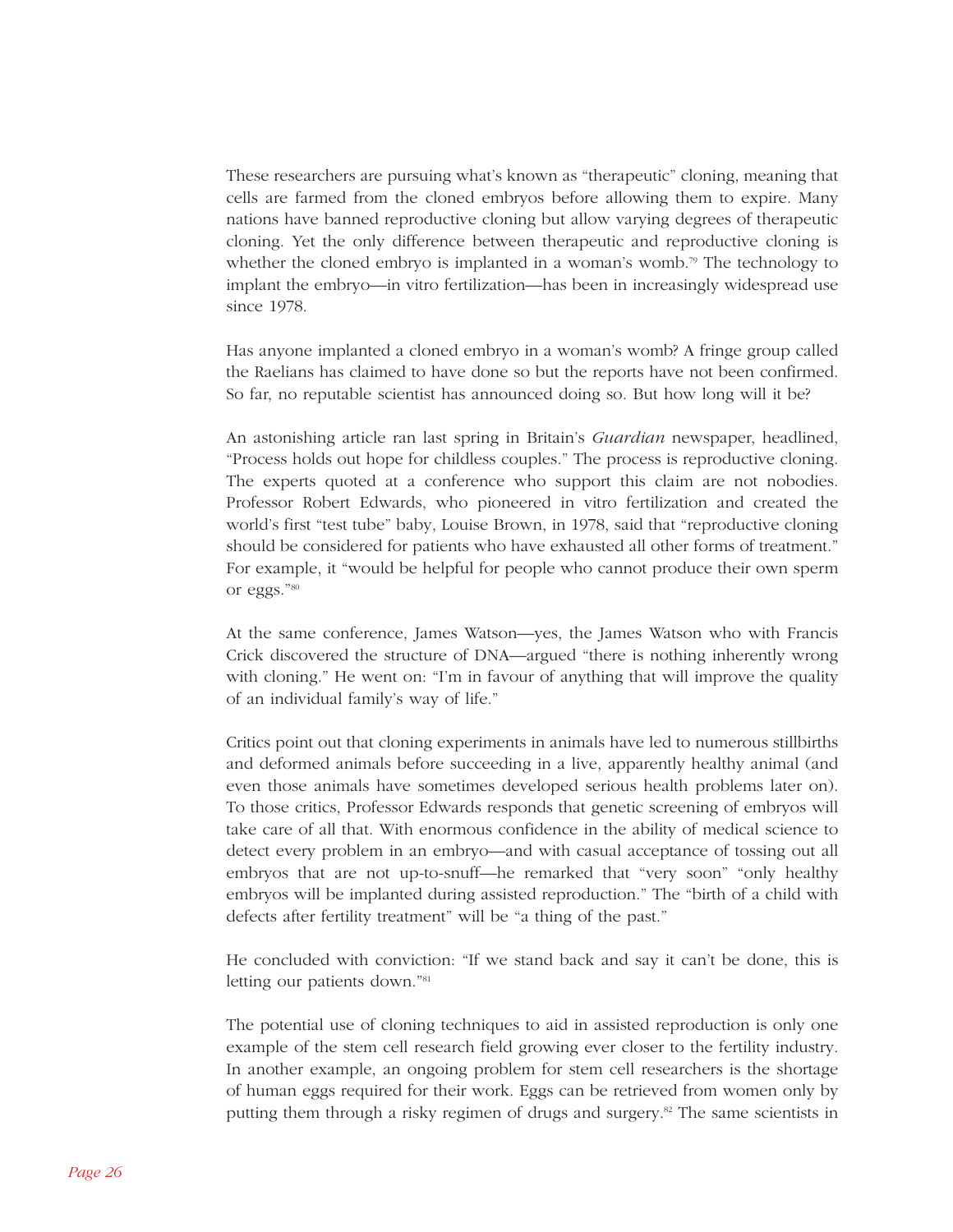Britain who recently cloned a human embryo announced a plan one week later to ask women undergoing infertility treatment to donate their spare eggs for stem cell research. The proposal has been approved by the university ethics committee and is under consideration by Britain's fertility regulatory authority—potentially opening the door for a woman's doctor, her most trusted advisor in her often years-long effort to become pregnant, to ask her to donate her unused eggs for experiments with therapeutic cloning.<sup>83</sup>

Unfortunately, it doesn't stop there.

Scientists truly on the cutting edge are now especially interested in creating artificial sperm and eggs and fusing them in unexpected ways to create human embryos for implantation in the womb.

*An article was headlined "Process holds out hope for childless couples." That process is reproductive cloning.*

Last summer researchers at Sheffield University in Britain announced that they are now able to develop human embryonic stem cells into early forms of cells that can become eggs and sperm. If they succeed their work could mean, for example, that a single man could provide both the egg and sperm for fertility treatment, or that same-sex couples would no longer have to rely on sperm or egg donors—instead, they could have children genetically related to both of them.<sup>84</sup>

In headlines around the world news articles were frank about the implications: "The consequences of such work might even mean gay couples or single men could produce children," said the *Guardian* story.<sup>85</sup> "The technique raises the possibility that gay couples will be able to have biological children," said the story in the *New Zealand Herald*. <sup>86</sup> An article about the Sheffield research and similar work underway at Monash University in Australia was headlined: "Doing away with donors."<sup>87</sup> In a story filed from Copenhagen that ran on a U.S. advice and support website for gay and lesbian parents, the headline was, "Stem cell research may provide hope to gay couples." The article said the research is "huge news for the gay and lesbian community."88

At the same time, last fall a team in Edinburgh announced it had tricked an egg into dividing and created the first human embryo without a genetic father.<sup>89</sup> That same week British scientists at Newcastle University were granted permission to create a human embryo with three genetic parents.<sup>90</sup>

Over and over, reports about these breakthroughs emphasize the urgent and fundamental importance of assisting adults who wish to bear children. At most, some ethicists are quoted who might raise concerns about health risks. But the biggest issues are almost never raised: the long-term physical *and* emotional consequences for the children who might result; the movement toward a society that views some human lives as fit for laboratory experimentation for the benefit of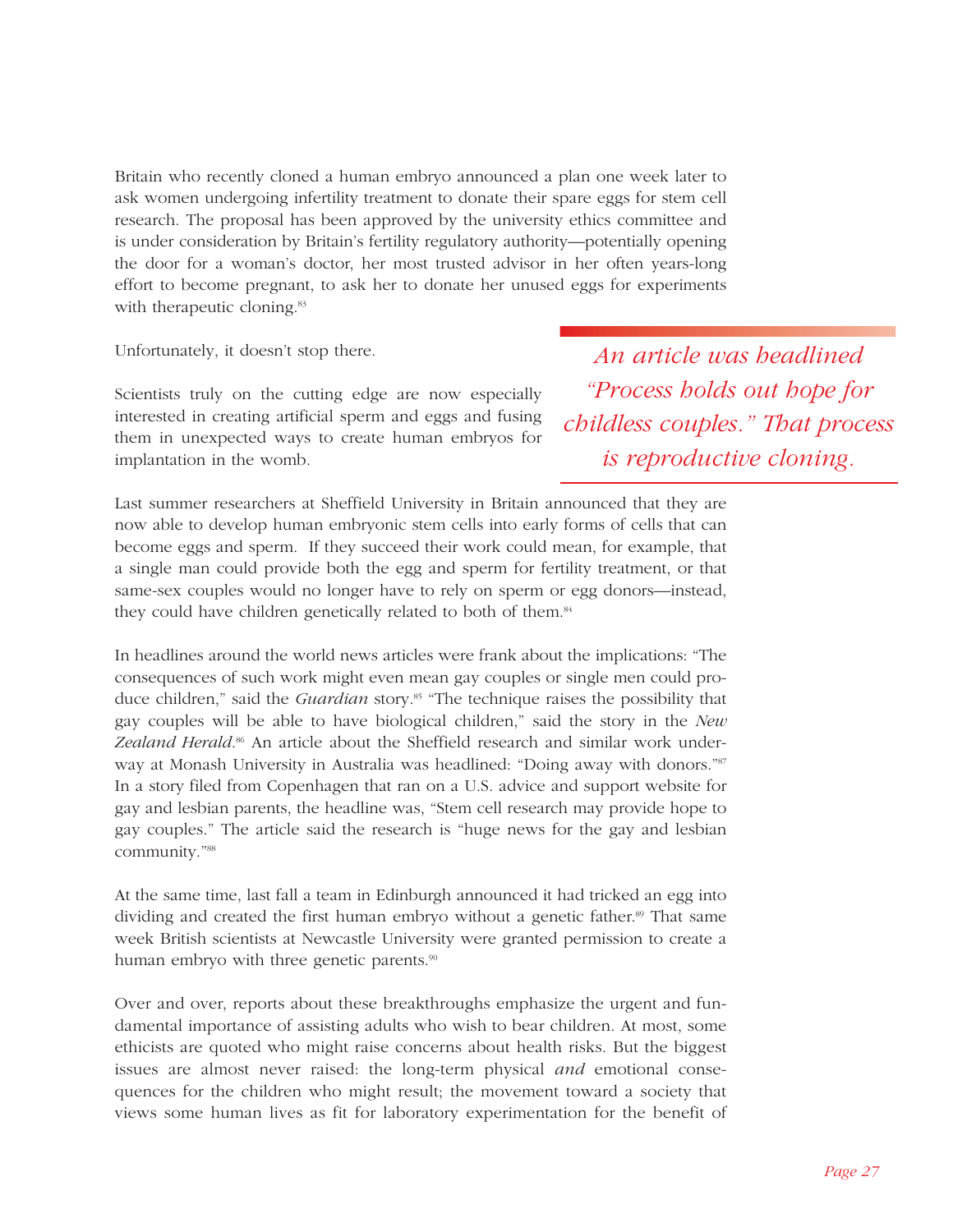others; the larger consequences for children and society when parenthood is increasingly viewed mainly as a means to fulfill adult desires—mediated, defined, and administered by the state.<sup>91</sup>

#### **Group Marriage: Polyamory and Polygamy**

Whatever one's feeling about the legalization of same-sex marriage, and however emphatically most advocates of same-sex marriage say they do not support group marriage, recent events make clear that successes in the same-sex marriage movement have emboldened others who wish to borrow the language of civil rights to break open the two-person understanding of marriage and, with it, parenthood.<sup>92</sup> These efforts are emerging from at least two surprising directions.<sup>93</sup>

Polyamorists are perhaps the newest, most unfamiliar players on the scene. Polyamory (meaning "many loves") is different from polygamy (meaning "many marriages"). Polyamory involves relationships of three or more people, any two of whom might or might not be married to one another. Polyamorous people variously consider themselves straight, gay, bisexual, or just plain "poly," while polygamists are generally heterosexual. Polyamorists distinguish themselves from the "swingers" of the 1970s, saying that their own relationships emphasize healthy communication or what they call "ethical non-monogamy."

Polyamorous unions have been around for a while—probably for a long while—but they and their supporters are now seeking increasing visibility and acceptance. Indeed it seems one can hardly pick up a major newspaper without reading about them. A recent *Chicago Sun-Times* article mentioned the "Heartland Polyamory Conference" to be held this summer in Indiana (a similar Midwestern polyamory conference was held two years ago near the Wisconsin Dells).94 A *Chicago Tribune* article not long ago featured John and Sue, a married couple, and Fred, Peggy, and Bill who share their bed—the reporter termed them an "energetic bunch" of polyamorists.95 And there are routinely articles about polyamory in alternative periodicals such as the *Village Voice* and *Southern Voice* and, increasingly, campus newspapers.

Yet support for polyamory is not just found among the fringe types; notably, the topic is emerging at the cutting edge of family law and advocacy. In a recent report on family law, Daniel Cere of McGill University cites examples including a University of Chicago Law School professor, Elizabeth Emens, who last year published a substantial legal defense of polyamory in a New York University law review; a major report, "Beyond Conjugality," issued by the influential Law Commission of Canada which wondered whether legally recognized relationships should be "limited to two people," and in *An Introduction to Family Law*, published by Oxford University Press, a British law professor who notes quizzically, "The abhorrence of bigamy appears to stem…from the traditional view of marriage as the exclusive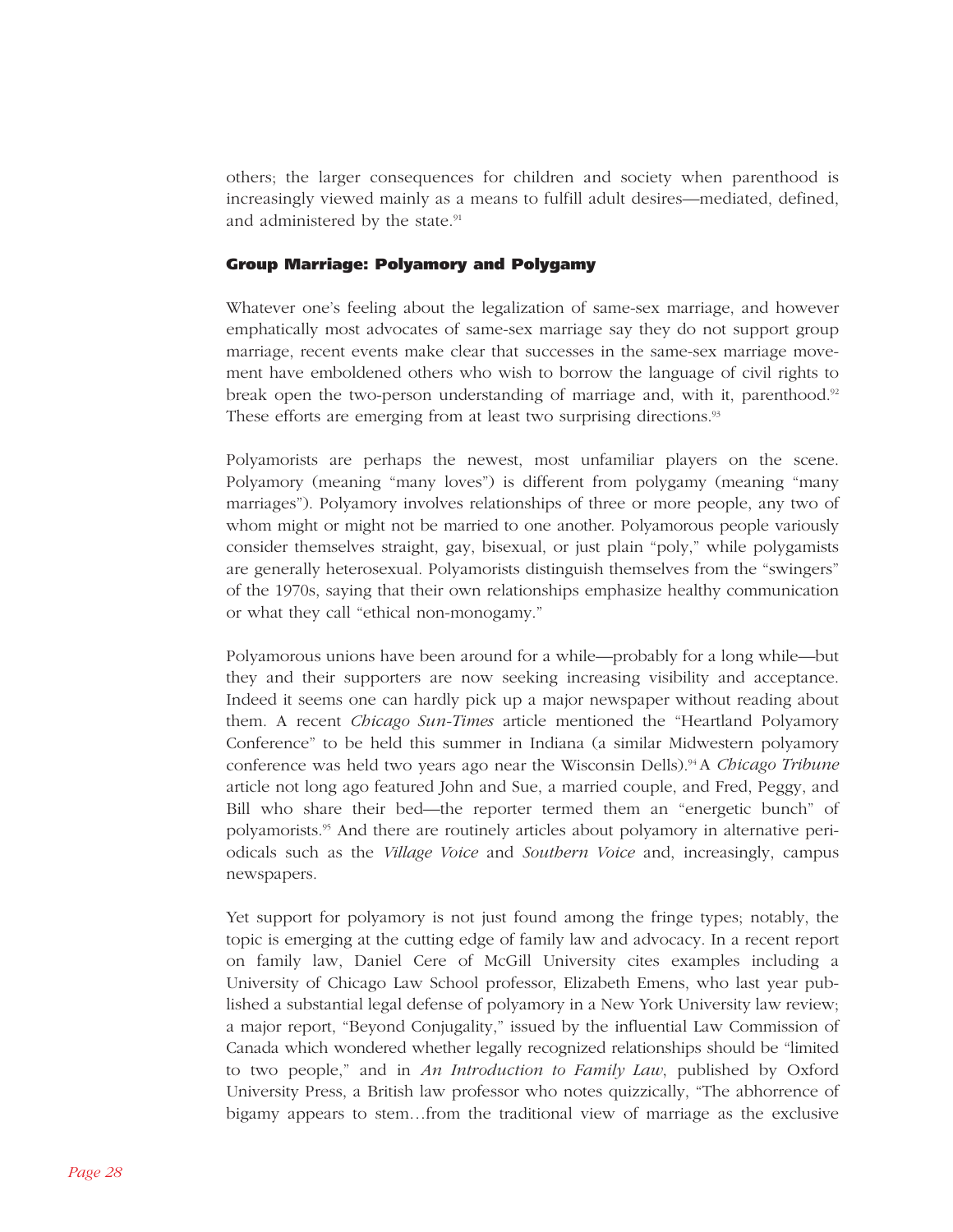locus for a sexual relationship and from a reluctance to contemplate such a relationship involving multiple partners."96, 97

Meanwhile, the Alternatives to Marriage Project, whose leaders are featured often by mainstream news organizations in stories on cohabitation and same-sex marriage, includes polyamory among its "hot topics" for advocacy.98 Among religious organizations the Unitarian Universalists for Polyamorous Awareness hopes to make their

denomination the first to recognize and bless polyamorous relationships.<sup>99</sup>

Advocates for polyamory often explicitly mimic the language used by supporters of gay, lesbian, and bisexual people. They say they must keep their many loves "in the closet." That they cannot risk revealing their personal lives for fear of losing their jobs or custody of their children. *Polyamory websites devote considerable space to the challenges of being a poly parent.*

That to reveal their inner "poly" nature is "coming out of the closet." That being poly is just who they are.

One potential complication is children. Websites for practitioners of polyamory devote considerable space to the challenges of being a poly parent.

At LiveJournal.com, one mom says, "Polyamory is what my kids know. They know some people have two parents, some one, some three and some more. They happen to have four. Honestly? Kids and polyamory? Very little of it effects [sic] them unless you're so caught up in your new loves you're letting it interfere with your parenting."100

Another older mom advises a young poly mother-to-be who isn't sure how to manage a new baby and her poly lifestyle: "Having a child… and being poly isn't exactly a cakewalk, but…it is possible. Sometimes it means that you take the baby with you to go see your OSO [other significant other], or your OSO spends more time at the house with you, your husband, and the baby, and sometimes things will come up where plans have to be cancelled *at the very last minute* because baby is sick or something…. There is a lot of patience that is needed from all parties involved, but it can be done. The first six months are extremely hard." (italics hers)<sup>101</sup>

Another woman is offended by her best friend's lack of support for her polyamorous relationship that involves a couple who have a six-year old daughter. She writes, "No matter how happy and content that kid is, according to my friend we and her parents are undoubtedly wreaking some serious damage on her by not completely concealing our relationship from her." She sighs: "Sometimes intelligent, goodhearted, rational people who know you fairly well can still hold rather irrational and bigoted opinions."102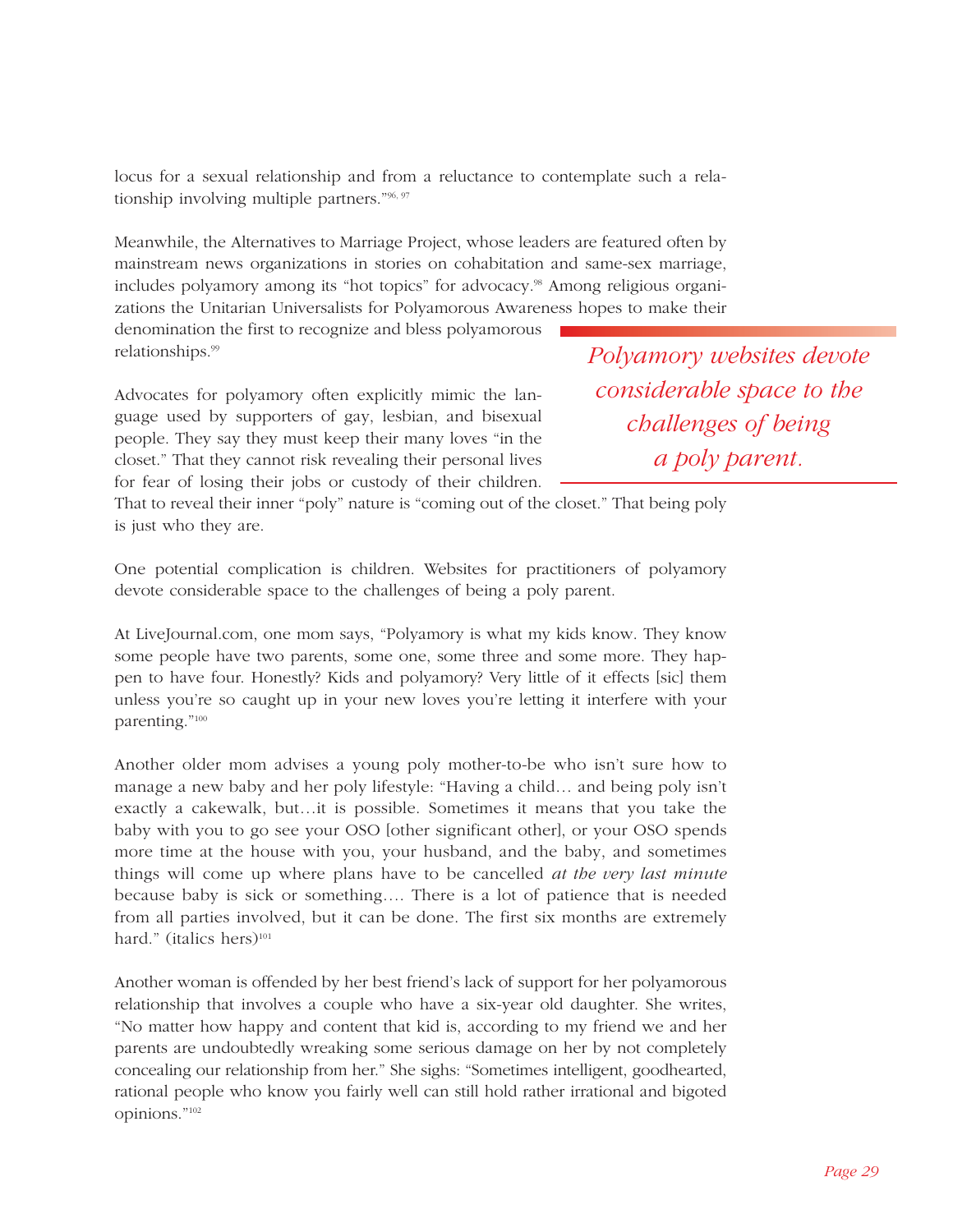A pro-poly website despairs: "One challenge that faces poly families is the lack of examples of poly relationships in literature and media."103 A sister site offers the "PolyKids Zine." This publication for kids "supports the principles and mission of the Polyamory Society." It contains "fun, games, uplifting PolyFamily stories and lessons about PolyFamily ethical living." Its book series includes titles such as *The Magical Power of Mark's Many Parents* and *Heather Has Two Moms and Three Dads*. 104

No one can predict the legal future of polyamory. But in a startling development, and coming from a very different direction, another cultural assault on the twoperson understanding of marriage and parenthood is resurging—polygamy.

The debut this spring of HBO's new television series, *Big Love*, which features a fictional, in some ways likeable polygamous family in Utah, has suddenly propelled polygamy to the front pages and put the idea of legalized polygamy "in play" in some surprising quarters. An article in the March issue of *Newsweek*, headlined "Polygamists Unite!" quotes an activist saying, "Polygamy is the next civil rights battle." He argues, "If Heather can have two mommies, she should also be able to have two mommies and a daddy."105 That weekend on the *Today* show hosts Lester Holt and Campbell Brown gave a sympathetic interview to a polygamous family.

During that same month, the *New York Times* devoted much attention to the subject of polygamy. One article featured several polygamous women watching *Big Love*'s first episode, sharing their perspectives such as: "[Polygamy] can be a viable alternative lifestyle among consenting adults."106 In another article an economist snickered that polygamy is illegal mainly because it threatens male lawmakers who fear they wouldn't get wives in such a system.107 In a separate piece, columnist John Tierney argued that "polygamy isn't necessarily worse than the current American alternative: serial monogamy." He concluded, "If the specter of legalized polygamy is the best argument against gay marriage, let the wedding bells ring."108 Not to be outdone, the cover of the June 19, 2006 *New Yorker* magazine featured three smiling brides and a beaming groom driving away in a convertible with "just married" scrawled across the trunk.

It is not just *Big Love* that is putting polygamy "in play" in the West. In a development that shocked many Canadians last winter, two government studies released by the Justice Department recommended the decriminalization of polygamy, with one report arguing the move was justified by the need to attract more skilled Muslim immigrants. And in Canada and the U.S., a significant number of today's legal scholars are arguing, as one columnist summarized, that "the abuses of polygamy flourish amidst the isolation, stigma, and secrecy spawned by criminalization."109 Polygamy per se is not the problem, only "bad" polygamy.

Still, why would any society make the formal move toward legal recognition of polyamorous or polygamous unions? One likely justification might arise from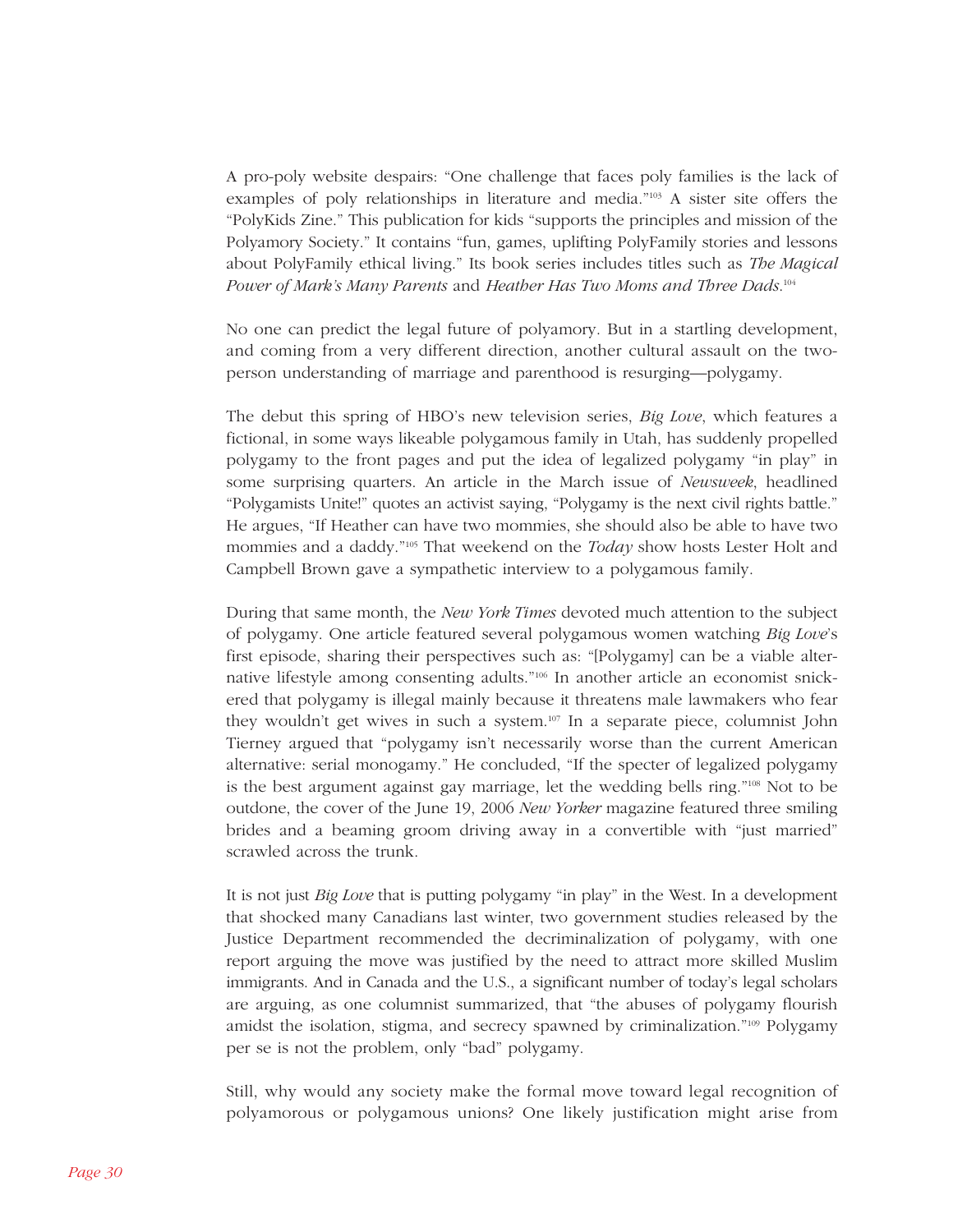proposals to recognize as third parents those who donate sperm or eggs for the conception of a baby, such as the New Zealand Law Commission and Victoria Law Reform Commission proposed last year. In Canada, judges have already been asked to recognize three legal parents for children. In one decision involving a lesbian couple who wanted the biological father recognized as a third parent, the judge noted that he wanted to grant their petition and was only prevented from doing so by existing laws.

If and when children are recognized as having three (or more) legal parents, the argument for recognizing some form of group marriage will almost certainly go something like this: "Why should children with three parents be denied the same legal and social protections that children with only two parents have?"

If we get to that place, pity the children. Already we see the havoc wreaked on children's lives when *two* parents break

up and fight over their best interests. Imagine when three or more adults who have equal claims on a child end their relationship. In the future, how many homes will we require children to grow up traveling between in order to satisfy the parenting needs of these many adults? Three? Four? More?

Unless and until same-sex procreation or three-person reproduction becomes a reality, children will always arise from the union of one man and one woman. All children have, as the French feminist philosopher Sylviane Agacinski calls it, a "double origin,"110 that of a mother and a father, an origin we cannot deny and that the children certainly cannot ignore, for they see it every time they look in the mirror. When we change the mother-father dimension of marriage or the two-person understanding of marriage, we also change understandings of parenthood in ways that will almost certainly dramatically shape the future for children.

# **Conclusion**

**AT THIS MOMENT,** with virtually no public discussion, the relationship that is most core and vital to children's very survival—that of parenthood—is being fundamentally redrawn through new laws, proposals, and practices most core and vital to children's very survival—that of parenthood—is being fundamentally redrawn through new laws, proposals, and practices affecting marriage, reproduction, and family life, with the state playing an increasingly active role in defining parenthood for broader categories of children.

Given that in some ways the genie is already out of the bottle, it is not entirely clear what actions the state and social leaders should take in the near future. For instance, some nations have moved to ban the practice of anonymous donation of sperm and eggs. This would seem to be a positive development for children—after

*Already we see the havoc wreaked on children's lives when* two *parents break up and fight over the child's best interests.*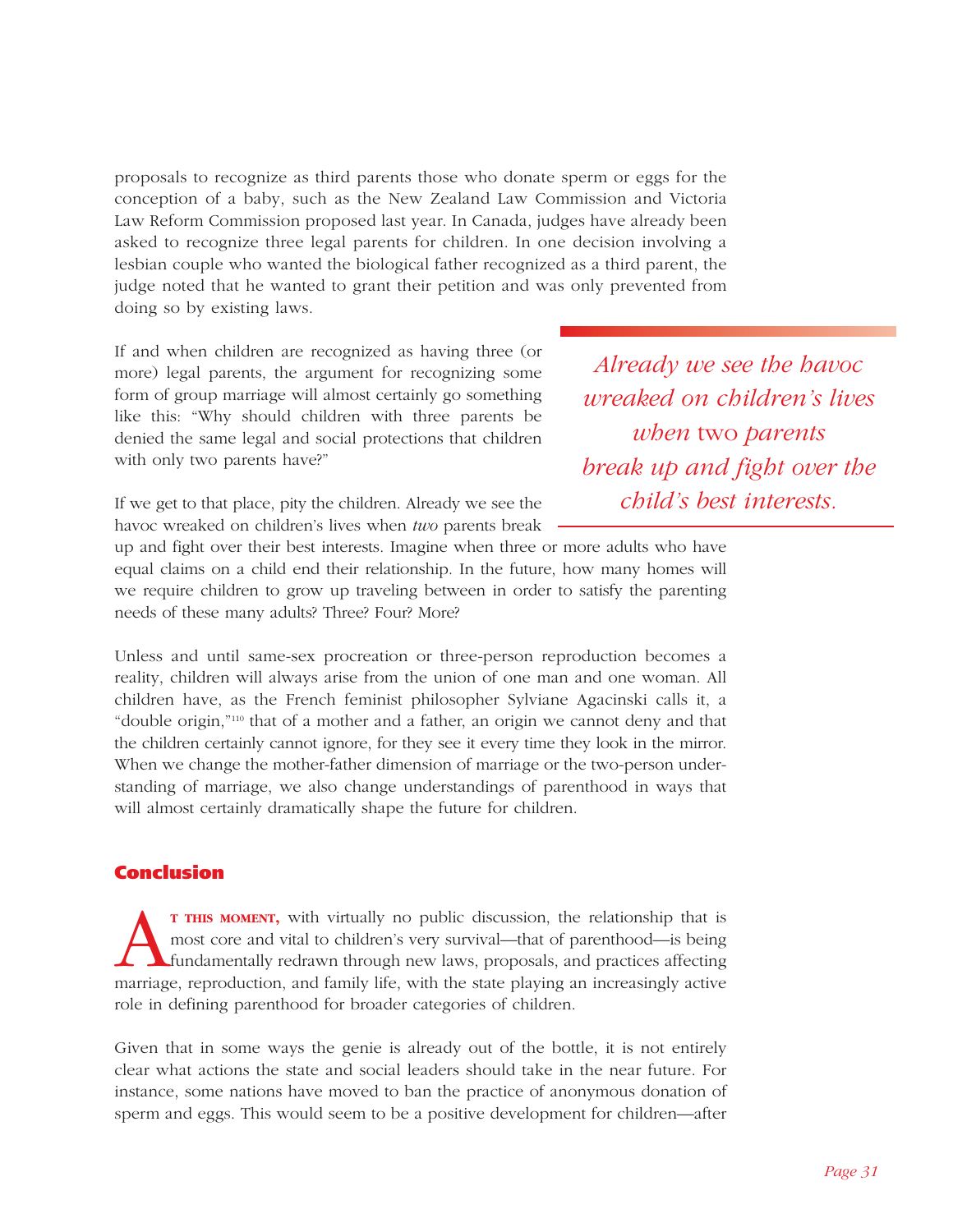all, there is a strong argument to be made that children have a right and need to know their origins. Yet greater acceptance of the idea that donor-conceived children have a right to know their origins is also leading to the idea that these children should have the possibility of some kind of *relationship* with their sperm or egg donor (and not just a file of information), or even that the donor should have some kind of legal parental status in the child's life, such as in New Zealand and Australia where commissions have proposed allowing donors to "opt in" as children's third legal parents.

What might the future hold for children with three or more legal parents? We have no idea.

Or, in another example, after Britain passed a law banning donor anonymity there was a purported drastic drop in the number of men willing to donate sperm. The state health service then began an active campaign to recruit sperm and egg donors, no longer just allowing the intentional conception of children who will not know or be raised in relationship with their own biological parents, but very intentionally promoting it. Meanwhile, couples in that nation who wish to conceive have even greater incentive to go abroad to nations or regions that have less regulation—such as Spain, India, Eastern Europe, or elsewhere—to procure sperm or eggs or surrogate wombs, making it even less likely that their child will ever be able to trace their origins or form a relationship with a distant donor abroad.

Again, how will these developments affect children? At the moment we have no real idea. But we certainly do have serious and immediate cause for concern.

For reasons like these, this report does not conclude with the usual list of specific policy recommendations. Rather, this report issues a call to fellow citizens in the United States and Canada and around the world. The call is for all of us to participate in urgently needed conversation and research about the revolution in parenthood and the needs of children.

This much is clear: When society changes marriage it changes parenthood. The divorce revolution and the rise in single-parent childbearing weakened ties of fathers to their children and introduced a host of players at times called "parents." The use of assisted reproductive technologies by married heterosexual couples and later by singles and same-sex couples—raised still more uncertainties about the meaning of motherhood and fatherhood and exposed children to new losses the adults never fathomed. The legalization of same-sex marriage, while sometimes seen as a small change affecting just a few people, raises the startling prospect of fundamentally breaking the legal institution of marriage from any ties to biological parenthood. Meanwhile, successes in the same-sex marriage debate have encouraged others who wish fully and completely to break open the two-person understanding of marriage and parenthood.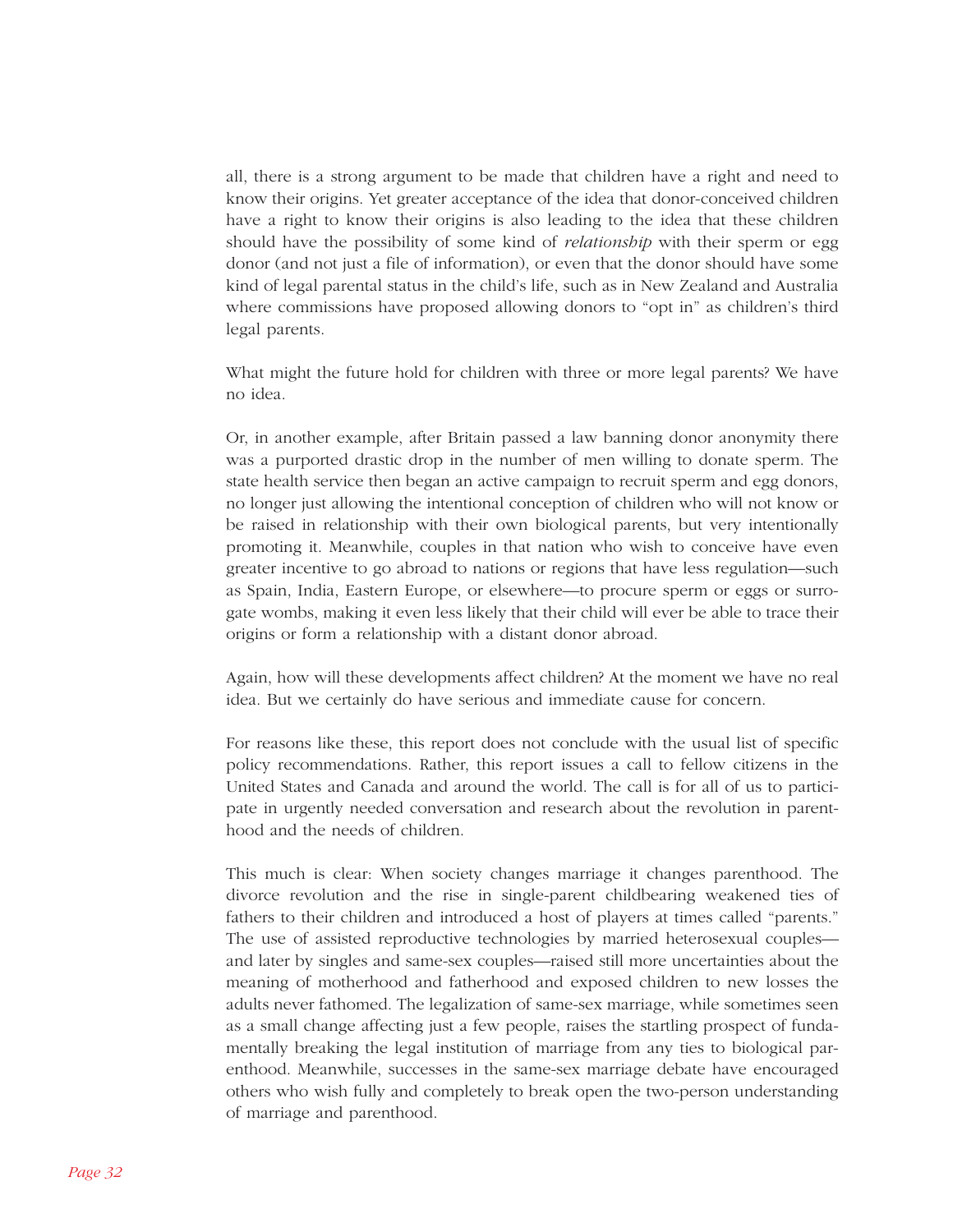Here is where we are. In law and culture, the two-natural-parent, mother-father model is falling away, replaced with the idea that children are fine with any one or more adults being called their parents, so long as the appointed parents are nice people. This change is happening incrementally, largely led by self-appointed experts and advocates in a few fields. But it does not have to be this way. Those of us who are concerned can and should take up and lead a debate about the lives of children and the future of parenthood.

As we launch this conversation, a guiding principle could be this: When there is a clash between adult rights and children's needs, the interests of the more vulnerable party—in this case, the children—should take precedence.111 A great deal of evidence supports the idea that children, on average, do best when raised by their own, married mother and father, with adoption as an important,

*This report issues a call to fellow citizens in the U.S. and Canada and around the world.*

pro-child, admirable alternative. With regard to some newly visible family forms, such as families headed by gay or lesbian parents or those created using donor sperm, eggs, or surrogacy, we have more to learn more about the lasting, inner experience of the children.

To provide time and space for this conversation and for more research, this report also calls for a moratorium or a "time out" lasting five years. Until we better understand and prioritize the needs of children, no legislatures, courts, or commissions should press forward with recommendations or changes that broadly undermine the normative importance of mothers and fathers in the lives of children, nor should they support intentionally denying unborn children knowledge of and a relationship with their own mother and father. Rather, they should concentrate their energies on rigorous inquiry and active debate about the needs of children and the role of mothers and fathers in their lives.

The well-being of the world's children calls us to act—not years from now but right now. For their sake, for those born and those yet to be born, we must be willing to launch a sometimes uncomfortable but urgent debate about the well-being of children born in an age that is rapidly redefining the meaning of parenthood. Nothing is inevitable. The time to act is now.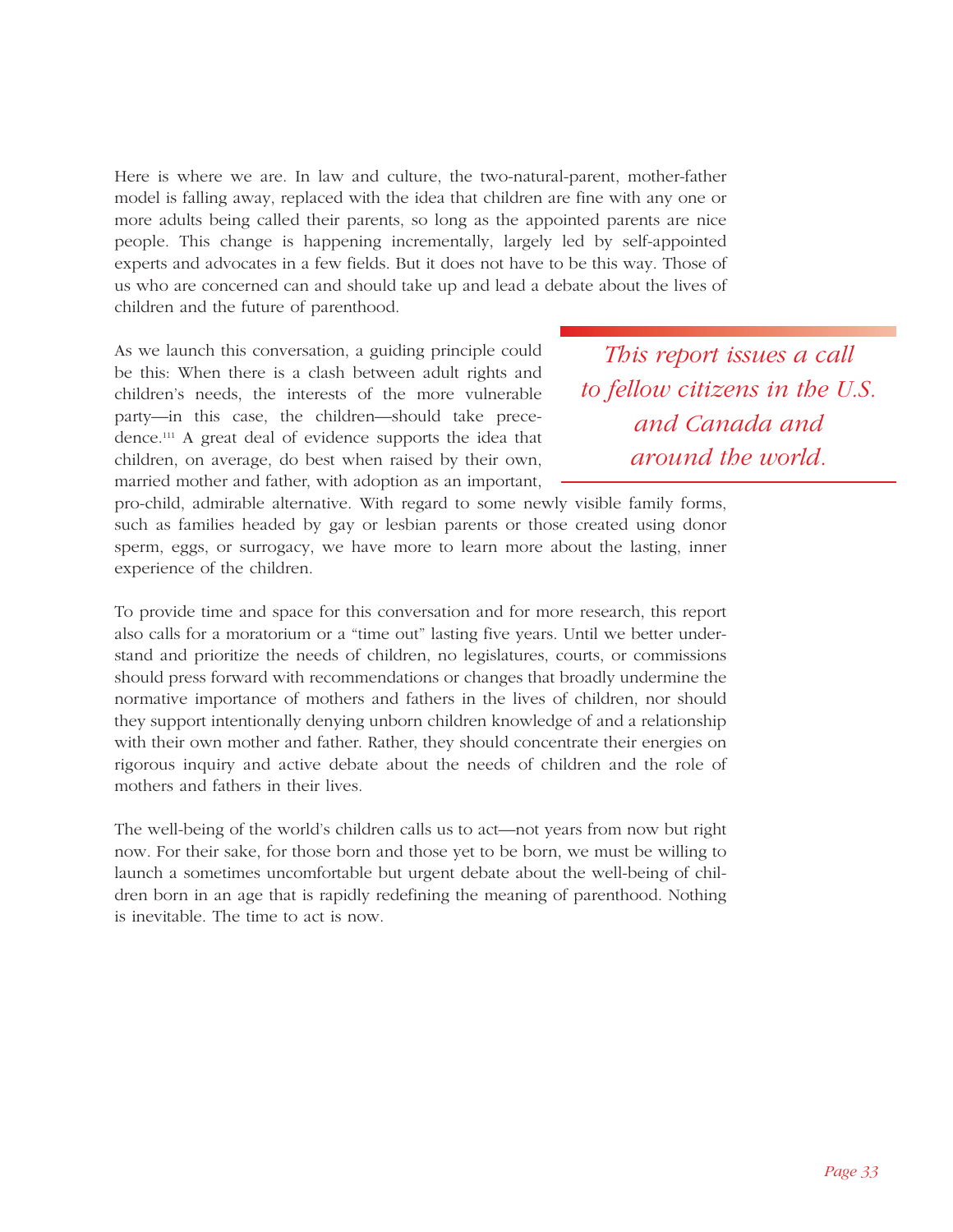#### **Endnotes**

1. Key insights about the fragmentation of parenthood come from Dan Cere, Principal Investigator, *The Future of Family Law: Law and the Marriage Crisis in North America*, (New York: Institute for American Values, 2005), especially the section titled "Fragmenting Parenthood."

2. Bill C-38 legalized same-sex marriage nationally in Canada. Same-sex marriage was already legal in seven Canadian provinces and one territory, including Ontario, British Columbia and Quebec.

3. Reported as "Spanish birth certificates to account for gay couples," on the Advocate.com, March 8, 2006. They cite an article from *The Daily Telegraph* in London. For further discussion, see also George Weigel, "Europe's Two Culture Wars," *Commentary*, May 2006. Weigel writes, "…Earlier this year [in Spain]…the Zapatero government, which had already legalized marriage between and adoption by same-sex partners and sought to restrict religious education in Spanish schools, announced that the words 'father' and 'mother' would no longer appear on Spanish birth certificates. Rather, according to the government's official bulletin, 'the expression 'father' will be replaced by 'Progenitor A,' and 'mother' will be replaced by 'Progenitor B.'' As the chief of the National Civil Registry explained to the Madrid daily ABC, the change would simply bring Spain's birth certificates into line with Spain's legislation on marriage and adoption. More acutely, the Irish commentator David Quinn saw in the new regulations 'the withdrawal of the state's recognition of the role of mothers and fathers and the extinction of biology and nature.'"

4. New Zealand Law Commission, report 88, "New Issues in Legal Parenthood," (April 2005, Wellington, New Zealand).

5. Victorian [Australia] Law Reform Commission, report on assisted reproductive technology, (April 2005, Melbourne, Australia), Section 2.35. In other words, the planned conception of children lacking a relationship with their own father or mother serves a social good of reducing the stigma felt by already-born children who do not live with their own father or own mother.

6. "Report of the Commission on Assisted Reproduction (Ireland)," April 2005.

7. Christine O'Rourke, quoted in "Reproduction report 'too radical for legislation'" in *The Sunday Times—Ireland*, May 15, 2005, online edition.

8. "ICMR guidelines go a long way in curbing exploitation," NewIndPress.Com, June 21, 2005, emphasis added.

9. Countless articles reported that banning donor anonymity had caused a sudden, drastic drop in men willing to donate sperm in Britain. But just recently the agency that regulates fertility clinics in Britain—the Human Fertilisation and Embryology Authority—refuted that claim, calling it a "myth" and saying the problem instead is "patchy provision" of sperm "across the country." See "Sperm donor law not a deterrent," BBC News, June 8, 2006, online edition. Nevertheless, the perception, real or not, is that it is very difficult to obtain donor sperm in Britain and extremely difficult to obtain donor eggs.

10. See "Sperm donor campaign launched," DeHavilland, *National News*, January 26, 2005; "Every sperm donor recruited costs public £6,250, say critics," *News Telegraph*, by Charlotte McDonald-Gibson, July 3, 2005, online edition. In the United States, the California Cryobank has been offering open identity sperm donation for nearly two decades. Some of the larger sperm banks in the U.S. are beginning to offer this option. See "Sperm donation process moving toward more openness in identifying fathers," *Pittsburgh Post Gazette*, by Virginia Linn, August 24, 2005, online edition.

11. There is now pressure on the state to tax this growing business. "Taxman has eye on sperm," *The Copenhagen Post*, June 3, 2005, article not available online. See also, "Danish tax may drain world's top sperm bank," *China View*, May 27, 2005. Coverage of Cryos prompted a spate of stories about blue-eyed, blonde "Viking babies" being born around the world.

12. "Insemination rights for lesbians," News.com.au via Reuters, June 2, 2006 http://www.news.com.au/story/0,10117,19346798-23109,00.html.

13. *Thanh Nien News*, "Doctors call for community sperm donation in Vietnam," August 15 2005, reported by Thanh Tung, translated by Minh Phat.

14. Medical professionals used to urge infertility patients (who were almost always heterosexual married couples) to keep their use of donor sperm a secret, for their sake as well as their child's. Now the trend is moving toward encouraging parents to be open with their children, but many parents remain reluctant to do so, especially when there is a (social) father in the family.

15. "Pressure on Sperm Donor Laws," *The Age*, by Carol Nader, June 1, 2005, web edition; "Ad campaign planned for sperm donor kids," Tanya Giles, June 2, 2005, *Herald Sun*, web edition; see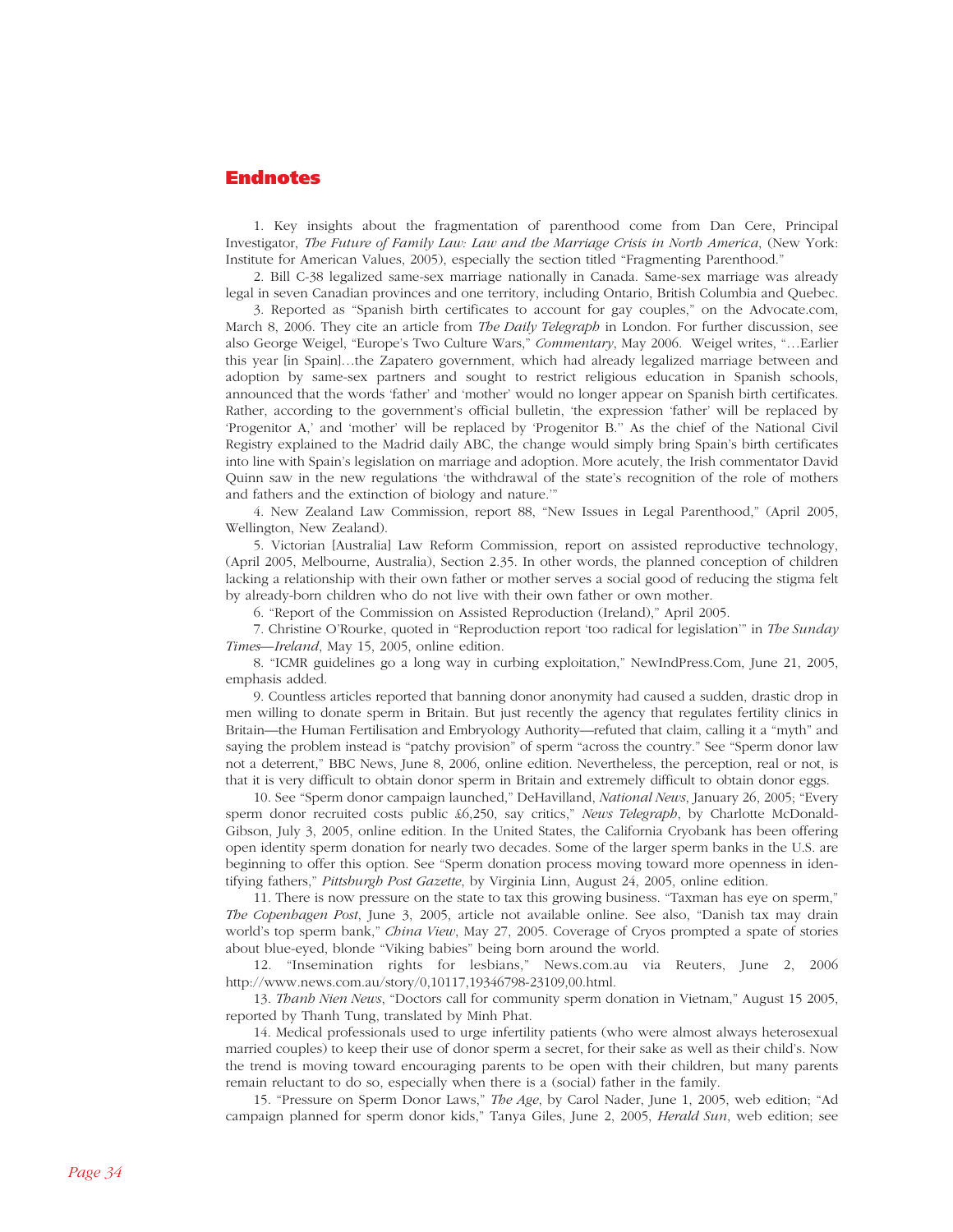also, "Revisiting a law that was ahead of its time," *The Age*, June 6, 2005, editorial, which states that "by 1995, an estimated 10,000 Victorians had been born using donor sperm or eggs" and argues that the rights of children to know their genetic origins outweigh the rights of their parents to keep this information from them. Further coverage of the planned \$100,000 ad campaign is found in Carol Nader, "Bid to ease trauma as donors seek children," *The Age*, January 27, 2006, online edition.

16. Bob Egelko, "State Supreme Court upholds rights, responsibilities of same-sex parents," *San Francisco Chronicle*, August 22, 2005, online edition; Adam Liptak, "California Ruling Expands Same-Sex Parental Rights," *New York Times*, August 23, 2005, online edition; David Kravets, "California Court Protects Kids of Gay Couples," Associated Press, August 23, 2005.

17. As *Time* magazine noted when the Supreme Court refused to hear a case from Washington State that granted de facto parental status to a mother's lesbian ex-partner, "While we closely monitor how gay rights are granted and taken away, we pay almost no attention to the fact that stepparents are in the same legal limbo. Despite being ubiquitous, step-relationships are rarely recognized by the law. In most states, stepparents are considered 'legal strangers' even if they have cared for and supported a stepchild for years. They have almost no official responsibility and barely any rights." Rulings on de facto parenthood are likely to unfold among heterosexuals in unexpected ways. Po Bronson, "Are Stepparents Real Parents?", *Time Magazine*, May 17, 2006, online edition.

18. A subsequent decision denied the egg donor any relationship to the children. The surrogate mother was later awarded custody of the triplets; in a recent development a judge ordered that she must repay the biological father her surrogate fee as well as child support. (The surrogate mother and her husband already have other children and, while her husband does work, they appear to live on a limited income.) The surrogate mother took the triplets home against the biological father's wishes after, she claims, he and his girlfriend did not name the children or visit them in the hospital for six days after seeing them when they were born. "Surrogate Mom Must Repay Biological Father," AP, March 16, 2006.

19. A similar case, in which a mother now seeks child support for two-year-old twins fathered by a known sperm donor, was recently filed in the Chicago area. As in the Pennsylvania case, the biological mother and father worked out an informal arrangement for use of the sperm. To my knowledge, men who donate their sperm anonymously in clinics have not been held liable for child support in the United States.

20. Lawrence Kalikow, quoted in "PA legislators ponder laws for egg, sperm donors," in *Pittsburgh Tribune-Review*, June 5, 2005, online edition.

21. The Ohio legislation is H.B. 102. In New Zealand a *New Zealand Herald* article, headlined "New hope for childless couples," reports "In a significant social shift, embryos left over by couples who have successfully undergone in vitro fertilization (IVF) will be made available to others trying to have a child." *New Zealand Herald*, by Stuart Dye, September 8, 2005, online edition.

22. Gov. Mitt Romney has opposed this idea and instead instructed hospitals in these cases to cross out the words "mother" or "father" and write in the phrase "second parent." He added: "Look, each child has a mother and a father. They should have the right to have that mother and father known to them…" See "Massachusetts debates birth certificates for babies of same-sex couples," Fox News.com July 27, 2005.

23. In a "softer" example of this kind of thinking, a city in Australia, using state and federal funds, distributed a booklet called "We're Here" to more than 2,000 day care centers which encouraged staff to challenge homophobia. Among its recommendations was to use the terms "Partner A and Partner B on forms instead of Mum and Dad." Reported in the *Herald Sun*, August 5, 2005, by Susie O'Brien.

24. A recent article about the policy was on the front page of the *Montreal Gazette*, June 1, 2005.

25. Justice Paul Rivard of the Supreme Court of Justice, quoted in "Court rules lesbians can be co-mothers; Ontario given 12 months to change law," by Tracey Tyler, *Toronto Star*, June 7, 2006. In Canada, the email newsletter produced by Diane Allen of the Infertility Network (based in Toronto) is a very helpful source for news items related to infertility, donor conception, adoption and reproductive/genetic technologies in Canada and around the world. See www.infertilitynetwork.org.

26. Note that in the area of adoption the question of revealing the identity of birth mothers is hotly contested, in part because of fears that loss of anonymity will discourage women from bringing the child to term.

27. Larry Fisher-Hertz, "Ulster gay couple wins legal battle; son's birth certificate is changed," *Poughkeepsie Journal*, January 19, 2006. The child was adopted in Virginia.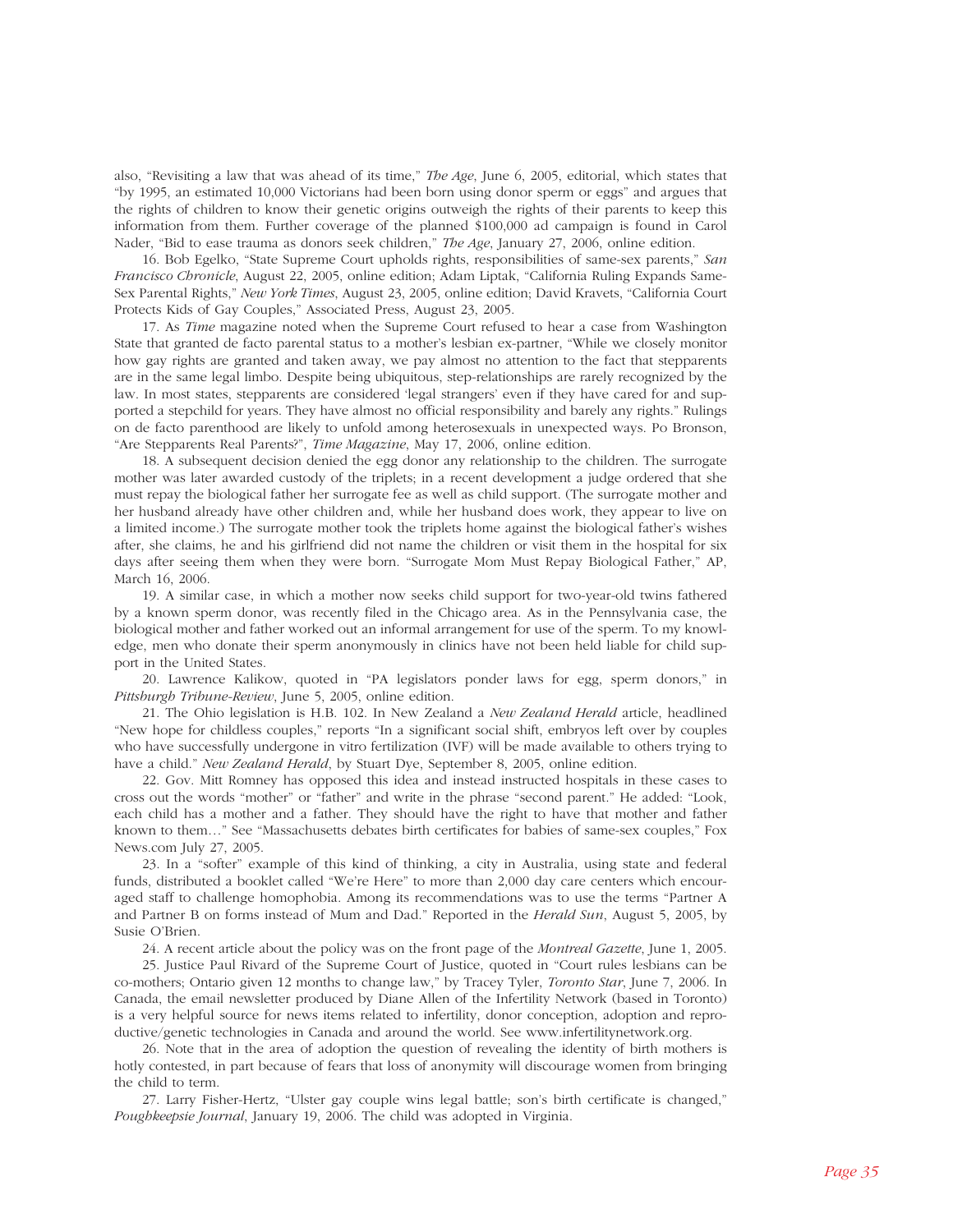28. See "Emmett has two mommies: the next gay rights battle heads to court," *Portland Mercury News*, April 9, 2006, online edition.

29. The English translation of the report, made available on the French report website, translated "le principe de precaution" as "a principle of caution," but an ethicist fluent in English and French tells me that the more accurate translation in English is the commonly used term "precautionary principle."

30. French National Assembly, "Parliamentary Report on the Family and the Rights of Children," January 26, 2006.

31. The redefinition of parenthood also appears to be encountering some resistance in Finland. There, one article reports the nation is in the midst of "intense debate" about a bill that would impose regulations on fertility treatments. "Leading the assault against the bill were the opposition Christian Democrats, with the party's chairwoman Paivi Rasanen in the vanguard. Her main argument was that fatherlessness for a child is worse than childlessness for an adult, and that therefore a child's right to a father trumps other rights in the matter." From "Opinions deeply polarized in parliamentary debate on fertility treatment bill," *Helsingin Sanomat*, February 24, 2006, online edition. China also bans the sale of sperm or eggs and recently warned it will punish those who profit from surrogacy, but of course there are other significant concerns about China's role in regulating reproduction, including coercive enforcement of the one-child policy.

32. See http://www.unicef.org/crc/. Debates at the time of the ratification make clear that treaty signatories understood "parents" to mean a child's own mother and father. The United States has not signed the convention. For more on the convention, see Don Browning, "The United Nations Convention on the Rights of the Child: Should It Be Ratified and Why?" *Emory International Law Review*, volume 20, no. 1, Spring 2006.

33. Elizabeth Marquardt, *Between Two Worlds: The Inner Lives of Children of Divorce* (New York: Crown Publishers, 2005); Judith Wallerstein, Julia Lewis, and Sandra Blakeslee, *The Unexpected Legacy of Divorce: A 25 Year Landmark Study* (New York: Hyperion, 2000).

34. Donor-conceived people say that donor conception is very different from adoption. Adopted children know that their biological parents, for whatever reason, could not raise them. That knowledge can be painful. At the same time, they also know that the parents who adopted them saved them from the fate of having no family. By contrast, donor-conceived children know that the parents raising them are also the ones who, before conception, intentionally planned to deny them a relationship with (and often knowledge of the identity of) at least one of their biological parents. The pain they might feel was caused not by a distant, unknown biological parent who gave them up but by the parent who raised them and cares for them every day. This knowledge brings the loyalty and love children naturally feel for the parents raising them in direct conflict with the identity quest that most young people go through. When donor-conceived young people ask, "Who am I? Where did I come from? Why am I here?" they can confront a welter of painful uncertainties that our culture hasn't begun to understand. For example, Joanna Rose, a doctoral student and donor-conceived adult in Australia, writes: "Our kinship was broken as part of a reproductive 'service' to the parents that raised us. Unlike the child placement principle now in effect in adoption this is not a last resort, nor could severed kinship be said to be in our best interests…." See http://familyscholars.org/?p=4488.

35. Tangled Webs is an organization based in Victoria, Australia that is organizing some of these donor-conceived young adults around the world. Another organization of donor-conceived adults was recently formed in Japan: "Japanese children of anonymous sperm donors seek support, right to truth," from the *Yomiuri Shimbun*, reprinted in *Fort Wayne News Sentinel*, July 5, 2005, online edition.

36. "I want to know where I come from," BBC News, April 26, 2005, online edition; "Sperm and the quest for identity," BBC News, June 1, 2005, online edition; Nancy J. White, "Are you my father?" *Toronto Star*, April 16, 2005, online edition; Carol Nader, "My dad is my dad, but who gave the sperm?" *The Age* (Australia), June 3, 2005, online edition; Judith Graham, "Sperm donors' offspring reach out into past," *Chicago Tribune*, June 19, 2005, online edition, and more.

37. In the United States, see www.donorsiblingregistry.com, a website started by a mother originally to help her donor-conceived son who wished to locate his half-siblings. It has since been featured on *Good Morning America*, *The Today Show*, *Oprah*, and many other programs. In Britain, see www.ukdonorlink.org.uk, a pilot voluntary information exchange and contact register funded by the Department of Health. Its mandate is to "encourage more donors, donor-conceived adults and their genetically related half-siblings to register with them and have the chance to make contact with each other." See, "UK Donor Link Confirms Matches for Half-Siblings," *Medical News Today*, June 1, 2005, online edition. Note that it is more than a little ironic that the British Health Service is funding recruitment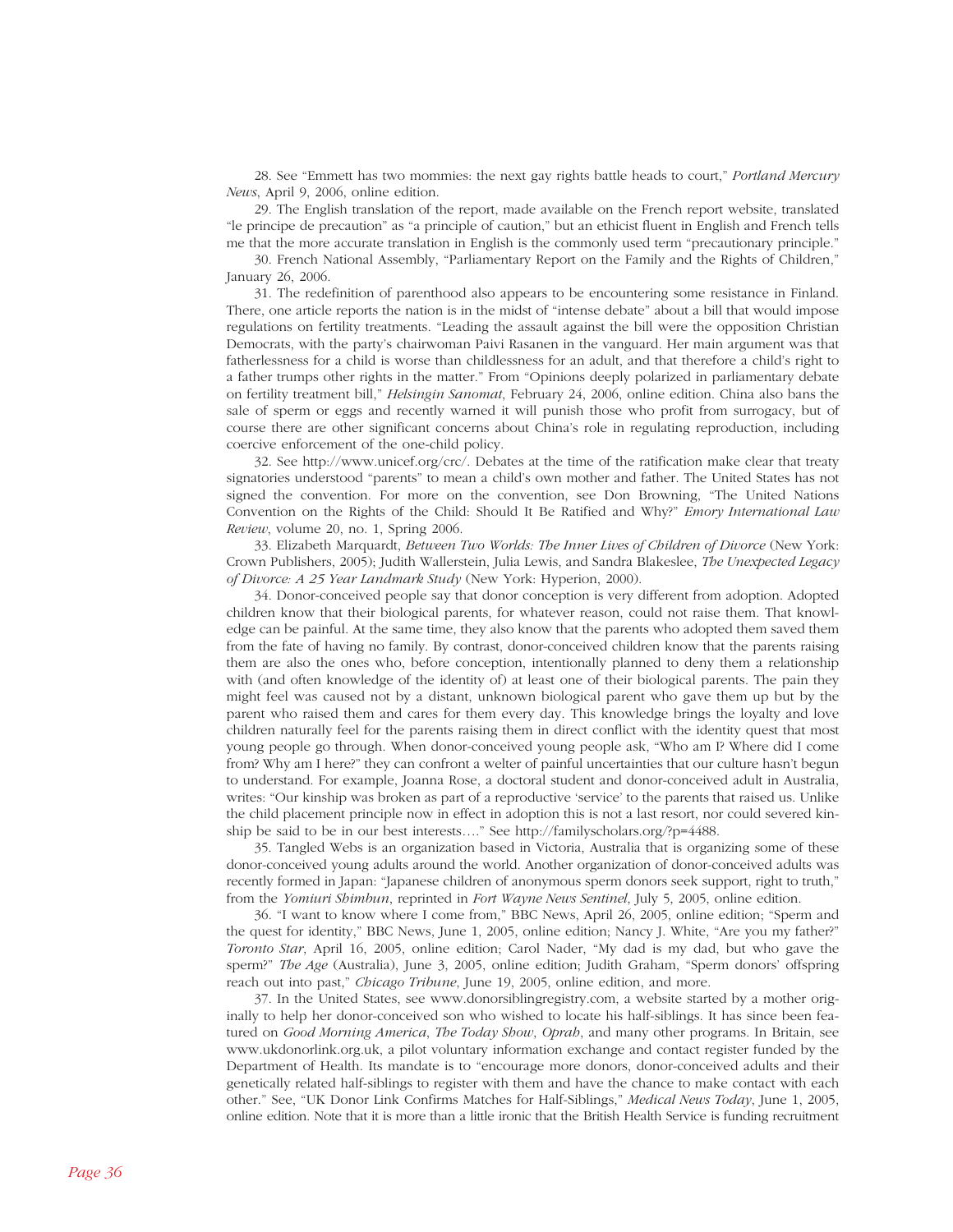efforts for sperm and egg donors and also funding attempts for donor-conceived adults to make contact with their donors and their half-siblings. The New Zealand government just began a similar donor registry service in August 2005: "The Human Assisted Reproductive Technology (HART) Register will record all future donations at fertility clinics which result in a birth, and information about earlier donors and births. It will allow future donors and their offspring to find out about each other, and will also give people involved in earlier donor treatments the chance to do the same if they all give consent." http://www.stuff.co.nz/stuff/0,2106,3385637a7144,00.html. "New register for donors and donor offspring launched," August 22, 2005.

38. The obvious absence of the biological father in families headed by single mothers by choice and lesbian couples appears to have prompted more openness among many of these mothers to telling their children they were conceived with donor sperm, but studies suggest that the majority of generally heterosexual, married women do not tell their children they were conceived with a donor egg. For one analysis, see Nancy Hass, "Whose Life Is it Anyway?" *Elle Magazine*, September 2005 issue. Among many astute observations in the piece, Hass notes that becoming pregnant with a donor egg is yet another way that ageing women can suggest they are still youthful. (Among married, heterosexual men, there are indications that use of donor sperm is declining because of increasingly effective treatments for male infertility.)

39. These terms were used by donor-conceived teenagers in Amy Harmon, "Hello, I'm Your Sister. Our Father is Donor 150," *New York Times*, November 20, 2005, front page.

40. Joanna Rose, on the Family Scholars Blog.

41. See Abigail Gardner, *Families Like Mine: Children of Gay Parents Tell It Like It Is* (New York: Harper Paperbacks, 2005).

42. One of the few studies of their attitudes is a small study by J.E. Scheib, M. Riordan, and S. Rubin, "Adolescents with open-identity sperm donors: reports from 12-17 year olds," *Human Reproduction* volume 20 no. 1, (European Society of Human Reproduction and Embryology, 2004), pp. 239-252. The majority of the teenagers who returned mail-back questionnaires reported that they would contact the donor because they believed it would help them learn more about themselves. They are reported to have felt "somewhat to very comfortable" about their origins. Very few said they wanted a "father/child relationship" with the sperm donor and none said they would ask him for money. (One of the primary concerns of this study was how open-identity sperm donation would impact the adults as well as the children, and most headlines reporting the study emphasized the "good news" for adults, such as this one: "Children 'respect privacy' of their sperm donor fathers," *News Telegraph*, by Nic Fleming, December 11, 2004, online edition.) While the study findings merit consideration, a mail-in survey with check-the-box responses is not a particularly strong way to gauge the inner experience of young people. It is also problematic to survey teenage and younger children who are still living at home and very much dependent on their parents. In-person, lengthy interviews with independent young adults who are perhaps more open and reflective about their childhood experience might yield a different portrait, especially if the anecdotal stories from young adult donorconceived people now emerging are any indication.

43. Narelle Grech and Joanna Rose posted their comments on the Family Scholars Blog at www.familyscholars.org.

44. Quoted in Tom Sylvester, "'Sperm Bank Baby' to Meet Test Tube Dad", National Fatherhood Initiative, *Fatherhood Today*, page 4, volume 7, issue 2, Spring 2003. Sources for the article included Brian Bergstein, "Woman to meet her father—a sperm donor," Associated Press, January 30, 2002; Yomi S. Wronge, "P.A. teen to contact dad who was sperm donor," *Mercury News*, January 20, 2002; Trisha Carlson, "Sperm bank baby to learn donor's name," KPIX Channel 5, February 1, 2002; and Tamar Abrams, "Test Tube Dad," viewed on www.parentsplace.com, April 1, 2002.

45. "I want to know where I come from," BBC News, April 26, 2005, online edition.

46. Judith Graham, "Sperm donors' offspring reach out into past," *Chicago Tribune*, June 19, 2005, online edition.

47. Ibid.

48. "Japanese children of anonymous sperm donors seek support, right to truth," from the *Yomiuri Shimbun*, reprinted in *Fort Wayne News Sentinel*, July 5, 2005, online edition. Also in Japan, a 39 year old donor-conceived woman told a reporter, "I feel that I came into this world for the sake of my mother. After she died, I started wondering if I had a reason to exist anymore." She continued, "I can't overcome the feeling that I wasn't exactly born, but *made*." (italics in article) See Tomoko Otake, "Lives in limbo," *The Japan Times*, August 28, 2005, online edition.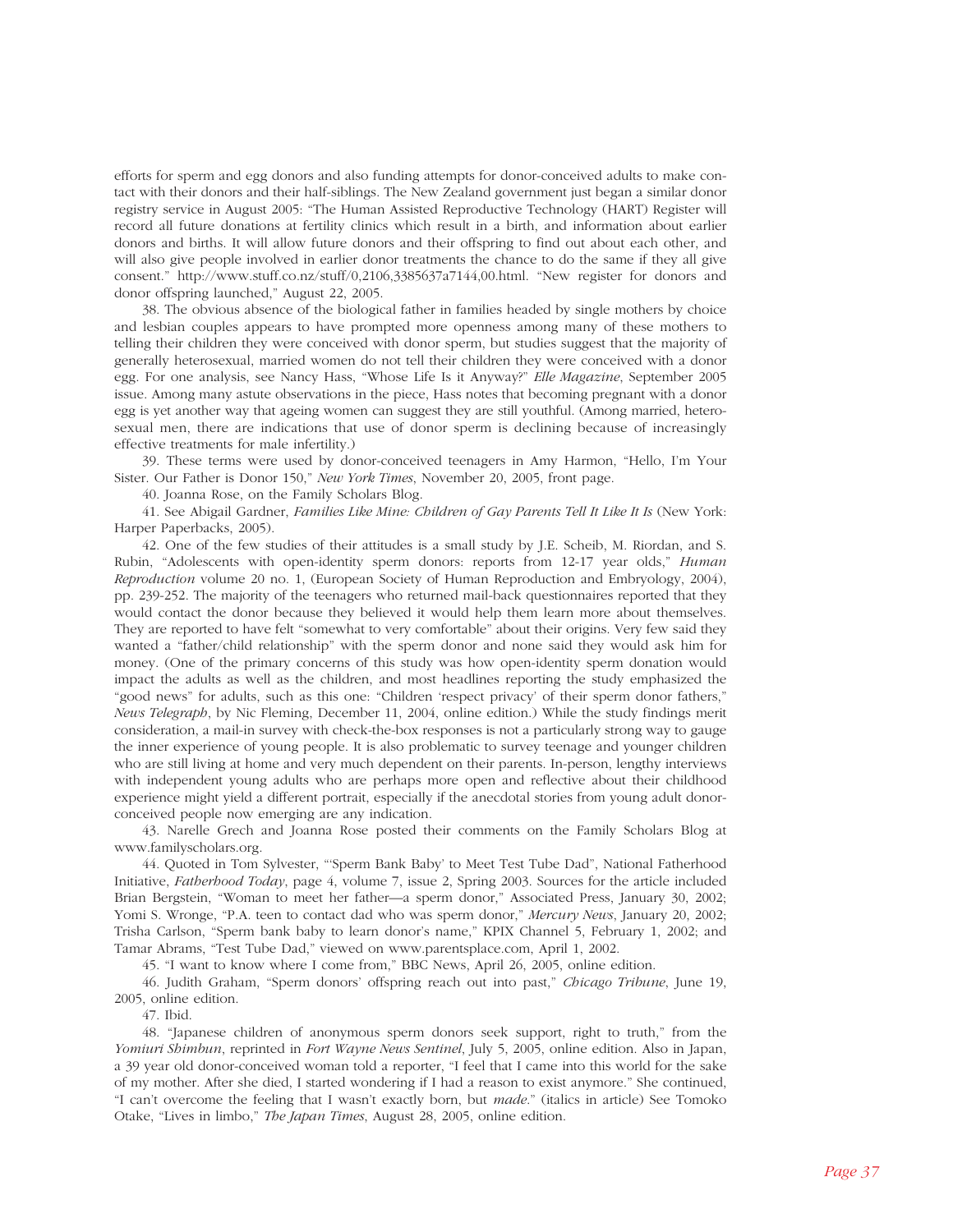49. Many donor-conceived adults raise the problem of having an unknown number of unknown half-siblings, both because they want to know about their other blood relations in their quest to understand who they are, and because they fear unknowingly dating one of them (or their future children unknowingly dating offspring of one of their half-siblings). Since many children close in age could be conceived from the same sperm donor and live in relative proximity to the sperm bank, and since sharing half your genetic make-up with someone might make them seem especially "familiar" and attractive (especially if you did not know they were your blood relation) the fear of unknowingly dating a half-sibling is not unfounded. At the Family Scholars Blog, Narelle Grech, a donor-conceived adult, asks, "In the future, will we all have to have a DNA test when we start dating someone, 'just in case'?" In a news article, one mother who used donor insemination says optimistically that her son will simply need to get DNA tests of partners once he starts "dating seriously." See Kay Miller, "The legacy of donor 1047," *Minneapolis Star Tribune*, August 21, 2005, online edition.

50. Dear Abby, *San Jose Mercury News*, January 2, 2005, web edition. In a terse, two sentence reply, Abby told the girl that the sperm donor "was doing a noble deed" and there is "no way to trace his identity."

51. The response is akin to those who suggest to children of divorce that they should be grateful for their parents' divorce because without it they would not have the new half-brother or half-sister who was born in a subsequent marriage. There is no rational or compassionate basis for suggesting to someone who is struggling to tell their own story that to do so is to wish away the existence of a human life, their own or someone else's.

52. Blaine Hardin, "2-Parent Families Rise After Change in Welfare Laws," *New York Times*, August 12, 2001.

53. For full citations, see *Why Marriage Matters: 26 Conclusions from the Social Sciences, 2nd edition* (New York: Institute for American Values, 2005). See also Robin Fretwell Wilson, "Evaluating Marriage: Does Marriage Matter to the Nurturing of Children" (*San Diego Law Review*, volume 42: 847- 881, 2005).

54. Girls in stepfamilies are slightly more likely to have a teenage pregnancy compared to girls in single-parent families, and much more likely to have a teenage pregnancy than girls in intact, married families. Children who grow up in stepfamilies are also more likely to marry as teenagers, compared to children who grow up in single-parent or intact, married families. (See *Why Marriage Matters*, footnotes 36 and 37.) In regard to educational achievement, children whose parents remarry do not fare better, on average, than do children who live with single mothers. (See *Why Marriage Matters*, footnote 84.) One recent study finds that boys in raised in single-parent homes are about twice as likely, and boys raised in stepfamilies are more than two and a half times as likely, to have committed a crime that leads to incarceration by the time they reach their early thirties. (See *Why Marriage Matters*, footnote 130.) Teens in both one-parent and remarried homes display more deviant behavior and commit more delinquent acts than do teens whose parents have stayed married. (See *Why Marriage Matters*, footnote 131.) Children living with single mothers, mothers' boyfriends, or stepfathers are more likely to become victims of child abuse. (See *Why Marriage Matters*, footnotes 153-155.)

55. Some same-sex marriages will involve children from previous unions and in that sense will be very much like stepfamilies. Other same-sex marriages that form before children are born or adopted might in some ways parallel an intact, heterosexual marriage, but even in these unions at least one parent will not be a biological parent to the child, much like stepfamilies (or heterosexual adoptive families).

56. Robin Fretwell Wilson writes, "These studies of fractured families differ in their estimates of the percentage of girls molested during childhood. However, regardless of whether the precise number is 50% or even half that, the rate is staggering and suggests that girls are at much greater risk after divorce than we might have imagined." She continues, "Despite these studies, the idea that so many girls in fractured families report childhood sexual abuse strains credulity. Nevertheless, with more than seventy social science studies confirming the link between divorce and molestation, there is little doubt that the risk is indeed real. As difficult as it is to accept, a girl's sexual vulnerability skyrockets after divorce, with no indication that this risk will subside." In "Children at Risk: The Sexual Exploitation of Female Children after Divorce," 86 *Cornell Law Review* 251: January 2001, p. 256.

57. Joseph H. Beitchman, et al, "A Review of the Short-Term Effects of Child Sexual Abuse," 15 *Child Abuse and Neglect* 537, 550 (1991), cited in Robin Fretwell Wilson, footnote 9.

58. Martin Daly and Margot Wilson, 1996. "Evolutionary Psychology and Marital Conflict: The Relevance of Stepchildren," in *Sex, Power, Conflict: Evolutionary and Feminist Perspectives*, eds. David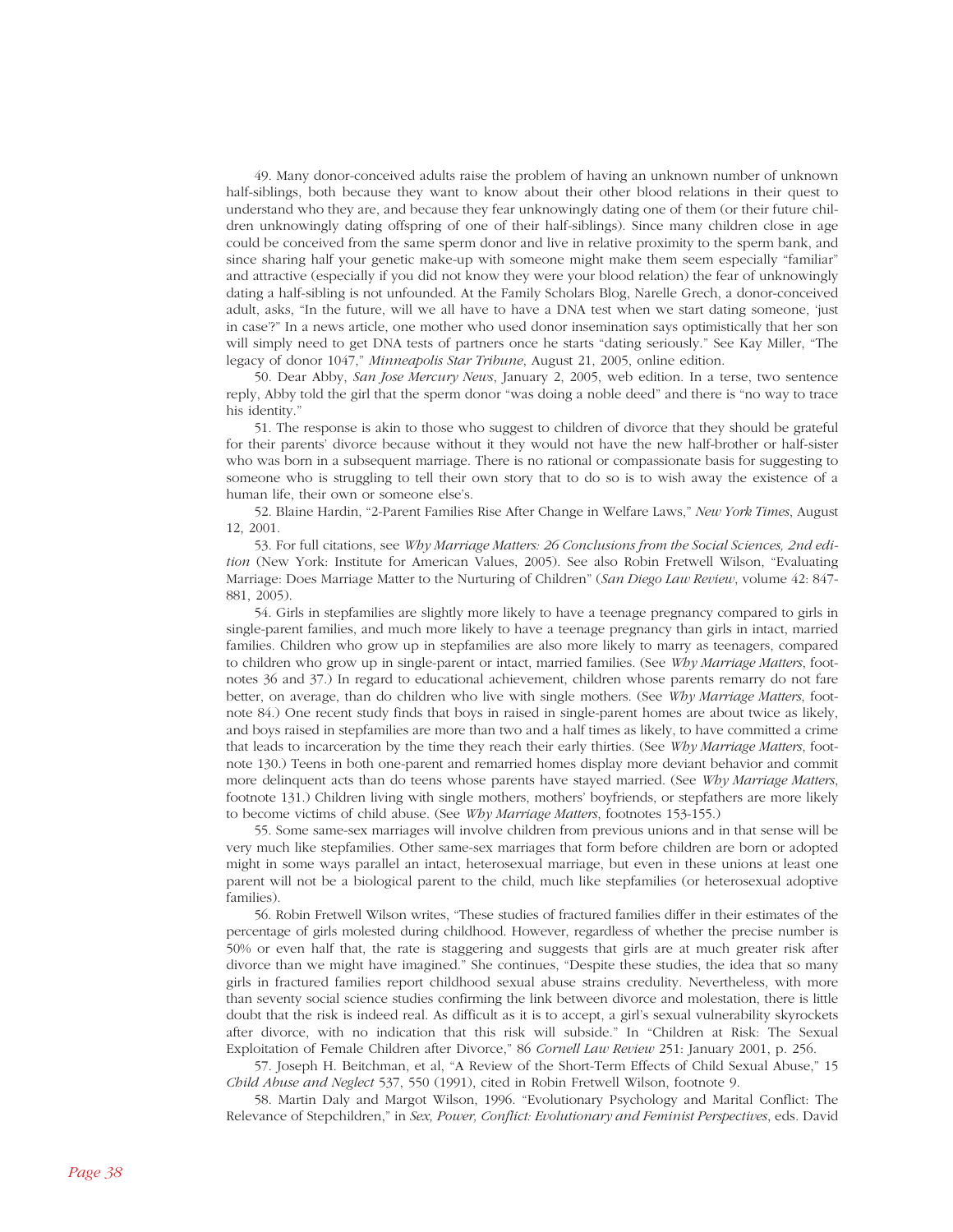M. Buss and Neil M. Malamuth (Oxford: Oxford University Press): 9-28, cited in *Why Marriage Matters: Twenty-One Conclusions from the Social Sciences*, published by the Center of the American Experiment, the Coalition for Marriage, Family and Couples Education, and the Institute for American Values (2002).

59. Cites W.D. Hamilton, "Significance of paternal investment by primates to the evolution of adult male-female associations, in D.M. Taub, ed., *Primate Paternalism* (New York: Van Nostrand, 1964), pp. 309-335.

60. Cites M.S. Smith, "Research in developmental sociobiology: Parenting and family behavior," in K.B. MacDonald, ed., *Sociobiological Perspectives on Human Development* (New York: Springer-Verlag, 1988), pp. 271-292.

61. David Popenoe, "The Evolution of Marriage and the Problem of Stepfamilies: A Biosocial Perspective," in Alan Booth and Judy Dunn, eds., *Stepfamilies: Who Benefits? Who Does Not?* (Hilldale, New Jersey: Lawrence Erlbaum Associates, 1994), pp. 3-27.

62. See "Do Mothers and Fathers Matter? The Social Science Evidence on Marriage and Child Well-Being," iMapp Policy Brief, February 27, 2004 (Washington, D.C.: Institute for Marriage and Public Policy), which includes full citations.

63. Affidavit of Stephen Lowell Nock, Halpern v. Attorney General of. Canada, No. 684/00 (Ont. Sup. Ct. of Justice).

64. See "Do Mothers and Fathers Matter? The Social Science Evidence on Marriage and Child Well-Being," iMapp Policy Brief, February 27, 2004 (Washington, D.C.: Institute for Marriage and Public Policy).

65. Approximately two-thirds of divorces end low-conflict marriages; about one-third of divorces end high-conflict marriages. See Paul R. Amato and Alan Booth, *A Generation at Risk: Growing Up in an Era of Family Upheaval* (Cambridge: Harvard University Press, 1997), p. 220.

66. "Family Vacation," by Michael Leahy, *Washington Post Magazine*, June 19, 2005, online edition. Examples of other media coverage of the same story includes, "Anonymous Sperm Donor Meets Kids," CBS News, New York, August 23, 2005, online at www.cbsnews.com.

67. See www.parentsincluded.com.

68. Http://groups.yahoo.com/group/to-parent/. Note that the term "co-parent" evolved amid the divorce revolution as mothers and fathers were urged to be effective "co-parents" in the wake of their split. The term is now also commonly used to describe situations in which two or more men and women (who may be gay or straight)—long before the birth of a child—plan to conceive and raise a child together without being in a romantic relationship with one another and usually without living together.

69. The ad listed a PO Box and advised, "Must be white, in good health, no family history of ADD or ADHD please." Website viewed July 12, 2005.

70. "Baby Mamas," by Rodney Thrash, *St. Petersburg Times*, May 6, 2005 online edition.

71. "All About Eves," by Anne A. Jambora, *Philippine Daily Inquirer,* May 8, 2005, online edition.

72. See Sara Butler Nardo, "De Facto Parenthood: The reformers' latest unwholesome innovation in family law," *The Weekly Standard*, March 6, 2006. She argues the courts are operating on a "circular definition" in which "a parent is a person who performs the function of a parent…." In November 2005, Washington State was the most recent to award psychological parent status to a parent's expartner (in this case, a mother's ex-girlfriend); the opinion is available here http://www.courts.wa.gov/opinions/?fa=opinions.opindisp&docid=756261MAJb. For a rebuttal to the Nardo article, see Dahlia Lithwick, "Why courts are adopting gay parenting," *Washington Post* opinion piece, March 12, 2006, B02.

73. See Po Bronson, "Are Stepparents Real Parents?", *Time Magazine*, May 17, 2006, online edition, for an examination of the Washington State de facto parent case and its implications for the approximately one-third of Americans who live in stepfamilies.

74. Frances Gibb, "Mother loses her children to former lesbian partner," *The Times Online*, April 7, 2006.

75. Of course it is heartbreaking to see a parent alienate a child from someone to whom the child is close. Unfortunately, it can happen in all kinds of situations, for instance, when mothers alienate their children from their ex-husband's parents; parents alienate their children from loving aunts or uncles; parents abruptly dismiss nannies who the children have come to love, and so on. The law is largely unable to heal these disappointments, and the attempt to do so—with the state intervening further in private decisions made by mothers and fathers that are not resulting in abuse or neglect of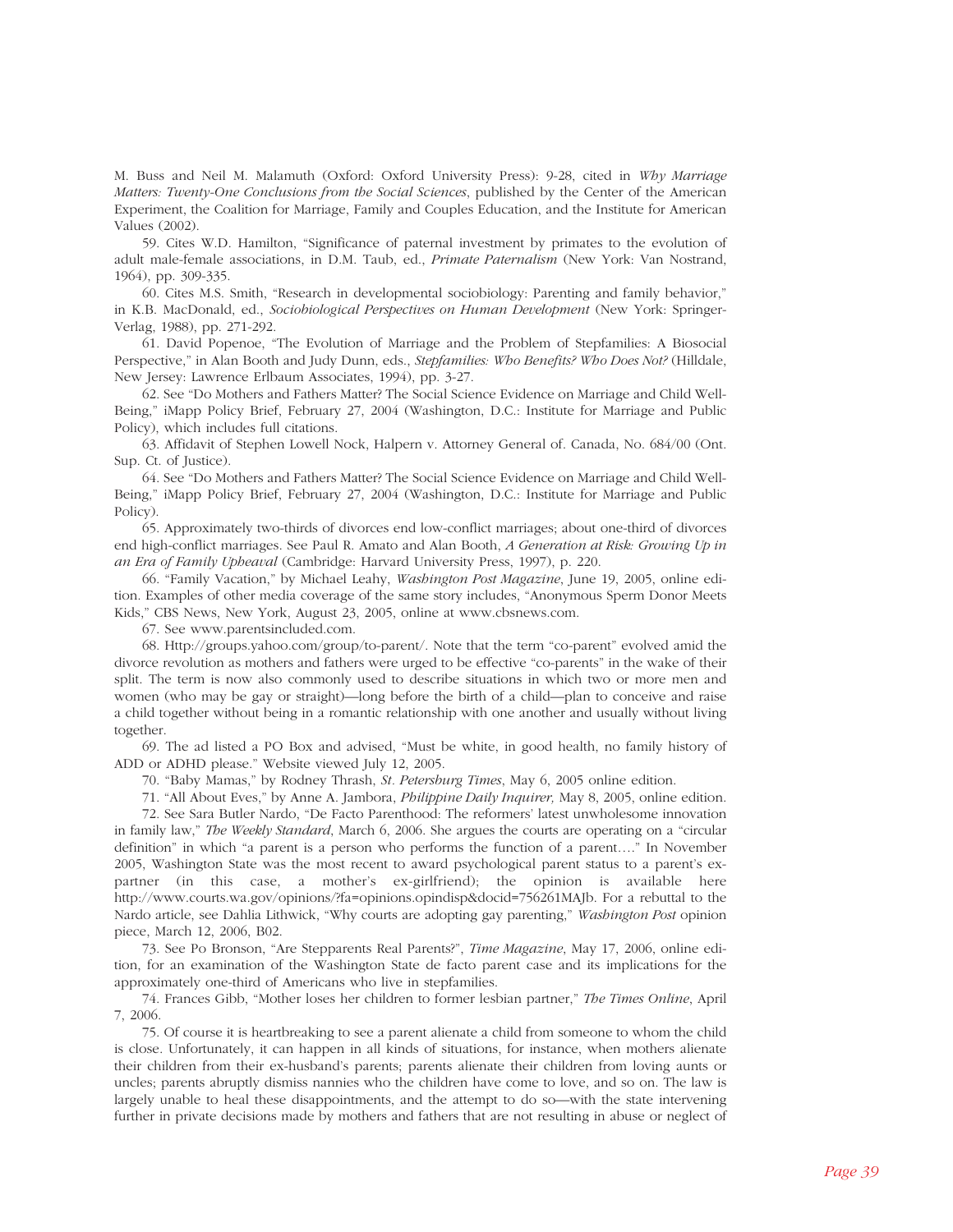children—is likely to do children overall more harm than good. Further, if same-sex couples in some states are encountering discrimination in accessing second-parent adoption (that is, if they are finding the process more onerous than heterosexual couples pursuing the same status), or if the option is not available in some states, then the appropriate response is to fix the problems in second-parent adoption and not to resort broadly to an entirely different, after-the-fact category called "psychological" parent.

76. A company called Family Evolutions in New Jersey, owned by a lesbian couple with children, has created a t-shirt and bib for children which reads, "My Daddy's Name is Donor." (Their young son is pictured in the t-shirt on their website.) See Elizabeth Marquardt, "Kids need a real past: Children with donor parents suffer when those raising them downplay their origins," op-ed in *Chicago Tribune*, May 15, 2005. Available at http://www.americanvalues.org/html/donor.html.

77. "Egg donor has parental rights, courts say," AP article in *Pittsburgh Post-Gazette*, September 10, 2005, online edition.

78. In the United States, Harvard University recently announced plans to begin privately funded stem cell research, joining the University of California at San Francisco and a few private companies. These teams are working to clone human embryos that are genetically matched to patients.

79. Increasingly the distinction between "therapeutic" and "reproductive" cloning appears to be dropped in the media—and, to hear some tell it, only extreme conservatives oppose cloning. For instance, on NPR the scholar Alan Wolfe said that Pope Benedict is on the "far right" because he opposes, among other things, "cloning." Similarly, in a column Maureen Dowd said that one of the many serious concerns about the new Pope is that he "once called cloning 'more dangerous than weapons of mass destruction.'"

80. Alok Jha, "Process holds out hope for childless couples," *Guardian*, May 20, 2005, online edition.

81. Ibid.

82. A young woman in Britain recently died from ovarian hyperstimulation syndrome (OHSS), the most common high-risk side effect of egg donation. Another young woman who developed OHSS and suffered a stroke and brain damage just won a large lawsuit in Britain.

83. Mark Henderson, "Cloning team calls for IVF egg donations," *Times Online*, May 31, 2005; "Cloning research egg donor plan: women could be allowed to donate their eggs for therapeutic cloning research under new rules to be considered by fertility watchdog," BBC News Online, February 14, 2006. In July of 2006 the fertility regulatory authority granted a team of scientists from Newcastle and Durham Universities permission to contribute to the costs of a patient's IVF treatment in return for receiving some of her eggs for use in therapeutic cloning research. See Andrew Douglas, "Human egg donor boost for stem cell research," *The Northern Echo*, July 27, 2006, online edition.

84. In Japan in 2004, scientists created a mouse from the genetic material of two females—in other words, a mouse with two genetic mothers and no genetic father. To do so, they created over 450 embryos of which 370 were implanted and ten were born alive. Only one survived to adulthood. The others died of a range of birth defects. See Bijal P. Trivedi ,"The End of Males? Mouse Made to Reproduce Without Sperm" *National Geographic News*, April 21, 2004, online edition. How can anyone even consider experimenting with human embryos and children in this way?

85. James Meikle, "Sperm and eggs could be created from stem cells, says new study," *Guardian*, June 2, 2005, online edition.

86. Maxine Firth, "Stem cell babies could have single parent," *New Zealand Herald*, June 21, 2005, online edition.

87. Milanda Rout, "Doing away with donors," *Herald Sun* (Australia), June 21, 2005, online edition.

88. "Stem cell research may provide hope to gay couples," at www.proudparenting.com, June 30, 2005. An example of news coverage later in the year included Hannah Seligson, "Science's hope of two genetic dads; stem cell research could soon enable both partners in gay, lesbian couples to pitch in," at *Gay City News*, September 8-14, 2005 issue, online edition. The article quotes a physician (not involved with the research) saying that "gay and lesbian couples often have to 'deal with the issue of not being a genetic parent and that can be tough for that parent.'" The reporter writes, "The hope is that this new discovery could alleviate that component of stress for gay and lesbian couples starting families." The article does not address the possibility of serious health (or other) risks for these embryos or children.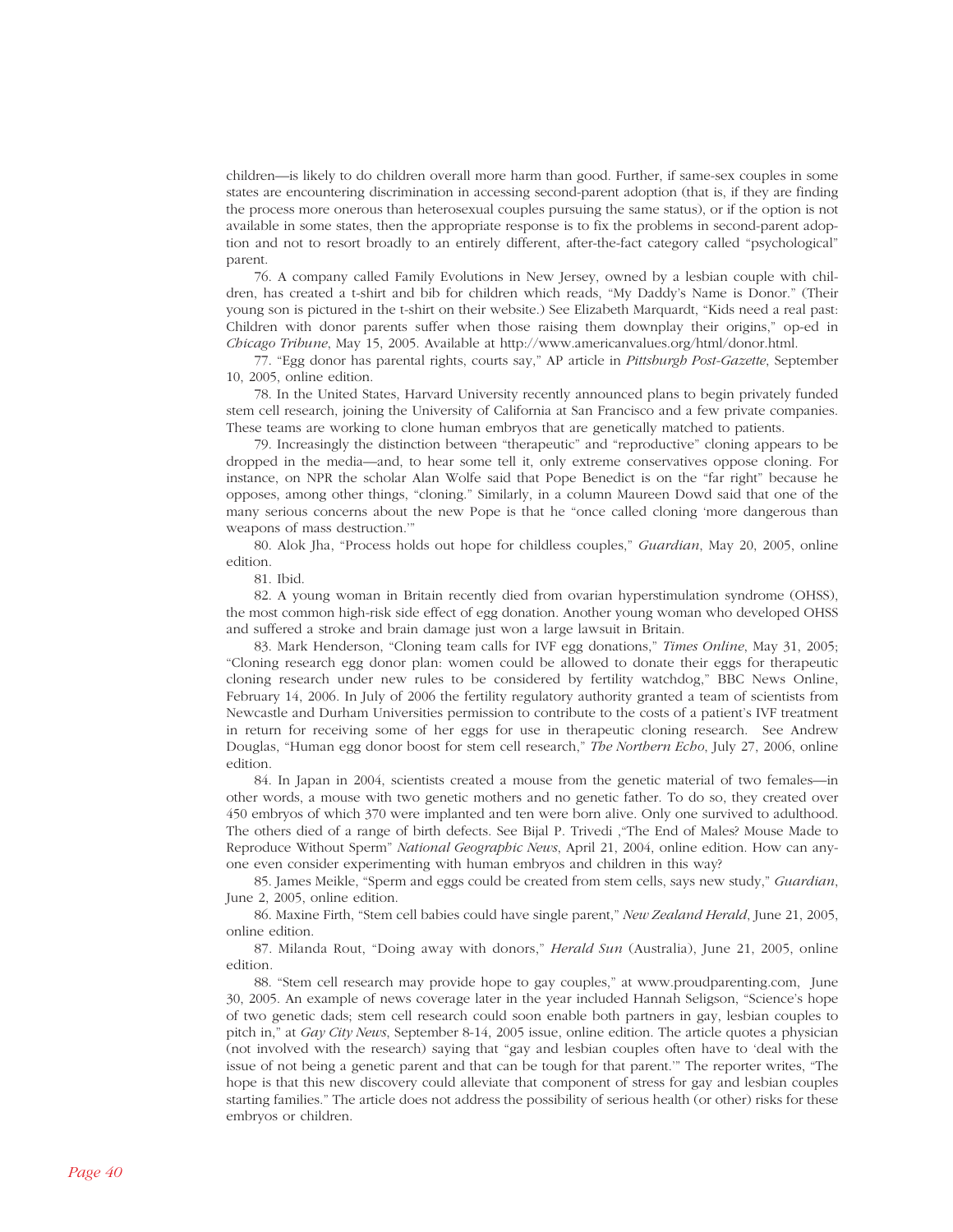89. Roger Highfiel and Nic Fleming, "Scientists create human embryo without a father; source of stem cells: 'virgin' territory for British researchers," *The Daily Telegraph*, September 10, 2005, online edition.

90. Mark Henderson, "Scientists win right to create human embryo with three genetic parents," *Times Online*, September 9, 2005.

91. In her article, "Where Babies Come From: Supply and Demand in an Infant Marketplace," *Harvard Business Review*, February 2006, pp. 133-142, author Debora L. Spar suggests that market regulation of the fertility industry in the U.S. could, among other things, assure equity (for adults). She writes, "Legislators…could decide that having children is a basic right and that society therefore needs to find some way to provide at least one child to everyone who wants to be a parent." (p. 140) Spar does not claim necessarily to support this idea but neither does she oppose it. This suggestion is the clearest articulation yet of the adult right to a child, taken to its most logical—and chilling conclusion.

92. When confronted by the specter of group marriage; increasing use of donor sperm and eggs or surrogacy; new advances in reproductive technology, and the like, some who support same-sex marriage argue that heterosexuals are almost wholly responsible for this revolution in marriage and parenthood given their rampant divorce, unwed childbearing, and initial use of sperm and egg donors and surrogates in reproduction. As Stephanie Coontz wrote in a *New York Times* op-ed ("The Heterosexual Revolution," July 5, 2005), "Gays and lesbians simply looked at the revolution heterosexuals had wrought and noticed that with its new norms, marriage could work for them, too." These critics are partly right. Heterosexuals have certainly done a fine job of messing with marriage and parenthood. (Most of my time is spent researching the impact of divorce on children.) But here is where the critics are wrong: None of the other legal and social changes so far have required a legal redefinition of marriage. Same-sex marriage requires legally redefining the institution with gender neutral terms that make law and culture unable to affirm children's real needs for their mother and their father (instead law and culture can only affirm that children need "two parents"). Because the vast majority of children in the population are born to heterosexuals, not homosexuals, silencing the dialogue about the importance of mothers and fathers will negatively affect mainly and overwhelmingly that far larger group of children. To raise the troubling and perhaps even unintended consequences of legalizing same-sex marriage is not meant to stigmatize same-sex couples raising children. These couples are and will continue to raise children. I do believe they need social and legal protections for themselves and their children and they should certainly *not* be denied the children born to them. But there could be significant unintended consequences for the vast majority of children born to heterosexuals when we edit mothers and fathers out of marriage and family law.

93. Much of this section was published in Elizabeth Marquardt, "The Future of Polygamy: Two Mommies and a Daddy," *Christian Century*, July 25, 2006.

94. Reid J. Epstein, "Whole lotta love; 'Polyamorists' go beyond monogamy," *Milwaukee Journal-Sentinel*, September 12, 2004, online edition.

95. Trevor Stokes, Columbia News Service, "A poly life: monogamy with more partners," *Chicago Tribune*, viewed February 24, 2006, online edition.

96. See Dan Cere, *The Future of Family Law*.

97. In a bid for greater public attention for their argument that marriage rights should be extended not just to same-sex couples but to any group of caring adults (who might or might not be in a conjugal relationship), 250 U.S. academic and social leaders (including many notables) released a statement at the end of July of 2006 titled "Beyond Same-Sex Marriage: A New Strategic Vision For All Our Families and Relationships." For the executive summary, full statement, and list of signatories, see www.beyondmarriage.org.

98. See their website at http://www.unmarried.org/. "Hot topics" are listed at left.

99. See www.uupa.org.

100. Http://www.livejournal.com/community/polyamory/890327.html. For me, one of the most disturbing ideas in all this is the all-too-common assumption that when adults begin a sexual and/or live-in relationship they become "parents" to each other's already-born children. Children with single or divorced heterosexual parents will tell you that their parent having sex with someone does not make the child automatically see that person as a parent. Even marriage (as in stepfamilies) does not automatically create (legally or psychologically) a parent-child relationship. Trusting, parent-like bonds between stepparent and stepchild typically take time to form, if they form at all. Moreover, a stepparent must formally adopt a child in order to become a legal parent to that child (and before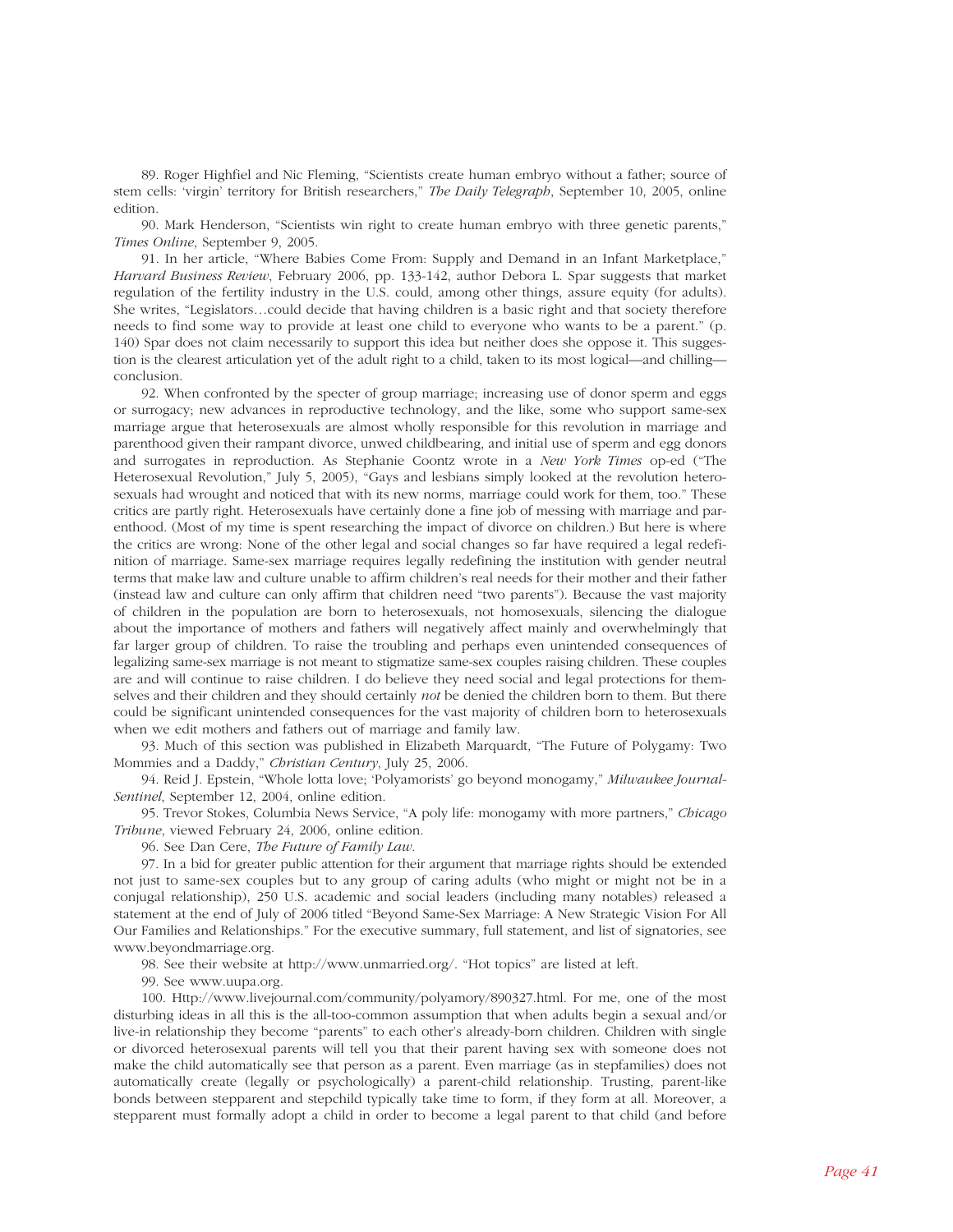the adoption can proceed the parental rights of the child's other parent must be revoked, a grueling process when undertaken by the courts).

101. Http://www.livejournal.com/community/polyamory/890327.html.

102. Http://www.livejournal.com/community/polyamory/890327.html. At the same site another mother writes that she has a "simple rule" for her 12 year old when he visits: "What happens at Mommy's house stays at Mommy's house if you want to keep visiting Mommy."

103. Http://www.polychromatic.com/kids.html.

104. Http://www.polyamorysociety.org/children.html.

105. Elise Soukup, "Polygamists, Unite! They used to live quietly, but now they're making noise," *Newsweek*, March 15, 2006, online edition.

106. Felicia R. Lee, "Real Polygamists Look at HBO Polygamists; In Utah, Hollywood Seems Oversexed," *New York Times*, March 28, 2006, Arts Section, online edition.

107. Robert H. Frank, "Polygamy and the Marriage Market: Who Would Have the Upper Hand?," *New York Times*, March 16, 2006, Business Section, online edition.

108. John Tierney, Who's Afraid of Polygamy? *New York Times*, March 11, 2006.

109. Stanley Kurtz, "Polygamy versus democracy; you can't have both," *The Weekly Standard*, 06/05/2006, Volume 011, Issue 36, online edition. Stanley Kurtz's columns at *National Review Online* have documented many events and emerging arguments relating to polyamory and polygamy. See for example his column, "Big Love, from the Set: I'm taking the people behind the new series at their word," March 13, 2006 at *National Review Online*.

110. See Sylviane Agacinski, *Parity of the Sexes*, translated by Lisa Walsh, (New York: Columbia University Press, 2001), especially the chapter titled, "The Double Origin," pp. 99-110.

111. For a fuller discussion of this principle and the problems surrounding the redefinition of parenthood that accompanies the deinstitutionalization of marriage, see David Blankenhorn, *The Future of Marriage* (New York: Encounter Books, November 2006), especially the chapter titled "Goods in Conflict."